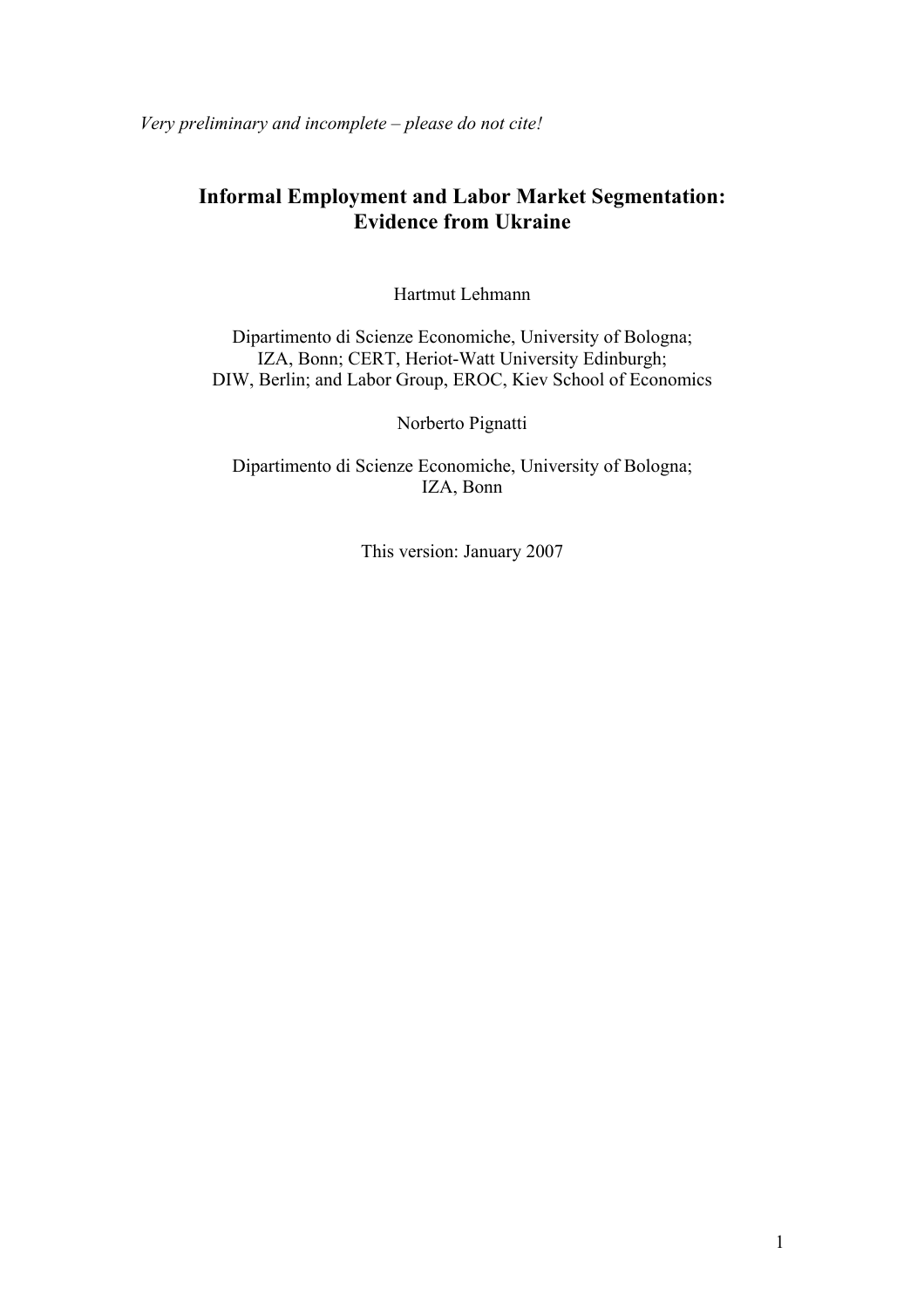**Abstract** 

### **To be written**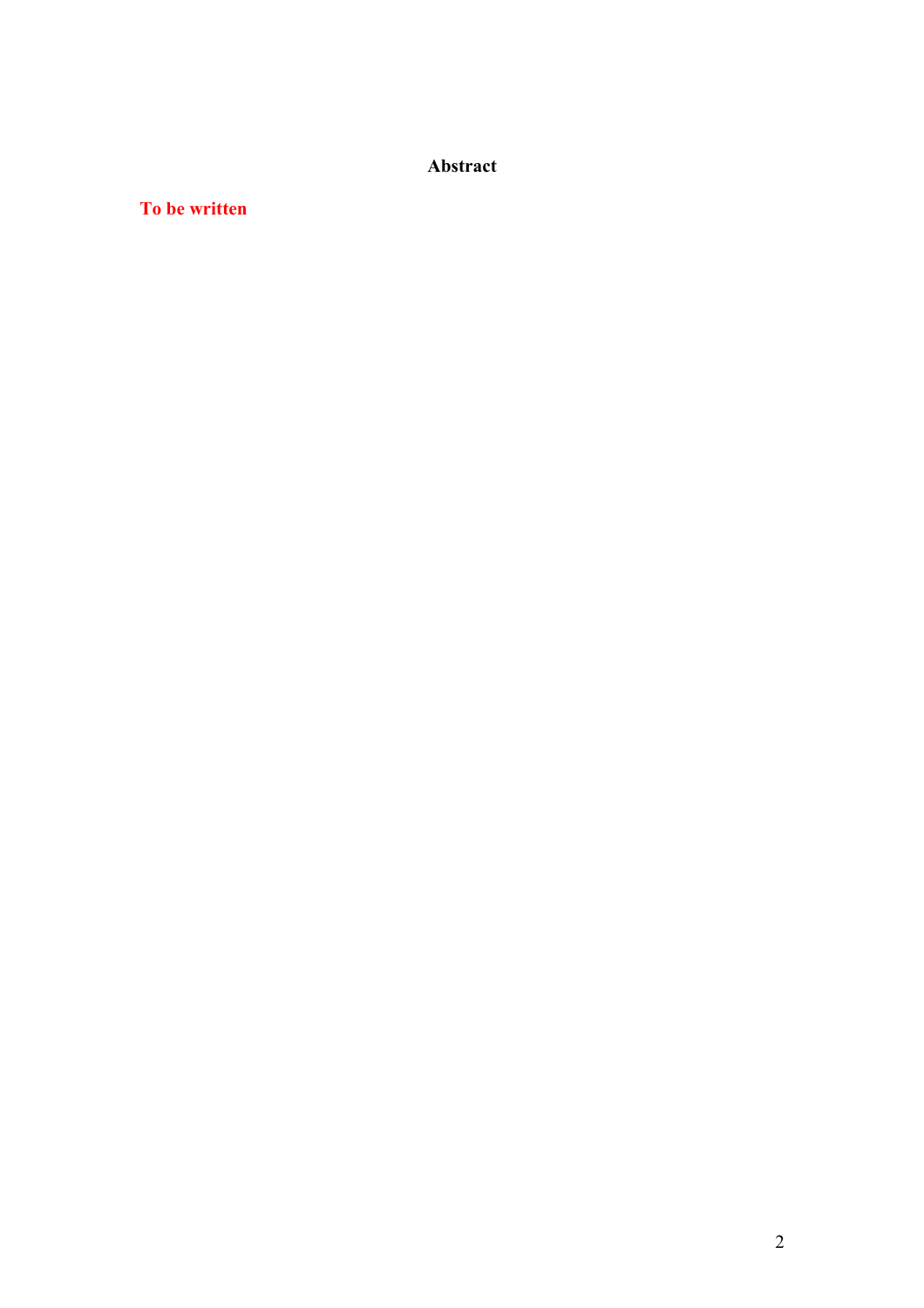#### **1. Introduction**

There has been a revival of research on informal employment and labor market segmentation in developing countries over the last decade. This research has been accompanied by heated discussions about the nature of informal employment, taking recourse to three schools of thought.

The traditional school sees informal employment as a predominantly involuntary engagement of workers in a segmented labor market: there is a primary – formal - labor market with "good" jobs, i.e. well paid jobs with substantial fringe benefits, and a secondary – informal - labor market with "bad" jobs, i.e. having the opposite characteristics of the good jobs. All workers would like to work in the primary labor market, but access to it is restricted, while there is free entry to the secondary labor market. Given the non-existence of income support for the unemployed in developing countries, workers who are not hired in the primary sector essentially queue for it while working in the secondary, informal sector.

The second, revisionist school of thought is associated with e.g. the work of Maloney (1999, 2004). In his understanding, many workers choose informal employment voluntarily and, given their characteristics, have higher utility in an informal job than in a formal one. Rather than comprehending the labor market as segmented, in this paradigm the various employment relations are seen as a continuum of options that workers have at a point in time as well as over the life cycle.

The third strand starts out with a labor market segmented into a formal and informal sector. It paints, however, a more complex picture of labor market segmentation than the traditional school of thought as it sees "upper tier jobs" and "free entry jobs" in the secondary, informal sector (see, e.g., Fields, 1990, 2006).

3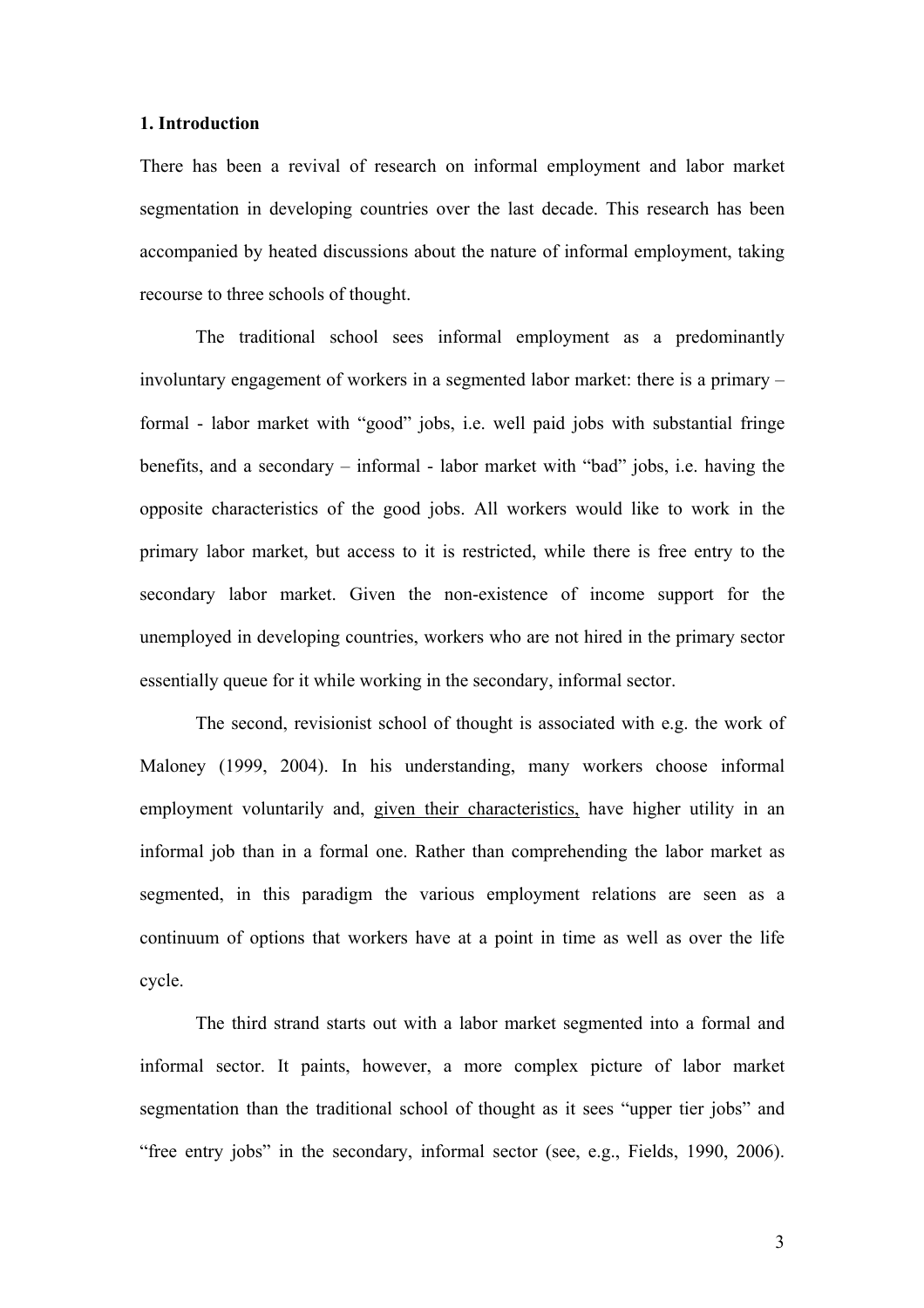Access to "upper tier jobs" – good jobs that people like to take up in the informal sector – is restricted. Most of the jobs in the secondary, informal sector are "free entry jobs"; these are jobs that can be had by anyone and that people only involuntarily take up.

Research on informal employment in transition countries has been very limited, above all because of a lack of appropriate data. A new rich panel data set from Ukraine, the Ukrainian Longitudinal Monitoring Survey (ULMS), enables us to provide some empirical evidence on informal employment and the validity of the various schools of thought. Hence, the paper has a two fold motivation. On the one hand, it provides an additional data point having better data, i.e. richer and longitudinal data, at our disposal than researchers usually have when analyzing this phenomenon. On the other hand, it attempts to investigate to what extent the informal sector plays a role in labor market adjustment in a transition economy and which school of thought is most credible in a transitional context.

To better understand the role of informal employment in a transition country like Ukraine, we sketch the evolution of the employment structure in the Ukrainian labor market since independence in the next section. This is followed by a description of the ULMS data set and a discussion of issues related to wage arrears and the normality of log wages in the two years 2003 and 2004. The fourth section looks at the components of employment and the factors driving the incidence of informal employment for these various components. Still in the same section we produce several types of transition probability matrices to get a grip on movements between labor market states and their determinants. Subsequently, we look at the determination of log wages and of the change in log wages. This is again done for the various components of employment. A final section concludes.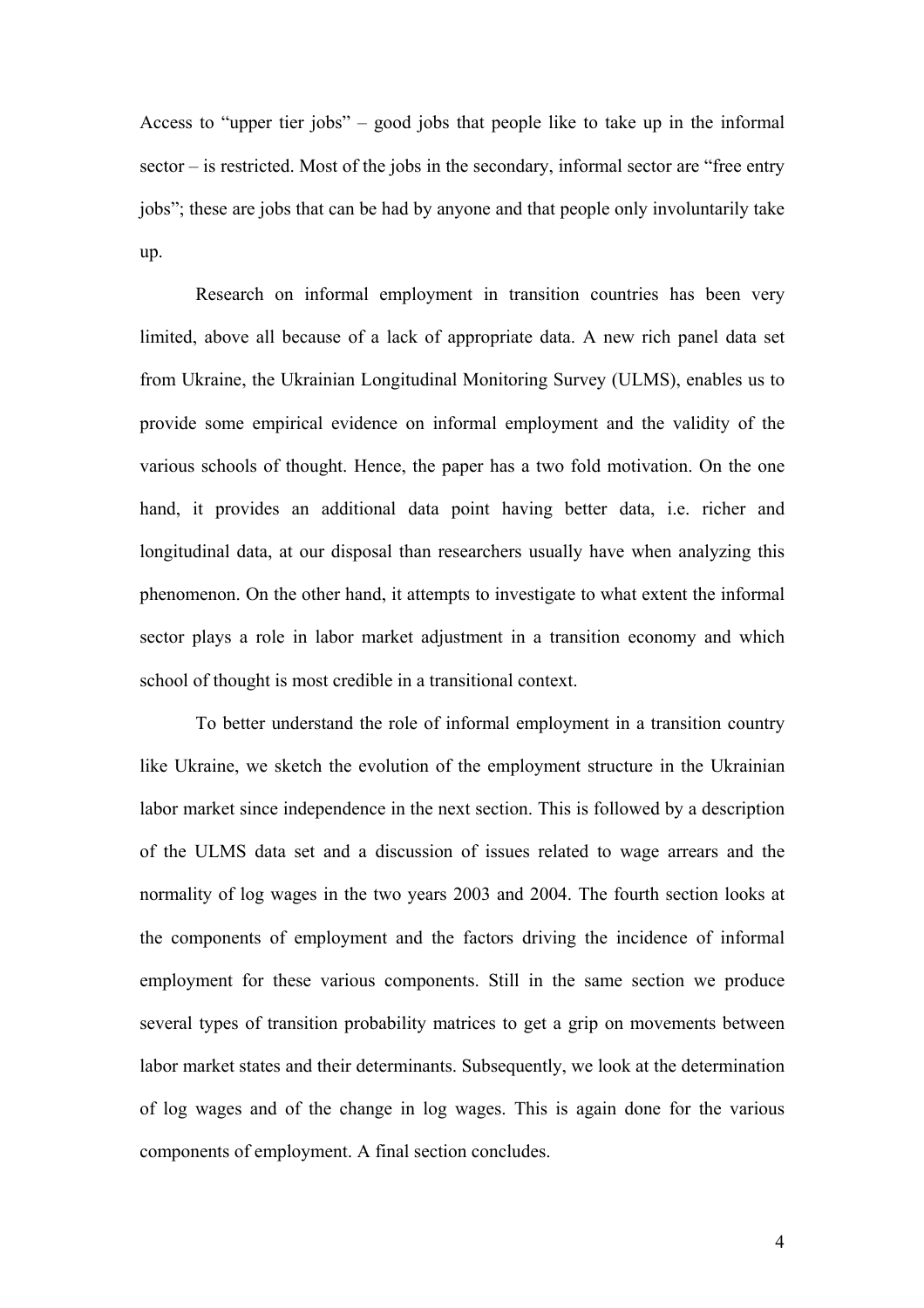#### **2. The evolving employment structure in Ukraine: 1991-2004**

Ukraine has found itself in a prolonged transition recession for most of the nineties of the last century. Reform efforts have been inconsistent and incoherent, making Ukraine one of the laggards among the transition countries in general as well as in the countries of the Commonwealth of Independent States (CIS). "State capture" by various oligarchic groups made it difficult for entrepreneurs to develop their creative potential and thus hampered growth for nearly a decade. Only towards the end of the nineties have reform efforts by the government, which, among other things, were intended to loosen the grip of oligarchs on the economy, led to positive growth of observed GNP between 1999 and 2004 (Figure 1). Especially between 2003 and 2004 we see a rapid expansion of Ukrainian GDP.

Using the Ukrainian Longitudinal Monitoring Survey (ULMS), a nationally representative survey of the Ukrainian working age population that numbers roughly 4000 households and  $8500$  individuals<sup>1</sup>, we present the dynamics of the employment structure in Ukraine between 1991 and 2004. In spite of the poor reform record of Ukraine in the nineties, the employment structure of the Ukrainian economy has significantly changed between 1991 and 2004 as Table 1 makes clear. The sectoral distribution of employment changed substantially, as one would expect. Like in many transition countries, the agricultural and industrial sectors lost employment share while the sector services grew.<sup>2</sup> In our presentation of the net changes that occur, we divide the years since independence into two sub-periods, 1991-1997, and 1997 –

 $\overline{a}$ 

 $<sup>1</sup>$  The ULMS is briefly presented in the data section of this paper. For a more detailed of the ULMS, see</sup> Lehmann (2007).

 $2<sup>2</sup>$  In some transition economies, e.g. Bulgaria and Romania, we see a large increase in the share of agricultural employment. In these countries, agriculture provides a "buffer" for labor released from industry, as much of this new agricultural employment consists in subsistence agriculture. In Ukraine where until very recently land could not be privately owned, agriculture clearly could not fulfill such a buffer function.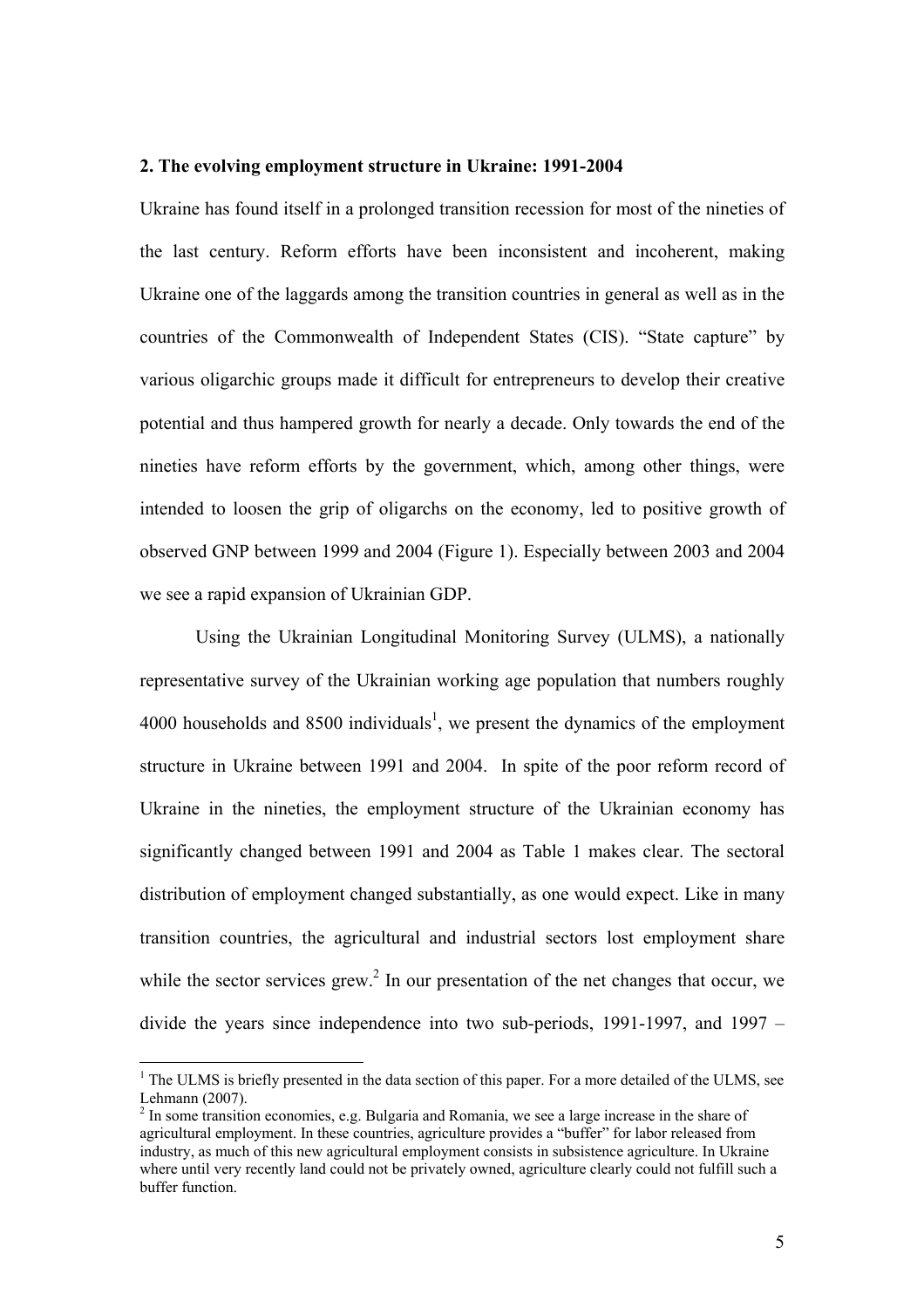2004. The first sub-period relates to the years that saw a hyperinflation and prolonged stagnation with virtually complete paralysis in the management of reform efforts. The beginning of the period 1997 to 2004 saw the start of a concerted reform effort resulting in robust economic growth towards the end of the period (see Figure 1). In the first sub-period the employment share of agriculture was nearly stable while the share of services increased roughly by the amount that the employment share of industry declined. Between 1997-2004 agricultural employment contracted slightly while employment contraction in industry was more moderate than in the early years. At the same time, the share of services grew vigorously, leading to an overall share of about 60 percent in 2004. Hence, as far as the employment shares of the three sectors are concerned, the Ukrainian economy has made progress towards a more modern sectoral distribution, even if agricultural employment had a relatively large share in 2004.

 However, the "laggard status" of the Ukrainian economy is clearly reflected in the employment structure as of 2004, if we look at employment shares by ownership. Employment in privatized and new private firms amounted to about 40 percent in 2004, a share far lower than in most other transition countries. For example, by 1997, the average employment share in the private sector in Central European countries was 65 percent (Boeri and Terrell, 2002), while by 2004 still about half of all employment was in the state sector in Ukraine. What is noteworthy, on the other hand, is the rapid growth of the new private sector between 1997 and 2004.

Very striking is also the share of the self-employed, which is very low in international perspective. Boeri and Terrell (2002), for the year 1998, cite shares of self-employment of 13 percent for both the Czech Republic and Hungary, and shares of 16 percent and 6 percent for Poland and Russia respectively. Given these levels, it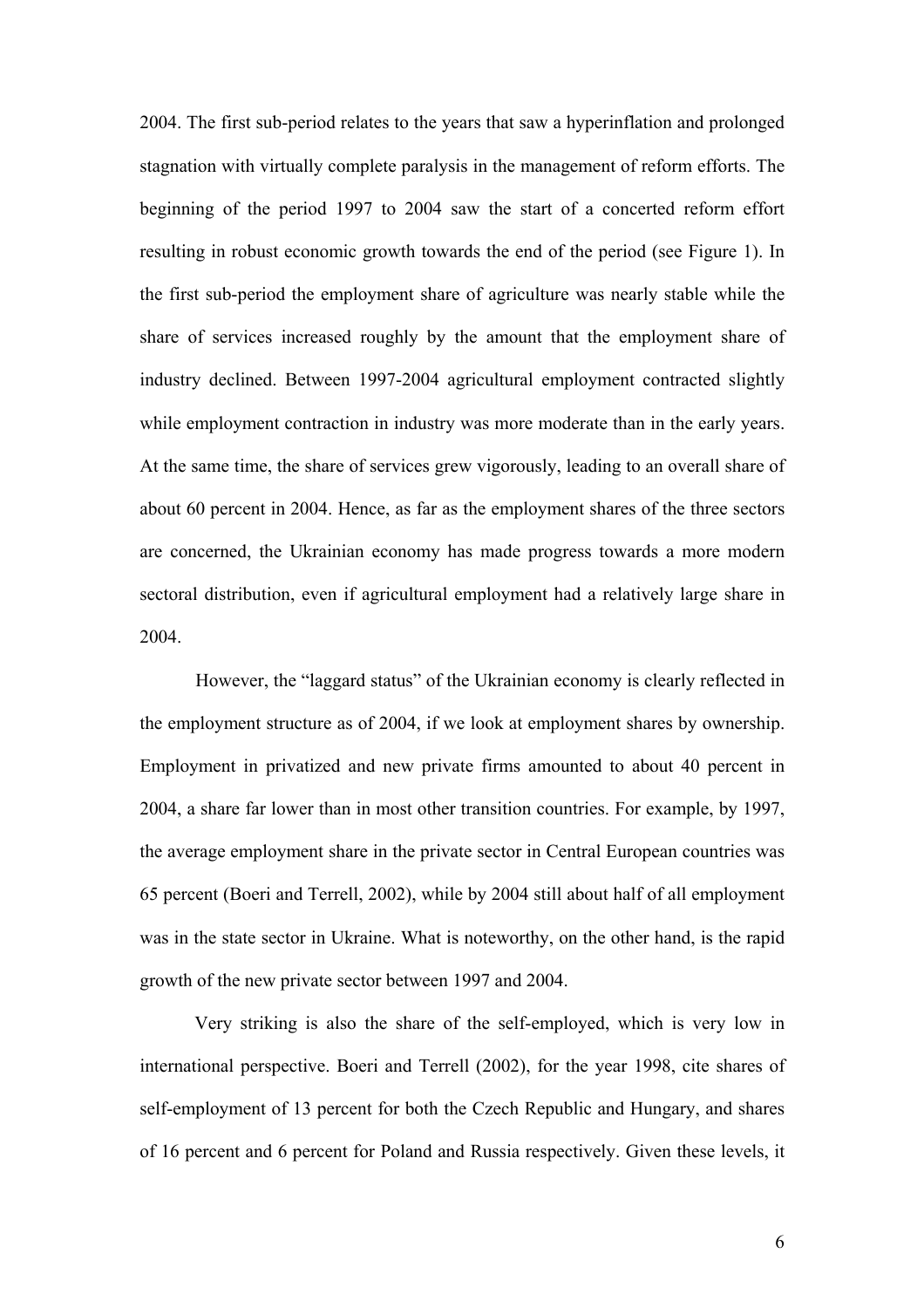is clear that the 4 percent of self-employed are an indication of worse start-up conditions for the self-employed in Ukraine.

Finally, we see steady progress in the size distributions of Ukrainian firms. In centrally planned economies, much of production took place in large conglomerates and enterprises were vertically and often also horizontally integrated. An important measure of reform progress is, therefore, the employment share of workers in relatively small firms, i.e. in firms with less than 100 or less than 50 employees. In 1997, Ukraine has a fraction of employment in firms with less than 100 employees that is roughly equal to the average fraction in Central European transition countries (41.7 percent). We also see a rise in the shares of workers in small firms that is accelerating between 1997 and 2004, with the result that by 2004 nearly half the workforce is employed in firms that have less than 50 employees.

The presented data of the evolving employment structure in the Ukrainian labor market make clear that informal employment in a country of the former Soviet Union has to be seen embedded in a different context than informal employment in a developing country even if the degree of development as measured by per capita income is similar. In the case of Ukraine, in 2004 a large part of the workforce still worked in industry and in relatively large firms. More importantly, most members of the work force sold their labor to firms and only a small fraction to themselves. This is in sharp contrast to most developing countries. In Mexico, for example, 25.5 percent of the employed were self-employed in 1991/92 (Maloney, 1999 and Bosch and Maloney, 2005). Another important difference between developing and transition countries that we wish to highlight is of a psychological nature. Many if not most workers in developing countries have lived in precarious conditions for decades, while a large majority of workers in a transition economy like the Ukrainian one have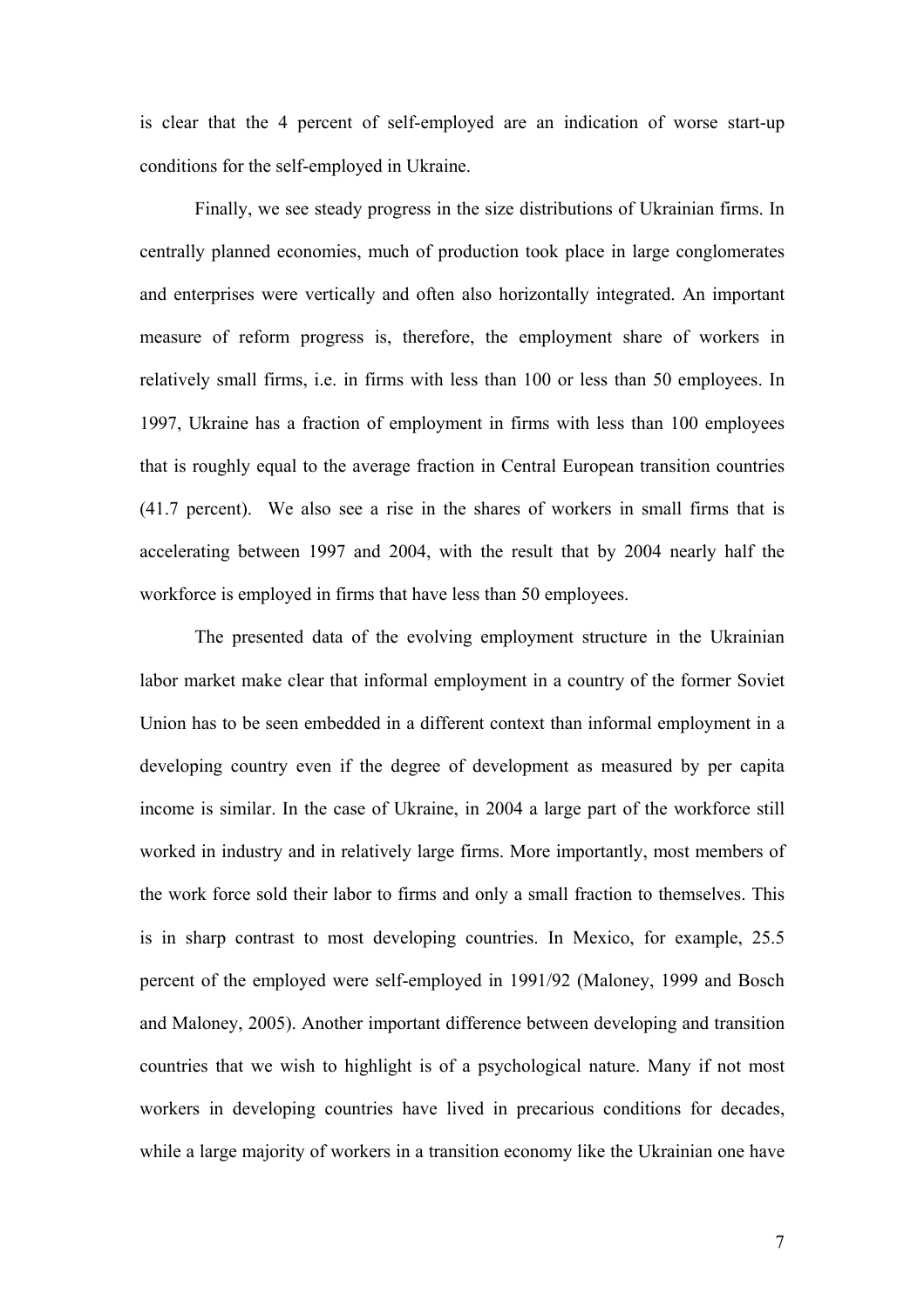experienced secure, life-long employment. One would, therefore, expect a much lower average propensity to take up jobs with risky prospects in the informal sector in a transition economy than we would observe in a developing economy.

#### **3. Data and data issues**

 $\overline{a}$ 

Our principal source of information is the ULMS, a nationally representative survey, similar to the Russian Longitudinal Monitoring Survey (RLMS), undertaken for the first time in the spring of 2003, when it was comprised of around 4,000 households and approximately 8,500 individuals. The second wave was administered between May and July of 2004, when sample sizes fell to  $3,397$  and  $7,200$  respectively.<sup>3</sup> The household questionnaire contains items on the demographic structure of the household, its income and expenditure patterns together with living conditions. The core of the survey is the individual questionnaire, which elicits detailed information concerning the labor market experience of Ukrainian workers. In the 2003 questionnaire there is an extensive retrospective section, which ascertains each individual's labor market circumstances beginning at specific points in time chosen to try to minimize recall bias (December 1986, just after Chernobyl and December 1991, the end of the Soviet Union and December 1997). From the end of 1997 onward, the data then records the month and year of every labor market transition or change in circumstance between these dates and the date of interview. Before these dates we know only if and when the job held in the benchmark years ended and when any job held in December 1997 started. These responses therefore allow us to estimate job tenure in each job. We can calculate actual work experience from 1986 onward, but for those in work at this time we only know the date at which that job began and

<sup>&</sup>lt;sup>3</sup> Attrition is not entirely random as far as employment status is concerned. While the overall attrition is about 19 percent, salaried formal workers attrite by 18.8 percent, self-employed by 14.6 percent and informal salaried by 25.5 percent.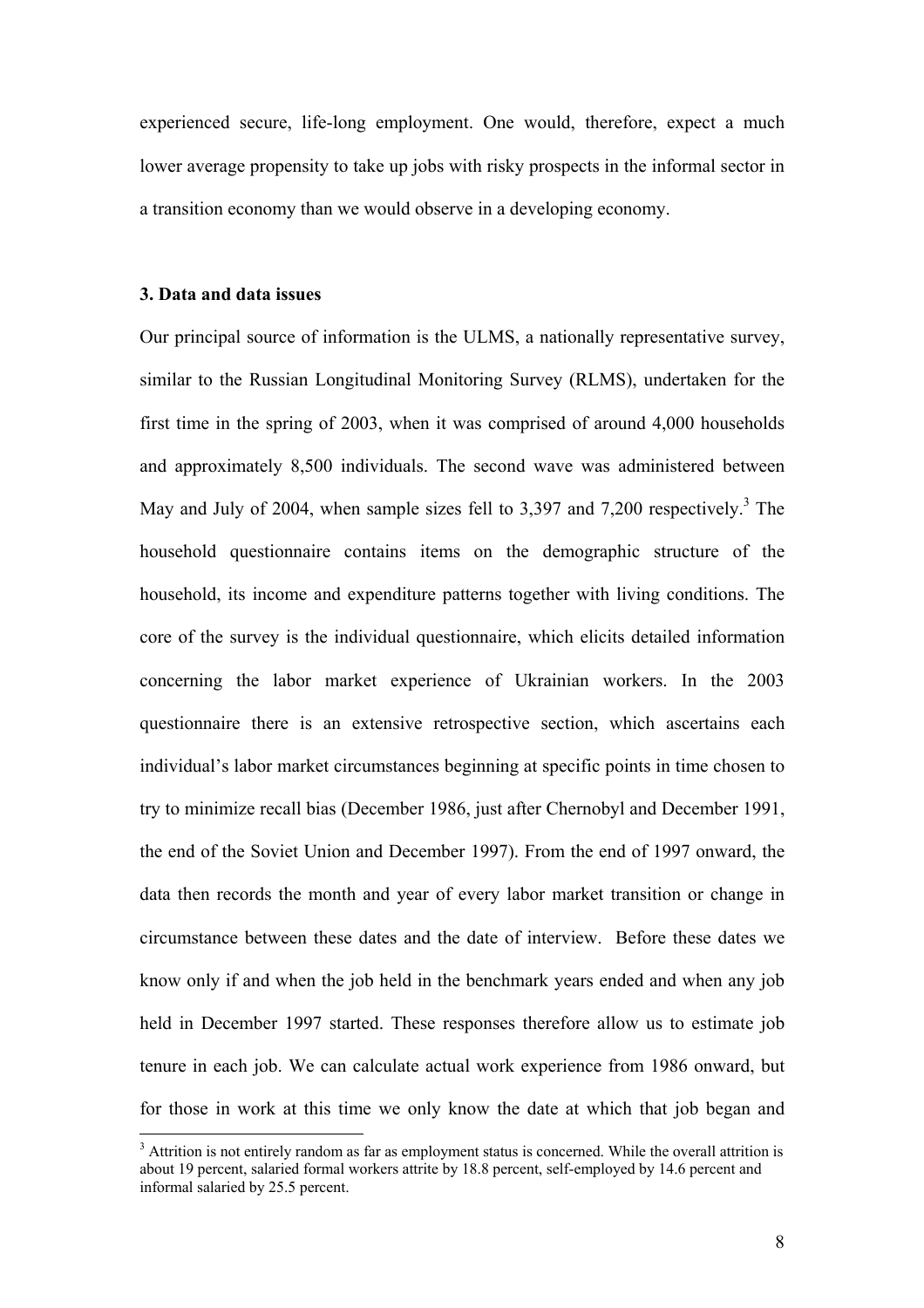nothing of previous labor market history. Therefore, we are obliged to use age as a proxy for actual work experience.

The central data used in this paper are those from the two reference weeks in 2003 and 2004. We can identify salaried workers and self-employed workers. Informality for salaried workers in a job in the reference week is identified by the answer to the question: "Tell me, please, are you officially registered at this job, that is, on a work roster, work agreement, or contract"? To identify the voluntary nature of informal employment for salaried workers, we ask the question: "Why aren't you officially registered at this job"? If the answer to this question is "Employer did not want to register me", we categorize the employee as involuntarily informally employed. If, on the other hand, the answer is "I did not want to register" or "Both", we consider the employee's informal employment as voluntary. With registration, salaried workers acquire several fringe benefits, pension rights as well as substantial job security, the latter at least on paper. We should note that workers might be employed in the formal sector, but that their job might not be registered. In other words, we identify informal employment and not necessarily employment in the informal sector. For the selfemployed there is a question on whether the activity is registered or not, which again allows us to identify informality. Informal activities of the self-employed are, of course, considered voluntary.

Salaried employees are asked in the two reference weeks to give their last monthly net salary in Hryvnia. If workers are paid in another currency (e.g. dollars or rubles), they are asked to state the currency and we convert this salary into Hryvnia. The selfemployed are asked to give an estimate of net income for the last month preceding the reference week. Like in all CIS countries, salaried workers in Ukraine have been confronted with wage arrears. While this phenomenon was less rampant in 2003 and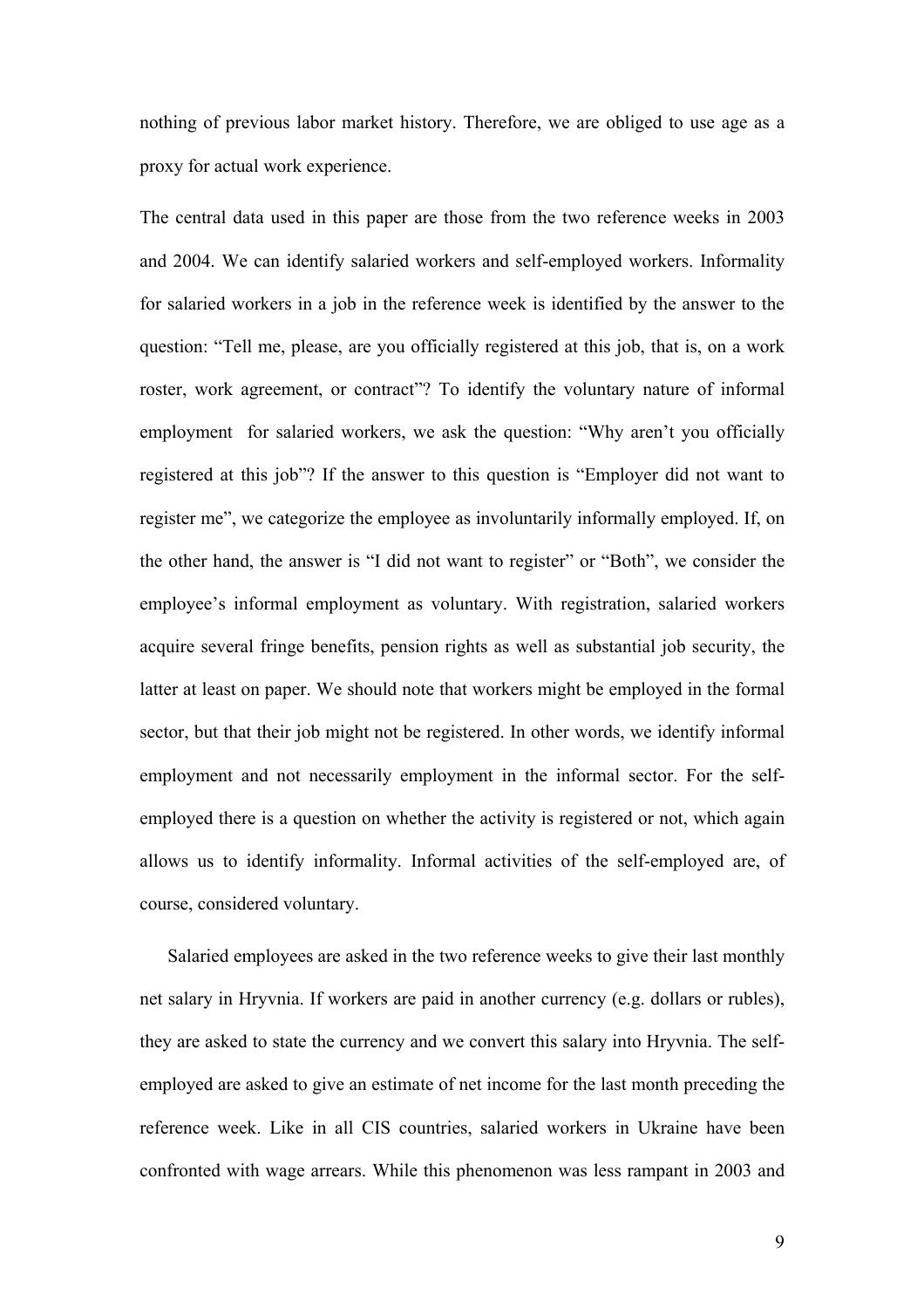2004 than in the nineties, even in our reported period a substantial fraction of workers received less than the contractual wage in the last month preceding the reference week. Some persons, on the other had received more than the contractual wage in this month, since they are paid some of the previously withheld wages. We, therefore, include a dummy for those whose last wage exceeds the contractual wage and a dummy for those whose last wage is less among the list of covariates when we estimate Mincerian-type wage equations. A second issue is the potential nonnormality of log hourly earnings (Heckman and Honoré, 1990). Figures 1 and 2 show actual log hourly earnings including outliers and superimposed normal densities. The actual log earnings do not seem to be normal and a Jarque-Bera (1980) test of normality does reject the null hypothesis in both years. With outliers trimmed (see Figures 3 and 4) the test fails to reject the null hypothesis of normality for 2003, but not for 2004. Consequently, in the wage regressions that we perform we still use the untrimmed log hourly earnings. To attenuate the problem connected to non-normality we, however, also estimate earnings functions using robust and quantile (median) regression.

#### **4. A closer look at informality and the movements between labor market states**

Table 2 shows the composition of employment in 2003 and 2004. In both years, the vast majority of workers are formal salaried employees. We do see, however, a substantial increase in informal employment over the period, rising from 9.6 percent to 13.5 percent of the total workforce. What is particularly noteworthy is the much higher incidence of involuntarily informal employees than workers who voluntarily have entered an informal employment relationship in both years. So, on our measure of informality, about two thirds of the informally employed have been denied a formal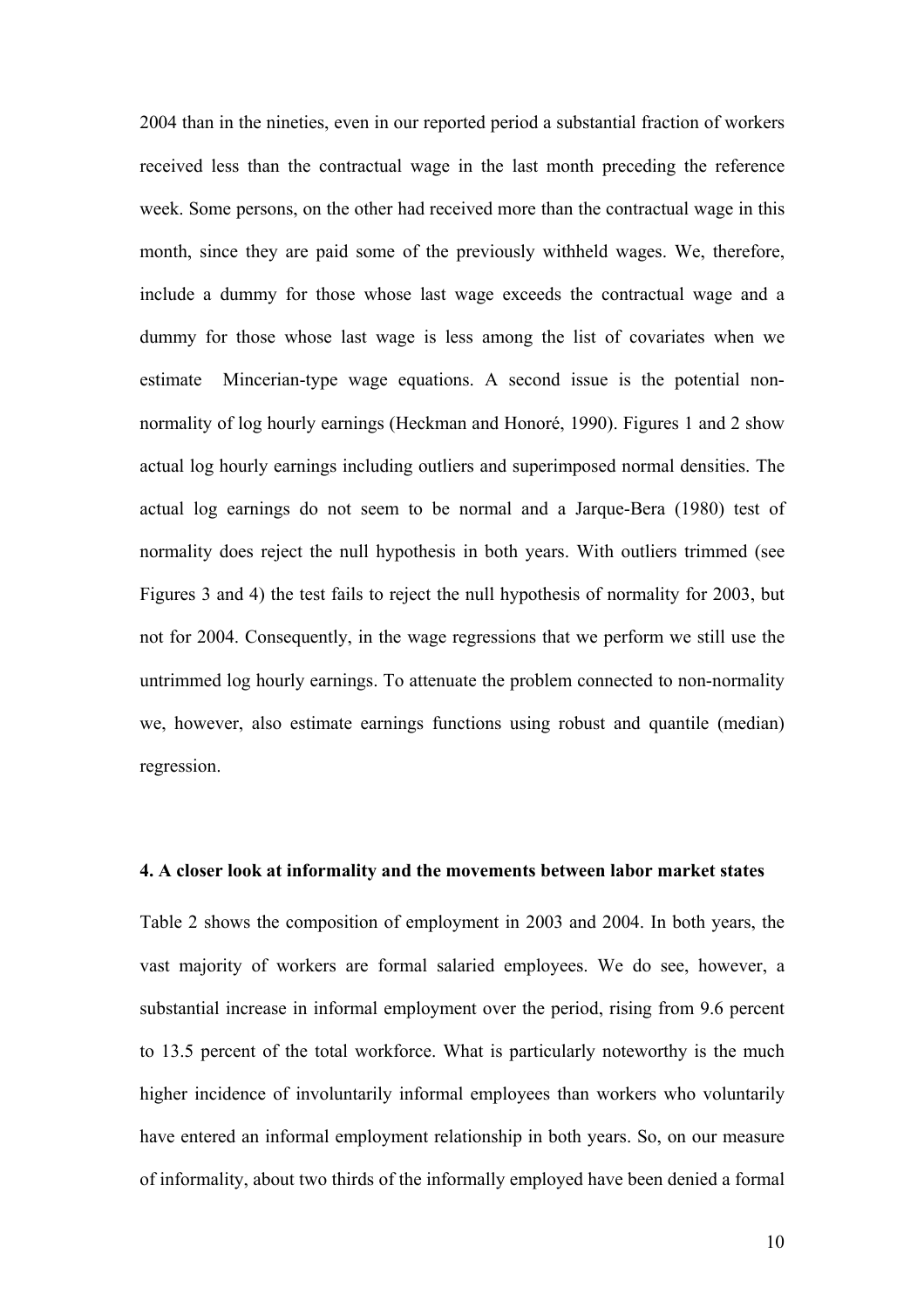employment relationship that they presumably would have preferred. On the other hand, more than half of the self-employed seem to find it advantageous in 2004 not to register their activity.

 Which factors are correlated with the incidence of an informal employment relationship for the various components? Tables 3 and 4 present the results of probit regressions for all employees, for the self-employed, salaried workers, the selfemployed outside agriculture and the salaried workers excluding those who are voluntarily informal for the years 2003 and 2004 respectively. In both years, higher educational attainment is associated with less informal employment. Again in both years, we see a monotonic inverse relationship between tenure and the incidence of informality. This result is hardly surprising in a transition context where nearly all continuously employed workers with long tenure have a formal employment relationship. In 2003, being single increases the probability of informal employment for the self-employed, while in 2004 this effect is only present for the self-employed outside agriculture. Working part-time is for most components associated with a higher incidence of informal employment. The most striking results of the probit regressions are the age and gender neutrality of informality in the Ukrainian labor market. The scarce evidence that exists on developing countries often finds women involved in informal activities to a much larger degree than men (see, e.g., Funkhouser, 1997). This gender bias cannot be found in our data.

 The panel nature of our data allows us to estimate transition probabilities between origin states in 2003 and destination states in 2004. Turning to these estimates, we have raw and predicted transition probabilities for four states in Tables 5 and 6, i.e. for formal employment, informal employment, unemployment and not-inthe-labor force. The first panel in Table 5 shows the conventional transition

11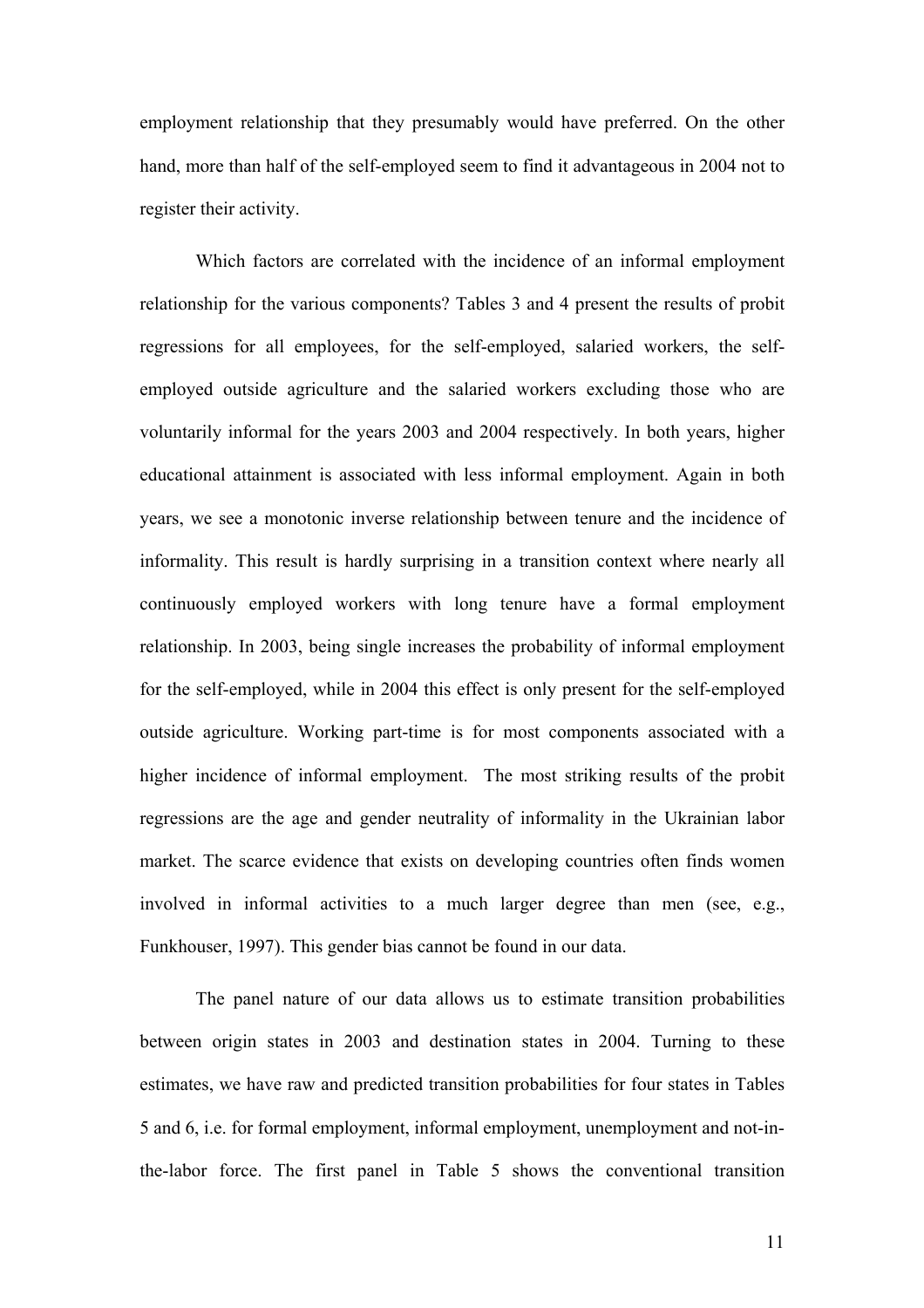probabilities that assume an underlying Markov process and where the transition probability is estimated by the ratio of the flow out of the origin state in 2003 to the destination state in 2004 over the total stock of the origin state in 2003. The estimated transition probabilities are, of course, only meaningful if "round-tripping" problems are minimal. $4$  Since the main purpose of the presented transition probabilities is to see whether in an expanding economy workers move out of informal employment into formal employment in a disproportionate fashion, we need to produce comparable transition probabilities. In both periods, formal employment is a much larger sector than informal employment as the last row (**P.j**) and column (**Pi.**) of the upper panel of Table 5 show. To make the transition probabilities comparable we standardize them in the middle panel of Table 5 by dividing through with **P.j**, i.e. the size of the destination state in 2004, and arrive at the "Q"-matrix. It can occur, however, that persons would like to move from an origin to a destination state, but it might be difficult to move out of a state and difficult to move into a state because of little churning. Under Markovian assumptions, duration of state occupancy is exponentially distributed and given by the reciprocal of the outflow rate, i.e. for the origin state by (1/(1-**Pii**)), while for the destination state by (1/(1-**Pjj**)). Clearly, the larger the durations of occupancy of origin and destination states, the harder it is for a worker to move from the origin to the destination state. In the bottom panel of Table 5 the "Q" matrix is multiplied by the product of the durations of state occupancy to account for the lack or the existence of churning. The values of the thus derived "V"-matrix are, of course, no longer transition probabilities but give the propensity of a person to

 $\overline{a}$ 

 $4$  Since we have the complete labor market history between 2003 and 2004 up to monthly intervals, we could check for "round-tripping". The data do not show any serious problems, though.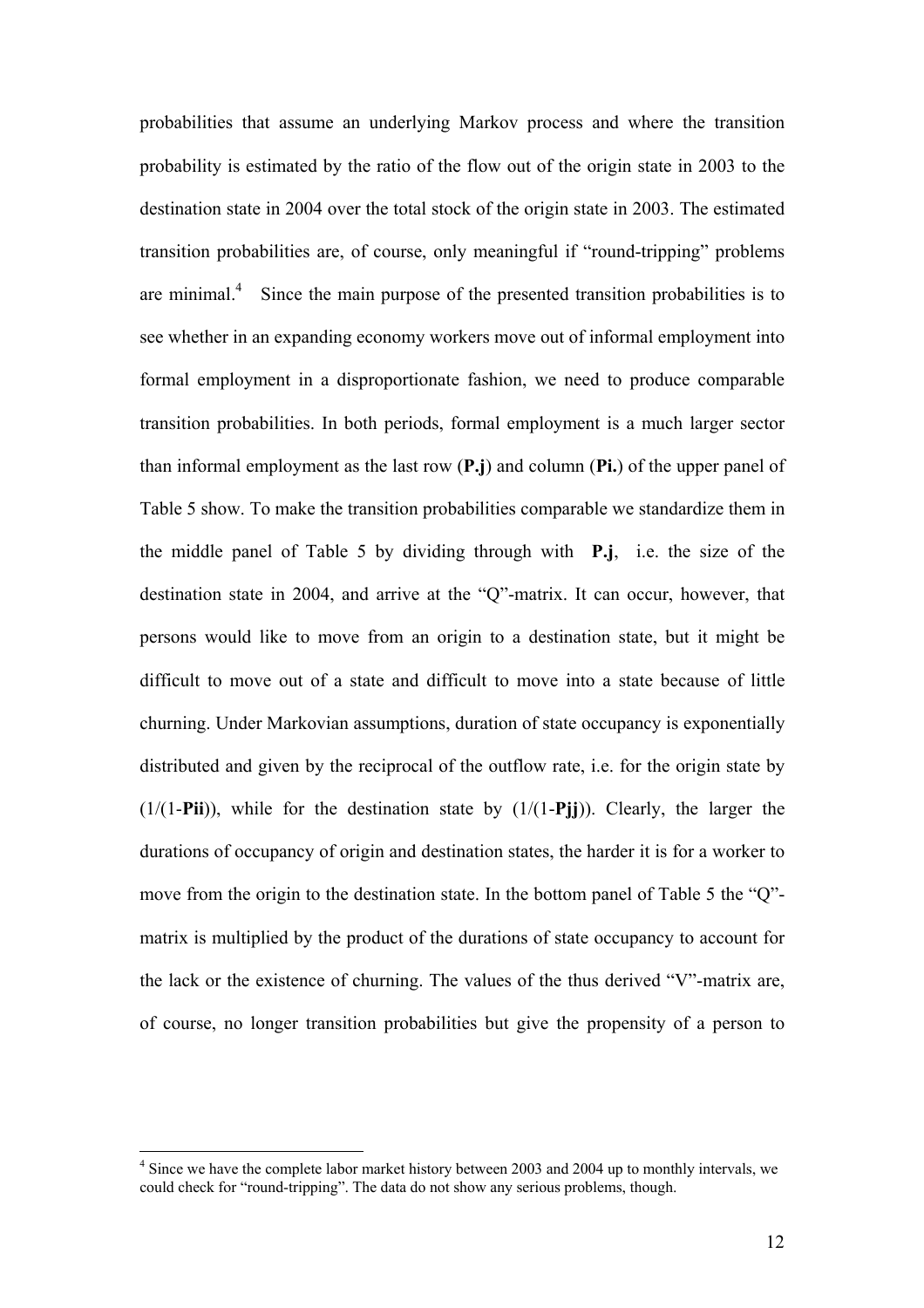move from one state to another. A high value essentially means that a person has spent a lot of effort to move even though it was very difficult to do so.<sup>5</sup>

 Comparing the last row and the last column in the upper panel of Table 5, we see a constant share of formal employment over the two years and a rising share of informal employment. The net employment expansion in the Ukrainian labor market between 2003 and 2004 is thus entirely due to an increase in informal jobs. The upper panel also shows churning rates for the states formal employment and not-in-thelabor-force that are large in international perspective. Particularly striking are, however, the high churning rates of informal employment and particularly unemployment, hinting at the arrival of a dynamic labor market in Ukraine.<sup>6</sup> When we standardize by the size of the destination state, we see a larger outflow rate from informal to formal employment than vice versa. We also note that the transitions from unemployment to employment are disproportionately large into informal jobs. Inspection of the values in bottom panel of Table 5 produces two interesting results. First, we see a substantially higher propensity to move from the informal to the formal sector than from the formal to the informal sector. So, despite the fact that job growth is nearly entirely linked to informal employment relationships, persons try particularly hard to get into a formal employment relationship. Second, the propensity to get from unemployment to informal employment is only slightly higher than the propensity from that state into formal employment. When we compare these propensities with the respective entries in the middle panel, we see that, if at all possible, unemployed persons will try to find formal employment but are restricted of doing so, and hence enter into an informal employment relationship. So, our numbers seem to provide at

<sup>&</sup>lt;sup>5</sup> For a more detailed discussion of the "Q" and "V" matrices, see Bosch and Maloney (2004).

 $6$  In the 1990's unemployment was extremely stagnant (Lehmann, Kupets and Pignatti, 2005); the labor market seems to have responded to the vigorous growth observed for the Ukrainian economy since 1999 only in 2003, and thus with a long lag.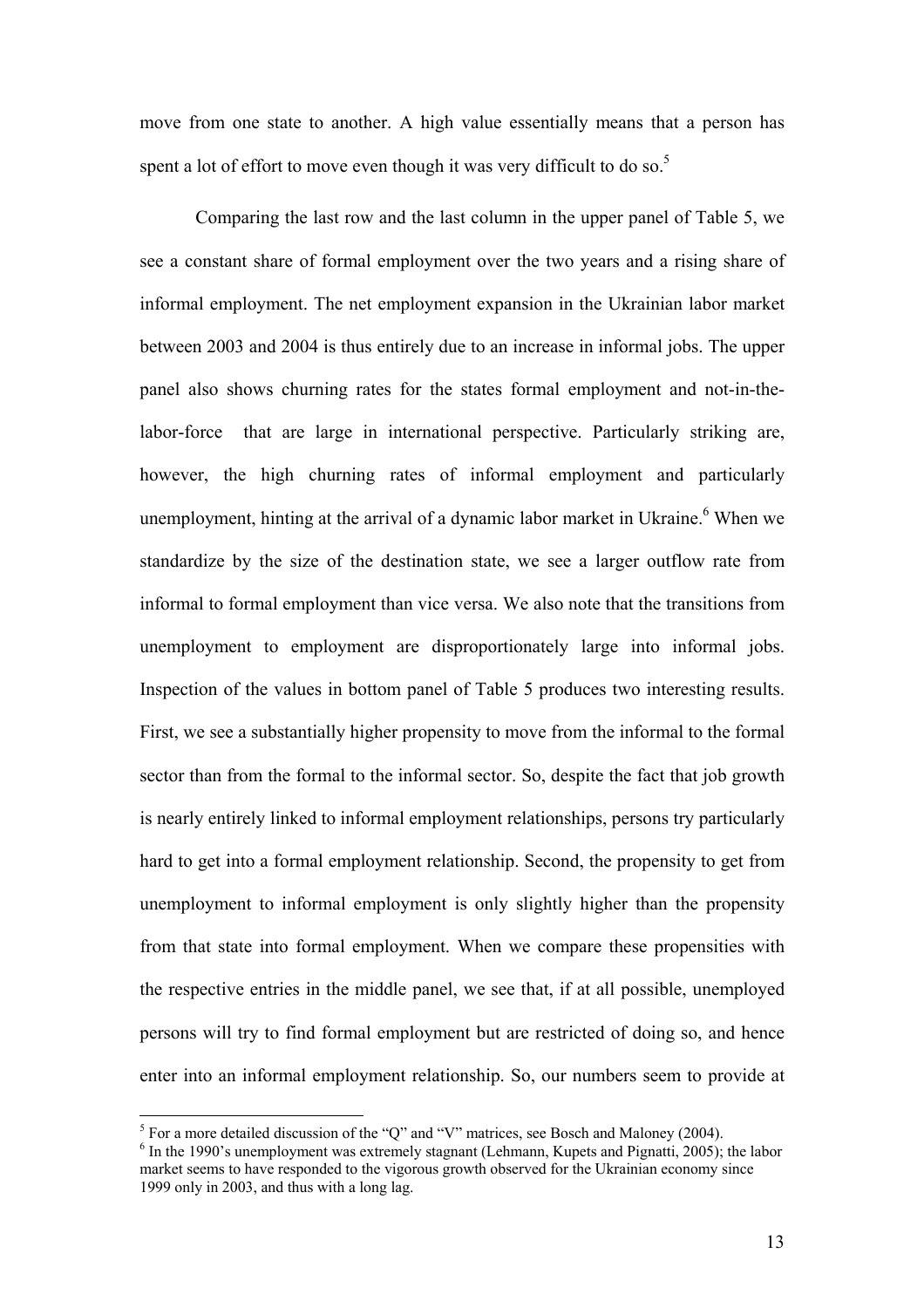least partial evidence for the hypothesis that informal employment is a waiting stage and that people queue in this state for formal jobs.

 The values in the upper panel of Table 5 are unconditional mean transition probabilities between the various states. In order to take account of compositional effects, we also produce mean transition probabilities conditioned on observable characteristics. The resulting predicted transition probabilities that are based on multinomial logit regressions (see appendix), sharpen the above presented message. Once we control for observable characteristics (see Table 6), we find a propensity to move from informal to formal employment that is double the propensity for the opposite move. Also, the unemployed now strive predominantly to get directly into formal employment.

 Tables 7 and 8 record transitions with a finer disaggregation of the employment state, namely formal and informal salaried workers as well as the informally self-employed.<sup>7</sup> The upper panel of Table 7 (unconditional transition probabilities) tells us that most of the growth in informal employment occurred with salaried workers. Another interesting finding is the relatively high churning rates of informal salaried workers, while the duration of state occupancy in informal selfemployment is long. The "Q" matrix in the middle panel points to higher transitions from informal salaried to formal salaried than vice versa. The highest transition rate from this state is, however, to informal self-employed. Outflow rates from unemployment are especially high into the state of informal salaried workers, which might be taken as evidence that the unemployed are taking up informal jobs mainly involuntarily. The propensities to move, shown in the bottom panel of Table 7 have

 $\overline{a}$ 

<sup>&</sup>lt;sup>7</sup> Since there are too few moves out of formal self-employment, we have to drop this state when estimating predicted transitions. Consequently, we also drop this state when calculating the unconditional transitions.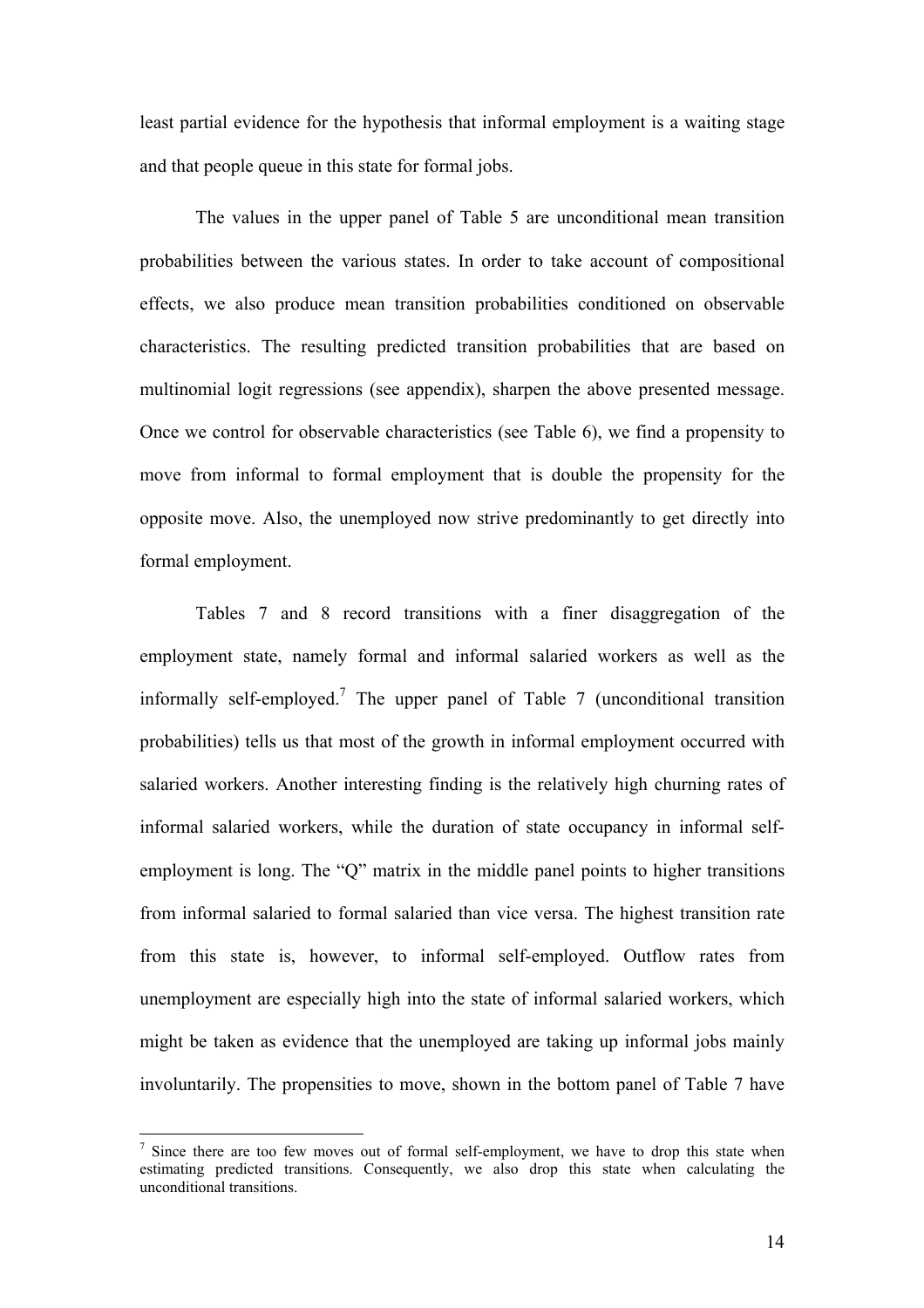the same patterns as the transitions in the "Q" matrix: informal salaried persons have a greater propensity to move into formal salaried positions than the other way round. The largest propensity out of this state is into informal self-employment although the differences are small. By far the largest willingness to move out of informal selfemployment is into the state of informal dependent employment. The latter state is also the largest destination for movers out of unemployment. The predicted transition probabilities in the upper panel of Table 8 imply much longer durations of state occupancy in the formal salaried sector and among the informal self-employed than the unconditional probabilities. As a consequence, while the patterns of the various propensities to move are the same as in Table 7, the differences are much more pronounced.

#### **5. Wages and employment status**

As mentioned in the data section, log earnings are not normally distributed. Therefore, apart from OLS regressions, we also estimated log hourly earnings using robust and quantile (median) regression. In addition, we also used a selection correction model, where the selection equation was estimated with a multinomial logit model. Since the results of these regression models, especially the estimated coefficients of interest, are very similar to those of the simple OLS regressions, we relegate the results of these models to the appendix and present the OLS results for the years 2003 and 2004 respectively in Tables 9 and 10.

 In 2003, female workers received an hourly wage that was 25 percent lower in informal employment and 20 percent lower in formal employment. This wage gap increases in the latter employment type in 2004 to 23 percent, but disappears in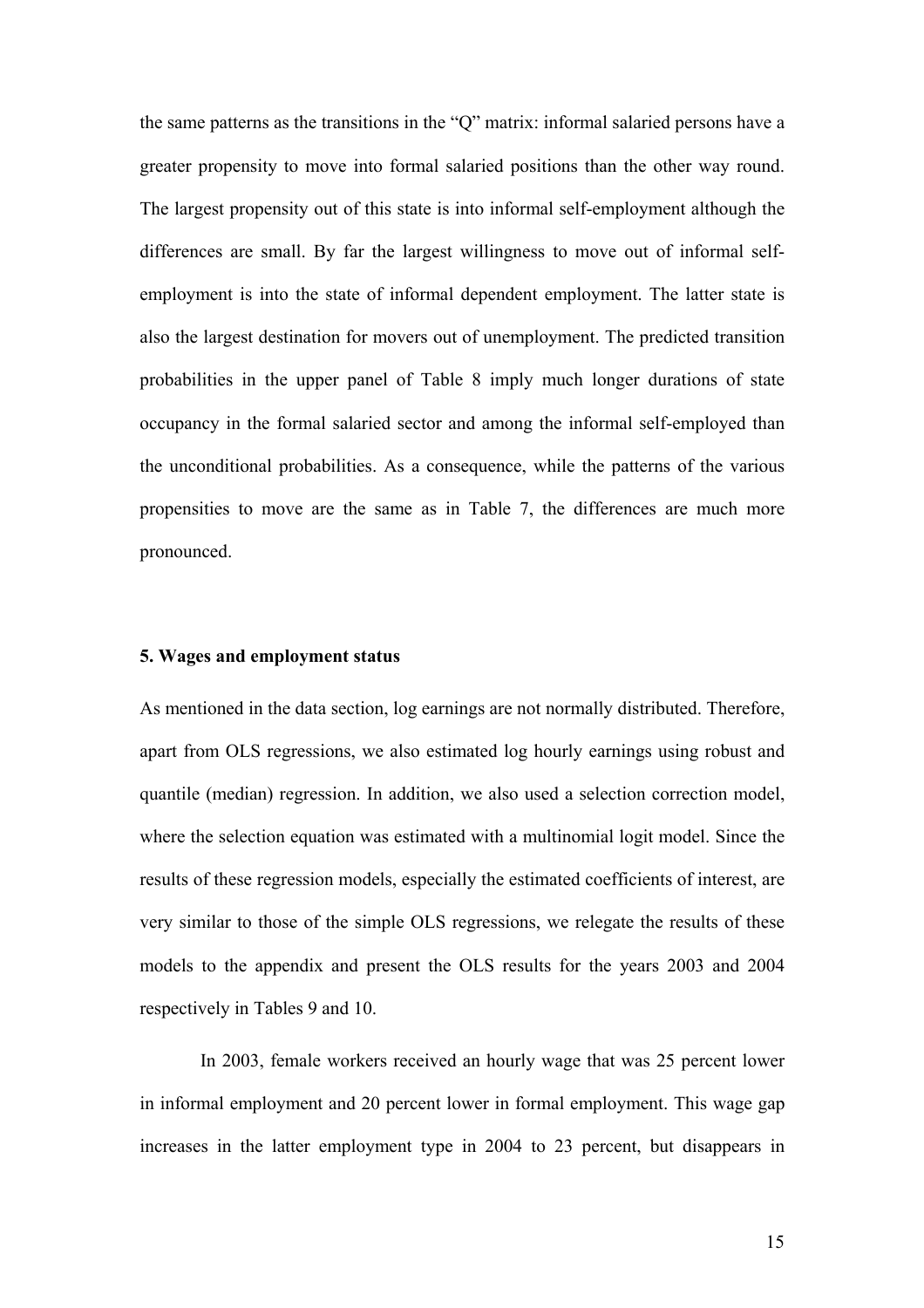informal employment completely. As this type of employment boomed in 2004, it might have been more difficult to pay female workers with the same characteristics less than male workers. The most important result given by the two regressions, is however, the fact that in both years there are returns to education and tenure in a formal employment relationship, but not in an informal one. In 2004 we also see returns to experience in formal jobs. In addition, while in 2003 there is a wage premium of roughly 20 percent for being formally self-employed, we see a higher premium (33 percent) for the informally self-employed in the boom year of 2004. Finally, salaried persons who choose informality experience a premium of approximately 20 percent in 2004, which is absent in 2003.

 It is also important to see how movements between formal and informal employment affect wage growth. This is shown in Table 11. Concentrating on the results with robust standard errors (column 2), we see that people moving from formal to informal employment have (FI), ceteris paribus, a wage growth that is 28 percent lower than those persons who stay in the formal sector. Workers who remain in informal employment (II) experience a 10 percent lower wage growth than the default category, although when applying robust standard errors the estimate is not significant at any conventional level. An additional important result is that those who leave for another job out of their free will have 18 percent higher wage growth. Finally, workers who move voluntarily from formal to informal employment (FI\*choice informal) experience a wage gain rather than a wage penalty. With robust standard errors this gain is, however, not significant at conventional levels.

#### **6. Implications and conclusions [still to be written]**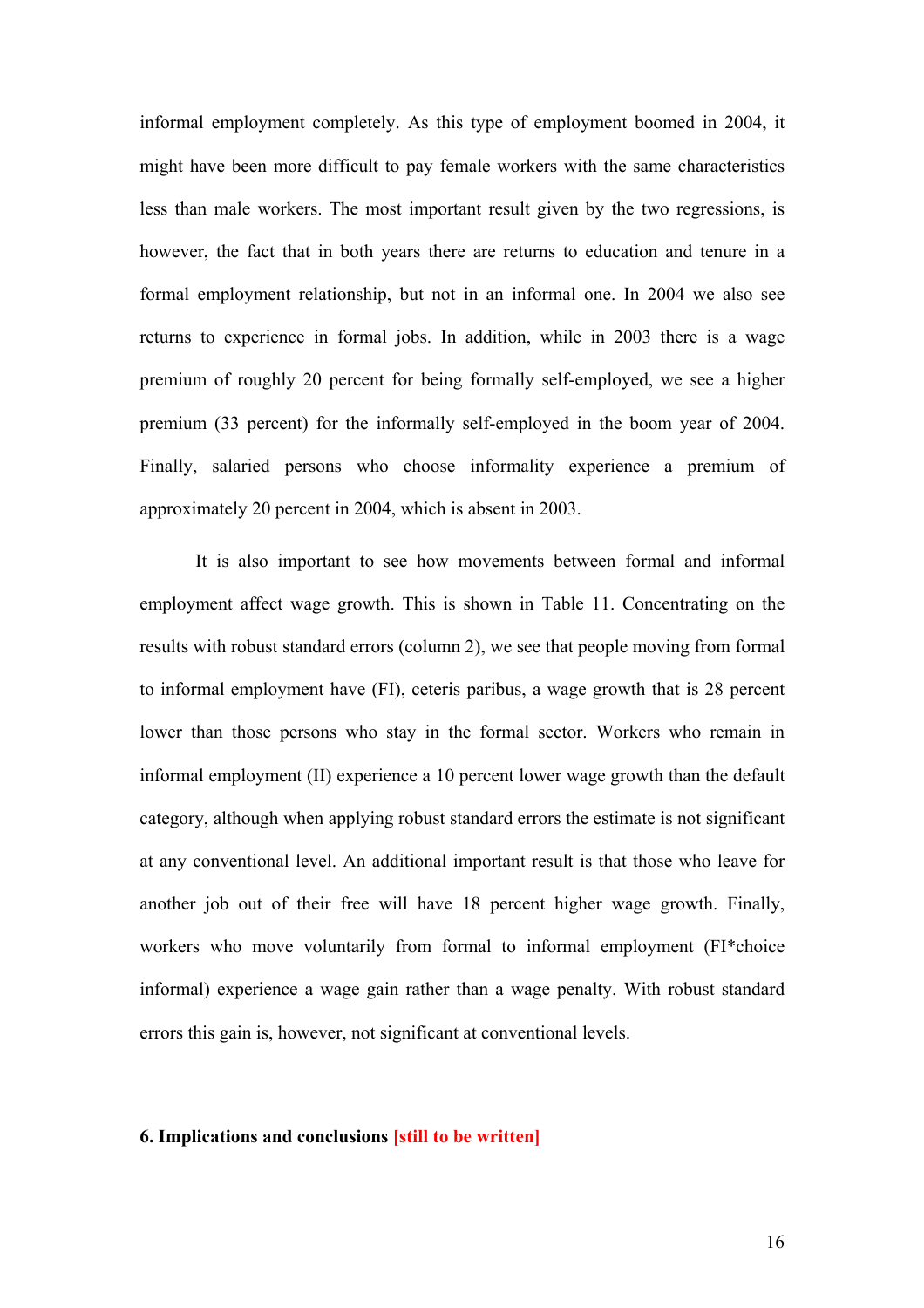## **FIGURES**



**Figure 1. Real GDP, Employment (1990=100)**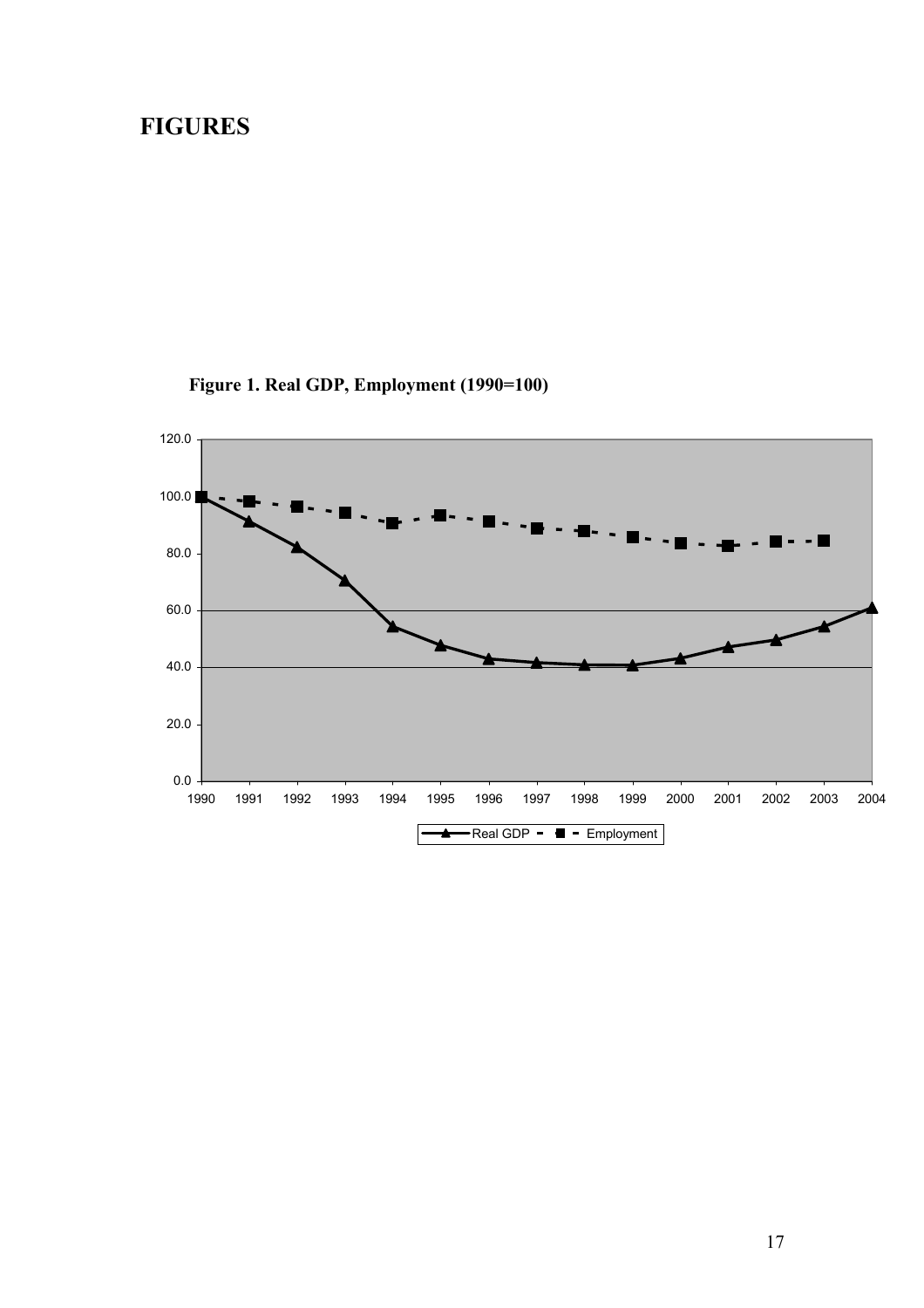**Figure 2 Log working earnings 2003 – Not trimmed** 



**Figure 3 Log working earnings 2004 – Not trimmed**

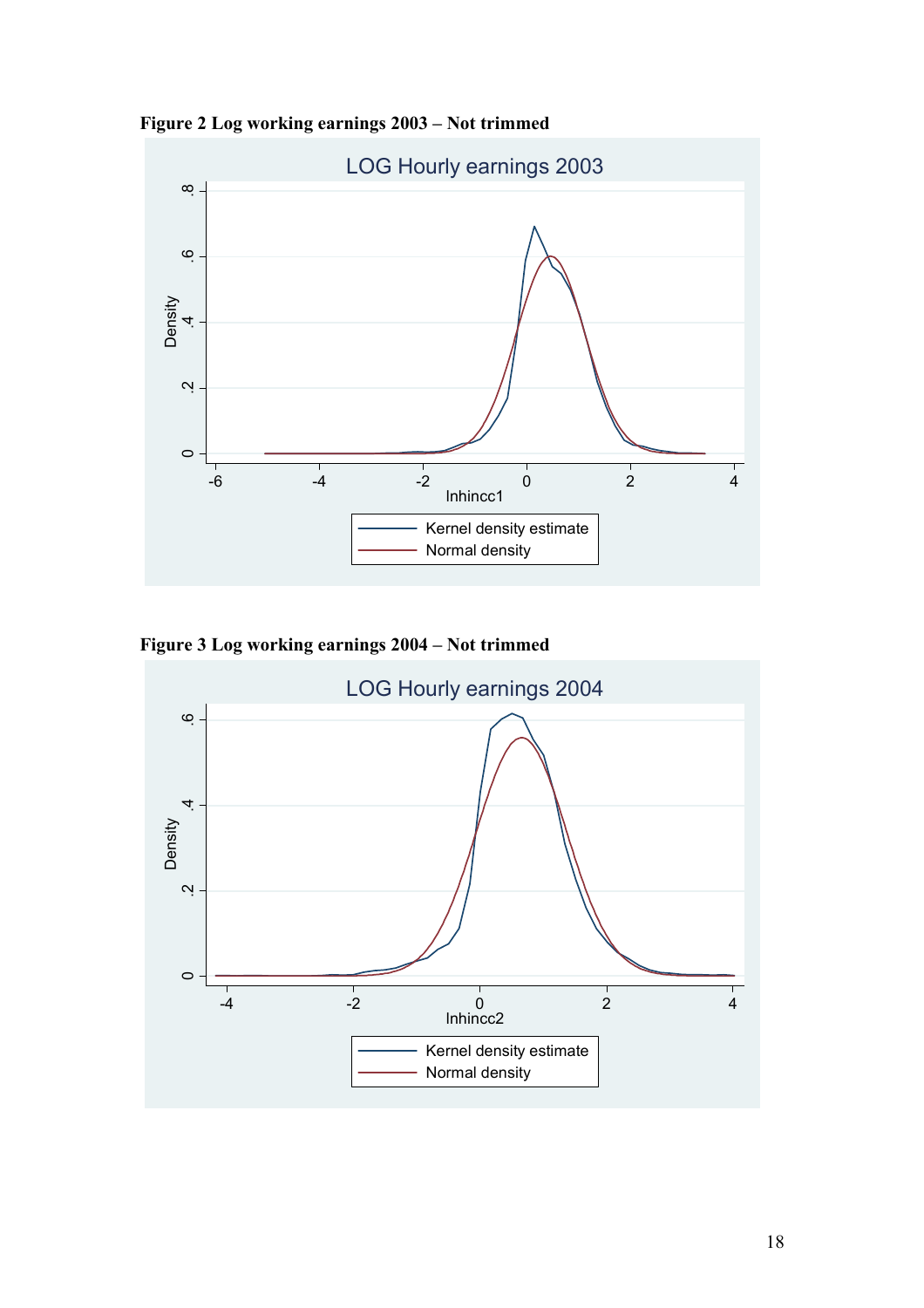

**Figure 4 Log working earnings 2003 – Trimmed**

**Figure 5 Log working earnings 2004 – Trimmed**

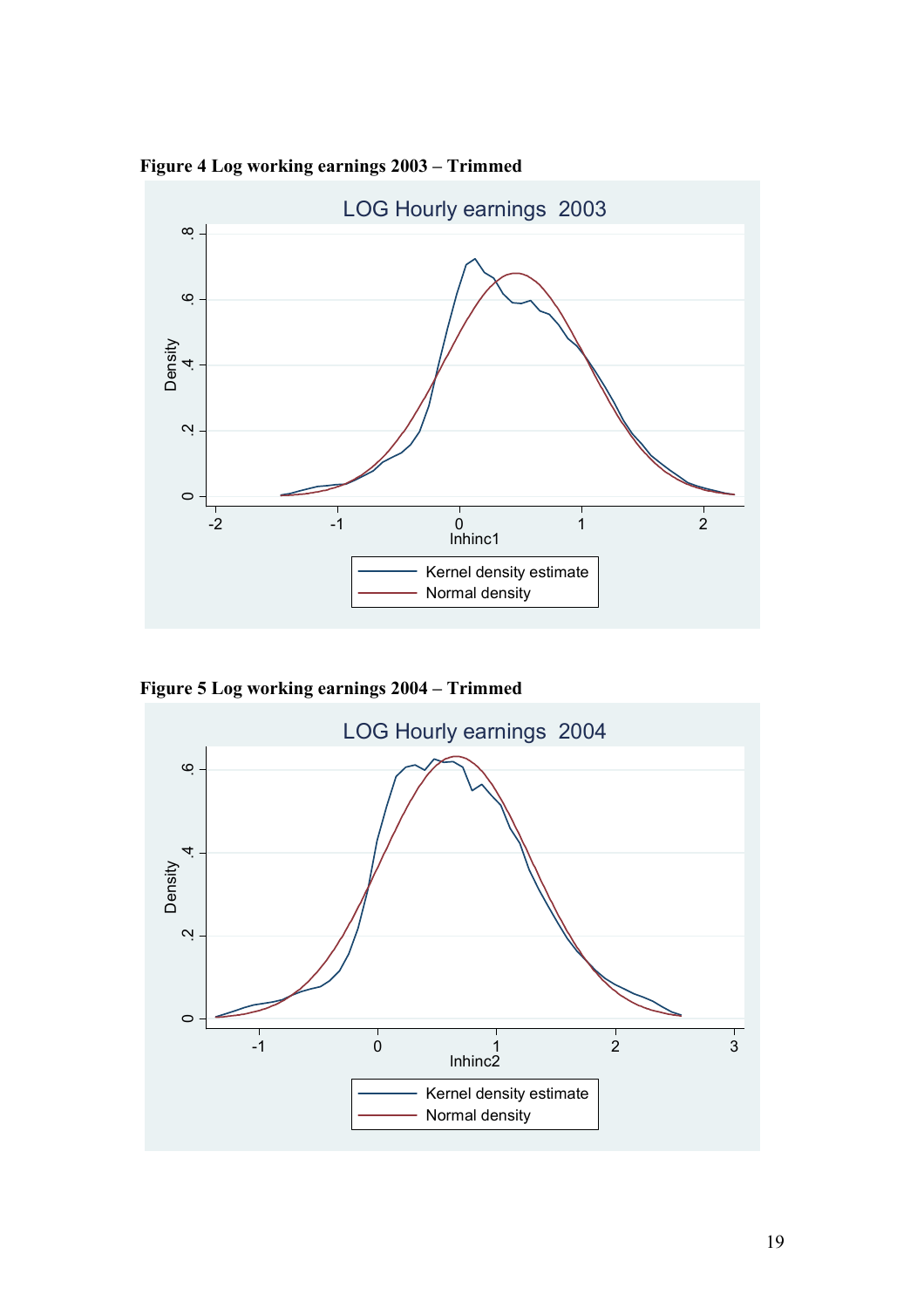# **TABLES**

|                             | Table 1: Employment changes by sector, ownership and size, 1991-2004 |                          |                          |  |                            |                                       |                                                          |  |                                                      |                                                       |
|-----------------------------|----------------------------------------------------------------------|--------------------------|--------------------------|--|----------------------------|---------------------------------------|----------------------------------------------------------|--|------------------------------------------------------|-------------------------------------------------------|
|                             | Sector <sup>1</sup>                                                  |                          |                          |  | Ownership                  |                                       |                                                          |  | Size                                                 |                                                       |
|                             | Agriculture<br>$(\% share)$                                          | Industry<br>$(\% share)$ | Services<br>$(\% share)$ |  | Privatized<br>$(\% share)$ | <b>New</b><br>Private<br>$(\% share)$ | Non<br>agricultural<br>self-<br>employed<br>$(\% share)$ |  | Employed<br>in Firms<br>with<br>empl<100<br>(%share) | Employed<br>in Firms<br>with<br>empl < 50<br>(%share) |
| $1991^{\overline{a}}$       | 15.98                                                                | 32.01                    | 47.21                    |  | 1.59                       | 1.26                                  | 0.33                                                     |  | 33.77                                                | 23.54                                                 |
| $1997^{\text{a}}$           | 16.30                                                                | 26.21                    | 52.89                    |  | 11.73                      | 8.33                                  | 2.02                                                     |  | 41.36                                                | 30.13                                                 |
| $2004^b$                    | 13.59                                                                | 23.07                    | 59.18                    |  | $19.59^{2}$                | 20.09                                 | 4.36                                                     |  | 53.98                                                | 43.52                                                 |
|                             |                                                                      |                          |                          |  |                            |                                       |                                                          |  |                                                      |                                                       |
|                             |                                                                      |                          |                          |  |                            |                                       |                                                          |  |                                                      |                                                       |
| Δ<br>share<br>$91 -$<br>97  | 0.32                                                                 | $-5.80$                  | 5.68                     |  | 10.14                      | 7.07                                  | 1.69                                                     |  | 7.59                                                 | 6.59                                                  |
| $\Delta$<br>share<br>$97 -$ |                                                                      |                          |                          |  |                            |                                       |                                                          |  |                                                      |                                                       |
| 04                          | $-2.71$                                                              | $-3.14$                  | 6.29                     |  | 7.86                       | 11.76                                 | 2.34                                                     |  | 12.62                                                | 13.39                                                 |

<sup>a</sup>End of the year b Reference week

Source: ULMS

Notes:<sup>1</sup>Share of employed in Public Administration (PA) not shown – The PA share stays roughly at 4% during the whole period (1991-2004)<br><sup>2</sup>Includes collective enterprises

| <b>Table 2. Composition of Employed</b> |       |       |       |       |  |  |  |
|-----------------------------------------|-------|-------|-------|-------|--|--|--|
|                                         | 2003  |       | 2004  |       |  |  |  |
|                                         | share | N     | share | N     |  |  |  |
| <b>Formal Salaried</b>                  | 0.869 | 3,408 | 0.828 | 2,765 |  |  |  |
| Informal salaried Voluntary             | 0.020 | 79    | 0.025 | 86    |  |  |  |
| Informal salaried Involuntary           | 0.039 | 152   | 0.060 | 203   |  |  |  |
| Self Employed Formal                    | 0.035 | 138   | 0.034 | 116   |  |  |  |
| Self Employed Informal                  | 0.037 | 144   | 0.050 | 169   |  |  |  |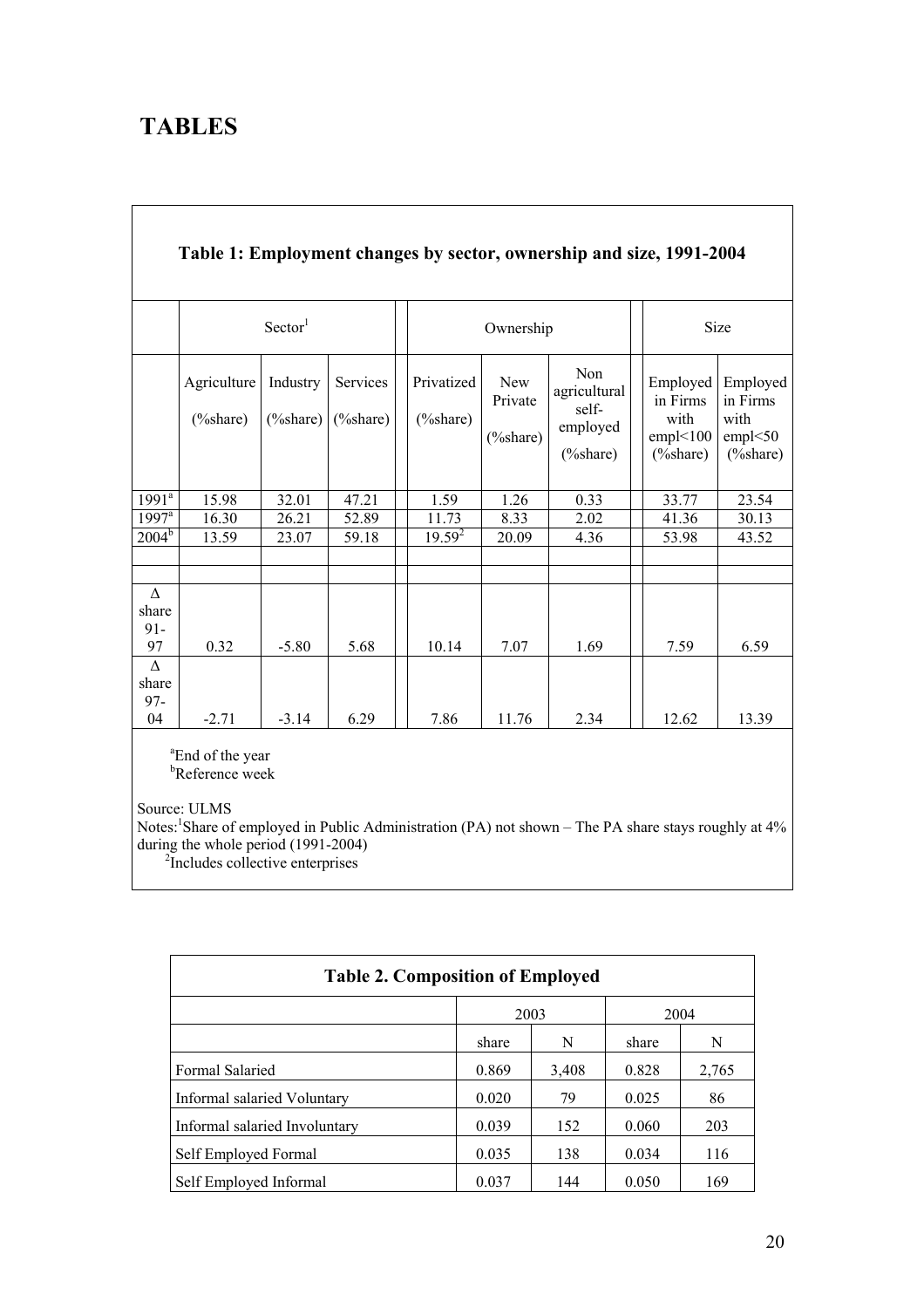|                     | Total        | Self Employed | Salaried           | Self Employed<br>without<br>Agriculture | Salaried<br>excluding<br>voluntary |
|---------------------|--------------|---------------|--------------------|-----------------------------------------|------------------------------------|
|                     |              |               |                    |                                         | informal                           |
| Female              | $-0.010$     | 0.169         | 0.076              | $-0.200$                                | 0.105                              |
|                     | (0.064)      | (0.167)       | (0.079)            | (0.205)                                 | (0.091)                            |
| Age                 | 0.023        | 0.033         | 0.005              | 0.099                                   | $-0.013$                           |
|                     | (0.019)      | (0.059)       | (0.023)            | (0.074)                                 | (0.025)                            |
| Age <sup>2</sup>    | $-0.000$     | $-0.000$      | $-0.000$           | $-0.001$                                | 0.000                              |
|                     | (0.000)      | (0.001)       | (0.000)            | (0.001)                                 | (0.000)                            |
| Secondary           | $-0.189$     | $-0.058$      | $-0.323$           | 0.140                                   | $-0.386$                           |
|                     | $(0.075)*$   | (0.216)       | $(0.089)$ **       | (0.260)                                 | $(0.100)$ **                       |
| University          | $-0.560$     | $-0.627$      | $-0.679$           | $-0.436$                                | $-0.700$                           |
|                     | $(0.104)$ ** | $(0.268)*$    | $(0.128)$ **       | (0.317)                                 | $(0.147)$ **                       |
| Tenure<1 yr         | 1.178        | 0.199         | 1.588              | 0.613                                   | 1.386                              |
|                     | $(0.111)$ ** | (0.314)       | $(0.177)$ **       | (0.387)                                 | $(0.200)$ **                       |
| Tenure 1-2 yrs      | 1.071        | 0.128         | 1.401              | 0.560                                   | 1.371                              |
|                     | $(0.123)$ ** | (0.321)       | $\sqrt{(0.190)**}$ | (0.401)                                 | $(0.211)$ **                       |
| Tenure 2-5 yrs      | 0.953        | $-0.244$      | 1.331              | 0.176                                   | 1.247                              |
|                     | $(0.103)$ ** | (0.262)       | $(0.172)$ **       | (0.343)                                 | $(0.192)$ **                       |
| Tenure 6-10 yrs     | 0.548        | $-0.136$      | 0.609              | 0.051                                   | 0.558                              |
|                     | $(0.120)$ ** | (0.285)       | $(0.203)$ **       | (0.377)                                 | $(0.230)*$                         |
| Single              | 0.231        | 0.735         | 0.209              | 0.996                                   | 0.239                              |
|                     | (0.118)      | $(0.364)*$    | (0.139)            | $(0.442)*$                              | (0.160)                            |
| Divorced & other    | 0.016        | 0.012         | 0.134              | 0.185                                   | 0.236                              |
|                     | (0.092)      | (0.273)       | (0.109)            | (0.319)                                 | (0.121)                            |
| Children<6          | 0.101        | 0.594         | 0.080              | 0.524                                   | 0.144                              |
|                     | (0.114)      | (0.318)       | (0.136)            | (0.368)                                 | (0.155)                            |
| Children>6          | $-0.031$     | 0.136         | $-0.034$           | $-0.224$                                | $-0.137$                           |
|                     | (0.085)      | (0.218)       | (0.106)            | (0.269)                                 | (0.127)                            |
| Formal in household | $-0.196$     | $-0.231$      | $-0.167$           | $-0.133$                                | $-0.135$                           |
|                     | $(0.043)$ ** | $(0.105)*$    | $(0.051)$ **       | (0.120)                                 | $(0.059)*$                         |
| Part-time           | 0.527        | 0.208         | 0.389              | 0.628                                   | 0.347                              |
|                     | $(0.113)$ ** | (0.246)       | $(0.153)*$         | $(0.275)*$                              | (0.177)                            |
| Center-North        | 0.285        | 0.390         | 0.055              | $-0.165$                                | 0.435                              |
|                     | $(0.138)*$   | (0.575)       | (0.154)            | (0.597)                                 | $(0.219)*$                         |
| South               | 0.445        | 0.580         | 0.156              | 0.038                                   | 0.635                              |
|                     | $(0.140)$ ** | (0.581)       | (0.156)            | (0.605)                                 | $(0.217)$ **                       |
| East                | 0.240        | 0.365         | 0.123              | $-0.023$                                | 0.506                              |
|                     | (0.133)      | (0.568)       | (0.144)            | (0.588)                                 | $(0.208)*$                         |
| West                | 0.096        | 0.255         | $-0.080$           | 0.024                                   | 0.195                              |
|                     | (0.142)      | (0.581)       | (0.159)            | (0.593)                                 | (0.228)                            |
| Constant            | $-2.412$     | $-1.410$      | $-2.379$           | $-2.938$                                | $-2.582$                           |
|                     | $(0.427)$ ** | (1.423)       | $(0.509)$ **       | (1.753)                                 | $(0.586)$ **                       |
| Observations        | 3850         | 282           | 3568               | 215                                     | 3489                               |
| Pseudo-R2           | 0.13         | 0.08          | 0.18               | 0.10                                    | 0.18                               |

\* significant at 5%; \*\* significant at 1%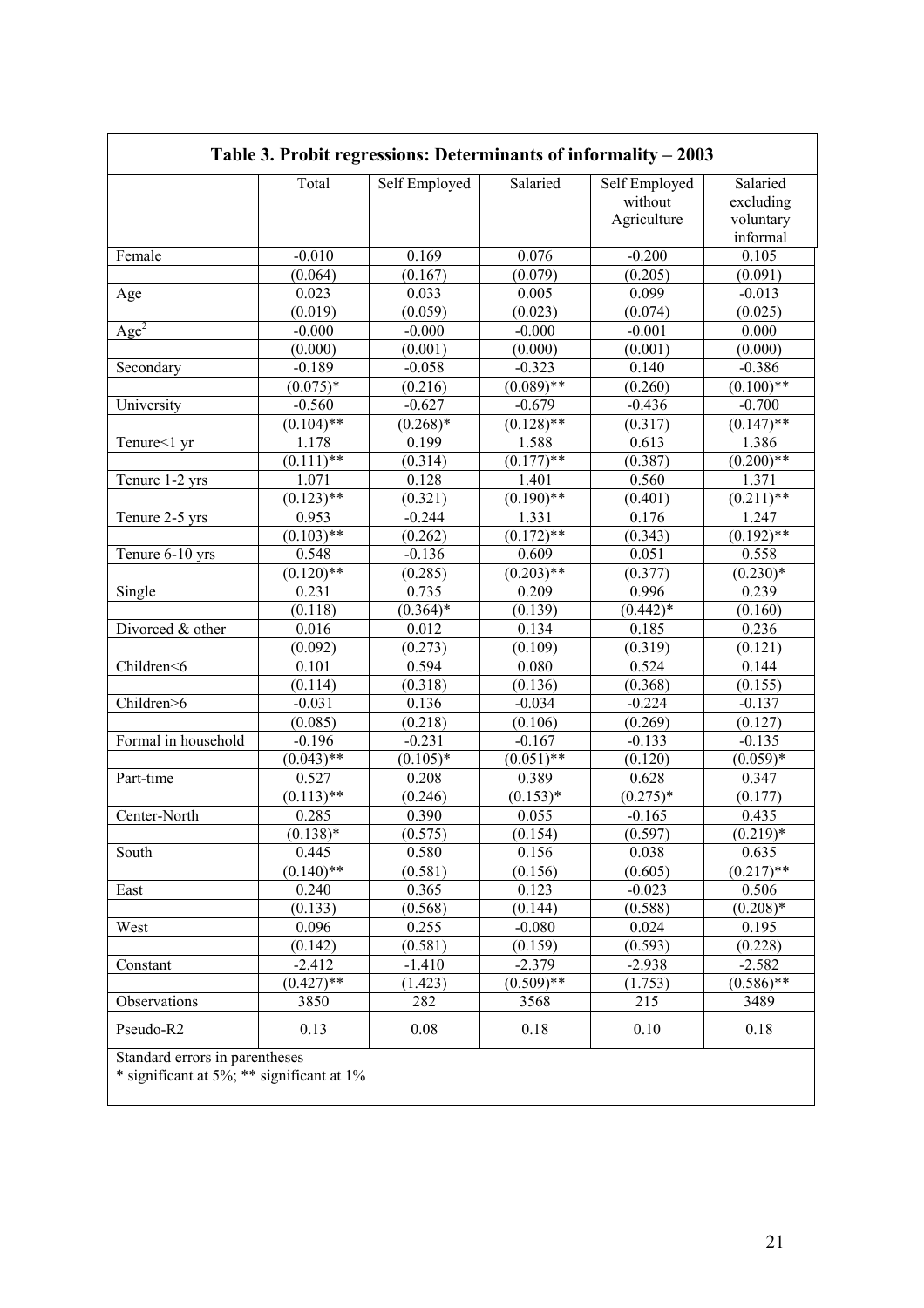|                     | Total        | Self Employed | Salaried     | Self Employed<br>without<br>Agriculture | Salaried<br>excluding<br>voluntary<br>informal |
|---------------------|--------------|---------------|--------------|-----------------------------------------|------------------------------------------------|
| Female              | $-0.030$     | 0.191         | $-0.059$     | $-0.397$                                | $-0.020$                                       |
|                     | (0.058)      | (0.174)       | (0.070)      | (0.231)                                 | (0.079)                                        |
| Age                 | $-0.024$     | $-0.064$      | 0.010        | 0.040                                   | 0.026                                          |
|                     | (0.016)      | (0.054)       | (0.021)      | (0.071)                                 | (0.025)                                        |
| Age <sup>2</sup>    | 0.000        | 0.001         | $-0.000$     | $-0.000$                                | $-0.001$                                       |
|                     | (0.000)      | (0.001)       | (0.000)      | (0.001)                                 | (0.000)                                        |
| Secondary           | $-0.470$     | $-0.866$      | $-0.451$     | $-0.817$                                | $-0.539$                                       |
|                     | $(0.070)$ ** | $(0.246)$ **  | $(0.082)$ ** | $(0.348)*$                              | $(0.090)$ **                                   |
| University          | $-0.966$     | $-1.832$      | $-0.886$     | $-1.645$                                | $-1.005$                                       |
|                     | $(0.101)$ ** | $(0.308)$ **  | $(0.121)$ ** | $(0.\overline{409})$ **                 | $(0.140)$ **                                   |
| Tenure<1 yr         | 0.217        | $-0.406$      | 0.294        | $-0.033$                                | 0.355                                          |
|                     | $(0.096)*$   | (0.269)       | $(0.109)$ ** | (0.308)                                 | $(0.121)$ **                                   |
| Tenure 1-2 yrs      | 0.214        | 0.071         | 0.164        | 0.486                                   | 0.209                                          |
|                     | $(0.087)*$   | (0.252)       | (0.102)      | (0.312)                                 | (0.115)                                        |
| Tenure 2-5 yrs      | $-0.132$     | $-0.422$      | $-0.117$     | $-0.081$                                | $-0.071$                                       |
|                     | (0.080)      | (0.226)       | (0.093)      | (0.270)                                 | (0.105)                                        |
| Tenure 6-10 yrs     | $-0.435$     | $-0.833$      | $-0.522$     | $-0.702$                                | $-0.353$                                       |
|                     | $(0.116)$ ** | $(0.279)$ **  | $(0.152)$ ** | (0.375)                                 | $(0.159)*$                                     |
| Single              | 0.253        | 0.586         | 0.228        | 0.909                                   | 0.242                                          |
|                     | $(0.109)*$   | (0.378)       | (0.123)      | $(0.441)*$                              | (0.139)                                        |
| Divorced & other    | 0.104        | $-0.067$      | 0.282        | $-0.037$                                | 0.205                                          |
|                     | (0.082)      | (0.286)       | $(0.093)$ ** | (0.344)                                 | (0.107)                                        |
| Children<6          | 0.104        | 0.538         | $-0.039$     | 0.364                                   | $-0.099$                                       |
|                     | (0.109)      | (0.343)       | (0.125)      | (0.403)                                 | (0.143)                                        |
| Children>6          | 0.073        | 0.116         | $-0.059$     | $-0.122$                                | 0.009                                          |
|                     | (0.079)      | (0.218)       | (0.095)      | (0.273)                                 | (0.104)                                        |
| Formal in household | $-0.003$     | $-0.007$      | $-0.005$     | 0.004                                   | $-0.013$                                       |
|                     | (0.007)      | (0.018)       | (0.008)      | (0.018)                                 | (0.011)                                        |
| Part-time           | 0.537        | 0.514         | 0.337        | 0.852                                   | 0.264                                          |
|                     | $(0.105)$ ** | (0.272)       | $(0.138)*$   | $(0.321)$ **                            | (0.158)                                        |
| Center-North        | $-0.068$     | $-0.436$      | $-0.304$     | $-0.922$                                | 0.013                                          |
|                     | (0.148)      | (0.588)       | (0.166)      | (0.566)                                 | (0.208)                                        |
| South               | 0.248        | $-0.154$      | 0.082        | $-0.334$                                | 0.337                                          |
|                     | (0.154)      | (0.606)       | (0.171)      | (0.603)                                 | (0.213)                                        |
| East                | $-0.130$     | $-0.451$      | $-0.144$     | $-0.629$                                | 0.072                                          |
|                     | (0.146)      | (0.594)       | (0.160)      | (0.573)                                 | (0.203)                                        |
| West                | $-0.283$     | $-0.795$      | $-0.312$     | $-0.807$                                | $-0.182$                                       |
|                     | (0.154)      | (0.611)       | (0.170)      | (0.591)                                 | (0.216)                                        |
| Constant            | 0.042        | 2.293         | $-0.441$     | 0.194                                   | $-1.105$                                       |
|                     | (0.370)      | (1.312)       | (0.445)      | (1.585)                                 | $(0.522)*$                                     |
| Observations        | 3372         | 317           | 3055         | 204                                     | 2962                                           |
|                     |              |               |              |                                         |                                                |
| Pseudo-R2           | 0.10         | 0.22          | 0.12         | 0.21                                    | 0.13                                           |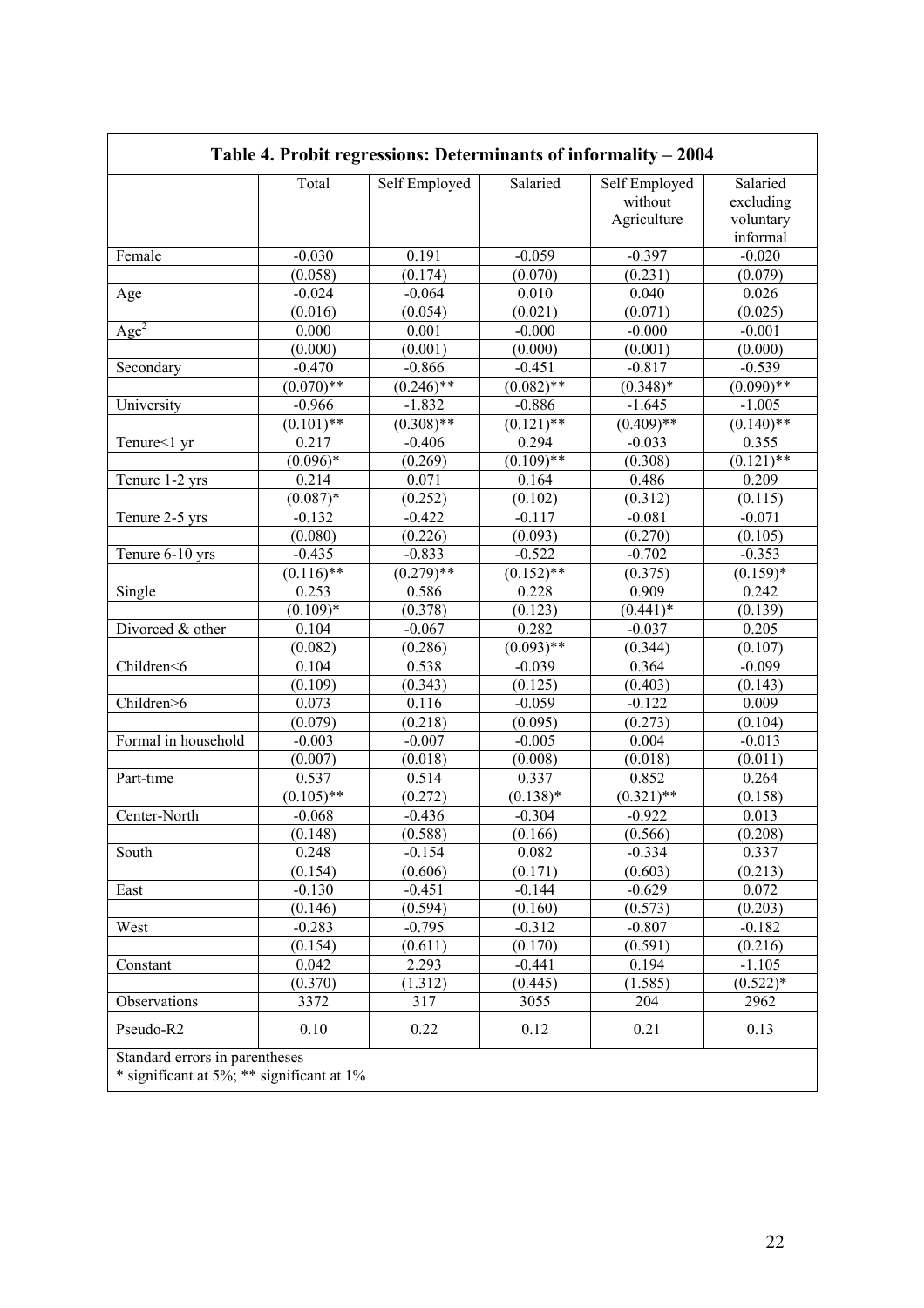| Table 5. Mobility in Ukrainian Labor market<br><b>4 Labor market states</b>           |                |             |              |            |       |  |  |
|---------------------------------------------------------------------------------------|----------------|-------------|--------------|------------|-------|--|--|
| <b>Transition Probabilities</b>                                                       |                |             |              |            |       |  |  |
|                                                                                       |                |             |              |            |       |  |  |
| <b>TRANSITION PROBABILITIES: Pij</b>                                                  |                |             |              |            |       |  |  |
|                                                                                       | F              | I           | $\mathbf{U}$ | <b>NLF</b> | Pi.   |  |  |
| Formal                                                                                | 0.861          | 0.031       | 0.036        | 0.072      | 0.433 |  |  |
| Informal                                                                              | 0.235          | 0.578       | 0.093        | 0.093      | 0.044 |  |  |
| Unemployed                                                                            | 0.253          | 0.132       | 0.338        | 0.277      | 0.091 |  |  |
| Not in labor force                                                                    | 0.061          | 0.038       | 0.073        | 0.829      | 0.432 |  |  |
| P.j                                                                                   | 0.433          | 0.067       | 0.082        | 0.419      |       |  |  |
|                                                                                       |                |             |              |            |       |  |  |
|                                                                                       |                |             |              |            |       |  |  |
|                                                                                       |                |             |              |            |       |  |  |
| Q MATRIX: Pij/P.j - "Probability standardized by size of the destination state at the |                |             |              |            |       |  |  |
| end of the period"                                                                    |                |             |              |            |       |  |  |
|                                                                                       | $\overline{F}$ | $\mathbf I$ | $\mathbf U$  | <b>NLF</b> |       |  |  |
| Formal                                                                                |                | 0.464       | 0.441        | 0.171      |       |  |  |
| Informal                                                                              | 0.544          |             | 1.142        | 0.223      |       |  |  |
| Unemployed                                                                            | 0.586          | 1.963       |              | 0.661      |       |  |  |
| Not in labor force                                                                    | 0.141          | 0.564       | 0.887        |            |       |  |  |
|                                                                                       |                |             |              |            |       |  |  |
|                                                                                       |                |             |              |            |       |  |  |
|                                                                                       |                |             |              |            |       |  |  |
| V MATRIX: Pij / (P.j*(1-Pii)*(1-Pjj)) - "Disposition to move to a sector"             |                |             |              |            |       |  |  |
|                                                                                       |                |             |              |            |       |  |  |
|                                                                                       | F              | I           | U            | <b>NLF</b> |       |  |  |
| Formal                                                                                |                | 7.915       | 4.795        | 7.202      |       |  |  |
| Informal                                                                              | 9.280          |             | 4.090        | 3.087      |       |  |  |
| Unemployed                                                                            | 6.375          | 7.026       |              | 5.832      |       |  |  |
| Not in labor force                                                                    | 5.924          | 7.798       | 7.823        |            |       |  |  |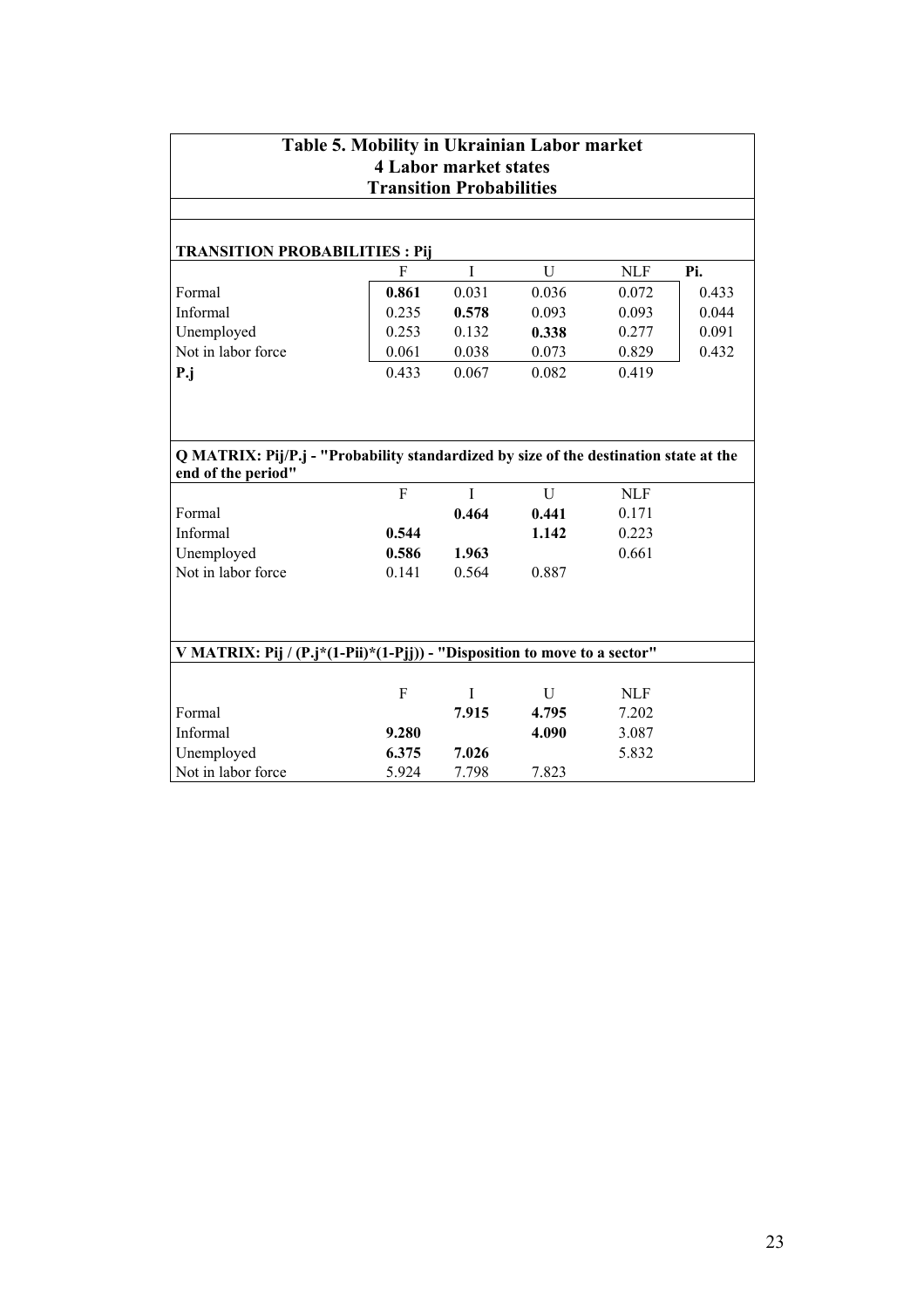| Table 6. Mobility in Ukrainian Labor market<br><b>4 Labor market states</b><br><b>Predicted Transition Probabilities</b>          |                         |                      |                     |                              |       |  |  |  |  |
|-----------------------------------------------------------------------------------------------------------------------------------|-------------------------|----------------------|---------------------|------------------------------|-------|--|--|--|--|
| <b>TRANSITION PROBABILITIES: Pij</b>                                                                                              |                         |                      |                     |                              |       |  |  |  |  |
|                                                                                                                                   | F                       | I                    | U                   | <b>NLF</b>                   | Pi.   |  |  |  |  |
| Formal                                                                                                                            | 0.890                   | 0.017                | 0.032               | 0.061                        | 0.433 |  |  |  |  |
| Informal                                                                                                                          | 0.229                   | 0.624                | 0.084               | 0.063                        | 0.044 |  |  |  |  |
| Unemployed                                                                                                                        | 0.258                   | 0.123                | 0.351               | 0.269                        | 0.091 |  |  |  |  |
| Not in labor force                                                                                                                | 0.031                   | 0.030                | 0.036               | 0.903                        | 0.432 |  |  |  |  |
| $P_{\cdot j}$                                                                                                                     | 0.433                   | 0.067                | 0.082               | 0.419                        |       |  |  |  |  |
| Q MATRIX: Pij/P.j - "Probability standardized by size of the destination state at the<br>end of the period"<br>Formal<br>Informal | $\overline{F}$<br>0.529 | $\mathbf I$<br>0.253 | U<br>0.391<br>1.027 | <b>NLF</b><br>0.146<br>0.151 |       |  |  |  |  |
| Unemployed                                                                                                                        | 0.596                   | 1.833                |                     | 0.643                        |       |  |  |  |  |
| Not in labor force                                                                                                                | 0.072                   | 0.447                | 0.440               |                              |       |  |  |  |  |
| V MATRIX: Pij / (P.j*(1-Pii)*(1-Pjj)) - "Disposition to move to a sector"                                                         |                         |                      |                     |                              |       |  |  |  |  |
|                                                                                                                                   | F                       | T                    | $\overline{U}$      | <b>NLF</b>                   |       |  |  |  |  |
| Formal                                                                                                                            |                         | 6.126                | 5.481               | 13.657                       |       |  |  |  |  |
| Informal                                                                                                                          | 12.801                  |                      | 4.209               | 4.127                        |       |  |  |  |  |
| Unemployed                                                                                                                        | 8.355                   | 7.513                |                     | 10.208                       |       |  |  |  |  |
| Not in labor force                                                                                                                | 6.717                   | 12.260               | 6.993               |                              |       |  |  |  |  |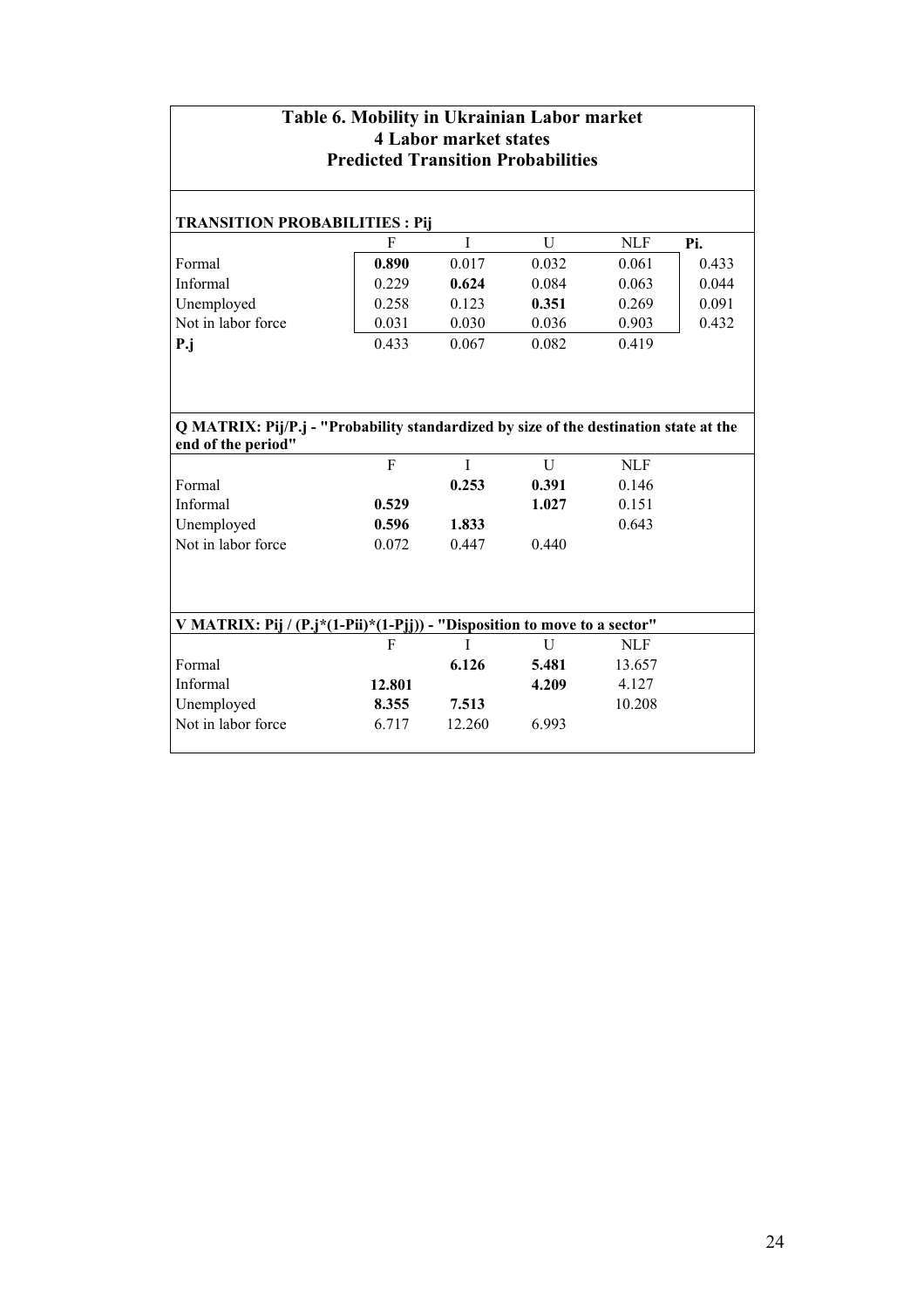| Table 7. Mobility in Ukrainian Labor market                                                              |           |                                 |            |              |            |       |  |
|----------------------------------------------------------------------------------------------------------|-----------|---------------------------------|------------|--------------|------------|-------|--|
| <b>5 Labor market states</b>                                                                             |           |                                 |            |              |            |       |  |
|                                                                                                          |           | <b>Transition Probabilities</b> |            |              |            |       |  |
| <b>TRANSITION PROBABILITIES : Pij</b>                                                                    |           |                                 |            |              |            |       |  |
|                                                                                                          | <b>FS</b> | <b>IS</b>                       | <b>SEI</b> | U            | <b>NLF</b> | Pi.   |  |
| Formal salaried                                                                                          | 0.861     | 0.024                           | 0.006      | 0.037        | 0.073      | 0.420 |  |
| Informal salaried                                                                                        | 0.279     | 0.485                           | 0.048      | 0.085        | 0.103      | 0.026 |  |
| Self employed informal                                                                                   | 0.081     | 0.081                           | 0.631      | 0.117        | 0.090      | 0.017 |  |
| Unemployed                                                                                               | 0.246     | 0.103                           | 0.030      | 0.342        | 0.279      | 0.093 |  |
| Not in labor force                                                                                       | 0.058     | 0.022                           | 0.016      | 0.073        | 0.831      | 0.444 |  |
| $P_{\cdot}j$                                                                                             | 0.419     | 0.043                           | 0.024      | 0.084        | 0.430      | 1.000 |  |
|                                                                                                          |           |                                 |            |              |            |       |  |
| Q MATRIX: Pij/P.j - "Probability standardized by size of the destination state at the end of the period" |           |                                 |            |              |            |       |  |
|                                                                                                          | <b>FS</b> | <b>IS</b>                       | <b>SEI</b> | $\mathbf{U}$ | <b>NLF</b> |       |  |
| Formal salaried                                                                                          |           | 0.550                           | 0.242      | 0.439        | 0.169      |       |  |
| Informal salaried                                                                                        | 0.665     |                                 | 1.980      | 1.015        | 0.240      |       |  |
| Self employed informal                                                                                   | 0.193     | 1.877                           |            | 1.401        | 0.210      |       |  |
| Unemployed                                                                                               | 0.587     | 2.377                           | 1.238      |              | 0.650      |       |  |
| Not in labor force                                                                                       | 0.138     | 0.512                           | 0.646      | 0.870        |            |       |  |
|                                                                                                          |           |                                 |            |              |            |       |  |
| V MATRIX: Pij / (P.j*(1-Pii)*(1-Pjj)) - "Disposition to move to a sector"                                |           |                                 |            |              |            |       |  |
|                                                                                                          | FS        | <b>IS</b>                       | <b>SEI</b> | $\mathbf U$  | <b>NLF</b> |       |  |
| Formal salaried                                                                                          |           | 7.669                           | 4.718      | 4.798        | 7.213      |       |  |
| Informal salaried                                                                                        | 9.284     |                                 | 10.406     | 2.993        | 2.760      |       |  |
| Self employed informal                                                                                   | 3.766     | 9.864                           |            | 5.762        | 3.366      |       |  |
| Unemployed                                                                                               | 6.406     | 7.010                           | 5.090      |              | 5.859      |       |  |
| Not in labor force                                                                                       | 5.897     | 5.898                           | 10.366     | 7.837        |            |       |  |
|                                                                                                          |           |                                 |            |              |            |       |  |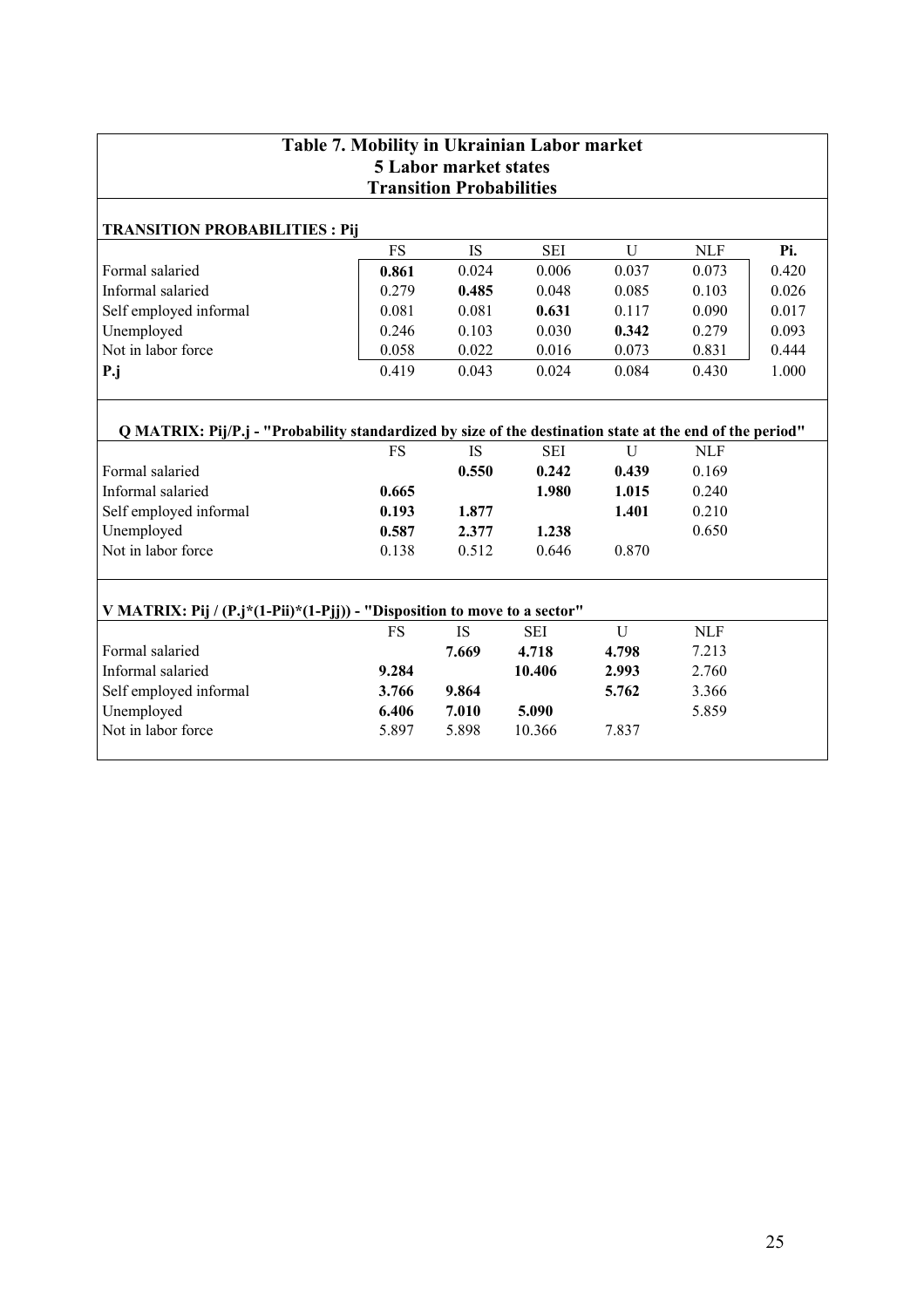| Table 8. Mobility in Ukrainian Labor market<br><b>5 Labor market states</b><br><b>Predicted Transition Probabilities</b> |           |           |            |       |            |       |  |
|--------------------------------------------------------------------------------------------------------------------------|-----------|-----------|------------|-------|------------|-------|--|
| <b>TRANSITION PROBABILITIES : Pij</b>                                                                                    |           |           |            |       |            |       |  |
|                                                                                                                          | <b>FS</b> | <b>IS</b> | <b>SEI</b> | U     | <b>NLF</b> |       |  |
| Formal salaried                                                                                                          | 0.893     | 0.010     | 0.002      | 0.032 | 0.063      | 0.420 |  |
| Informal salaried                                                                                                        | 0.271     | 0.584     | 0.013      | 0.058 | 0.074      | 0.026 |  |
| Self employed informal                                                                                                   | 0.02      | 0.086     | 0.868      | 0.012 | 0.014      | 0.017 |  |
| Unemployed                                                                                                               | 0.252     | 0.023     | 0.096      | 0.356 | 0.273      | 0.093 |  |
| Not in labor force                                                                                                       | 0.03      | 0.015     | 0.008      | 0.036 | 0.911      | 0.444 |  |
| <b>Total</b>                                                                                                             | 0.419     | 0.043     | 0.024      | 0.084 | 0.430      | 1.000 |  |
| Q MATRIX: Pij/P.j - "Probability standardized by size of the destination state at the end of the                         |           | period"   |            |       |            |       |  |
|                                                                                                                          | <b>FS</b> | <b>IS</b> | <b>SEI</b> | U     | <b>NLF</b> |       |  |
| Formal salaried                                                                                                          |           | 0.233     | 0.083      | 0.381 | 0.147      |       |  |
| Informal salaried                                                                                                        | 0.647     |           | 0.542      | 0.690 | 0.172      |       |  |
| Self employed informal                                                                                                   | 0.048     | 2.000     |            | 0.143 | 0.033      |       |  |
| Unemployed                                                                                                               | 0.601     | 0.535     | 4.000      |       | 0.635      |       |  |
| Not in labor force                                                                                                       | 0.072     | 0.349     | 0.333      | 0.429 |            |       |  |
| V MATRIX: Pij / (P.j*(1-Pii)*(1-Pjj)) - "Disposition to move to a sector"                                                |           |           |            |       |            |       |  |
|                                                                                                                          | FS        | <b>IS</b> | <b>SEI</b> | U     | <b>NLF</b> |       |  |
| Formal salaried                                                                                                          |           | 5.225     | 5.900      | 5.528 | 15.385     |       |  |
| Informal salaried                                                                                                        | 14.530    |           | 9.864      | 2.577 | 4.648      |       |  |
| Self employed informal                                                                                                   | 3.380     | 36.422    |            | 1.681 | 2.771      |       |  |
| Unemployed                                                                                                               | 8.728     | 1.997     | 47.054     |       | 11.077     |       |  |
| Not in labor force                                                                                                       | 7.519     | 9.422     | 28.374     | 7.477 |            |       |  |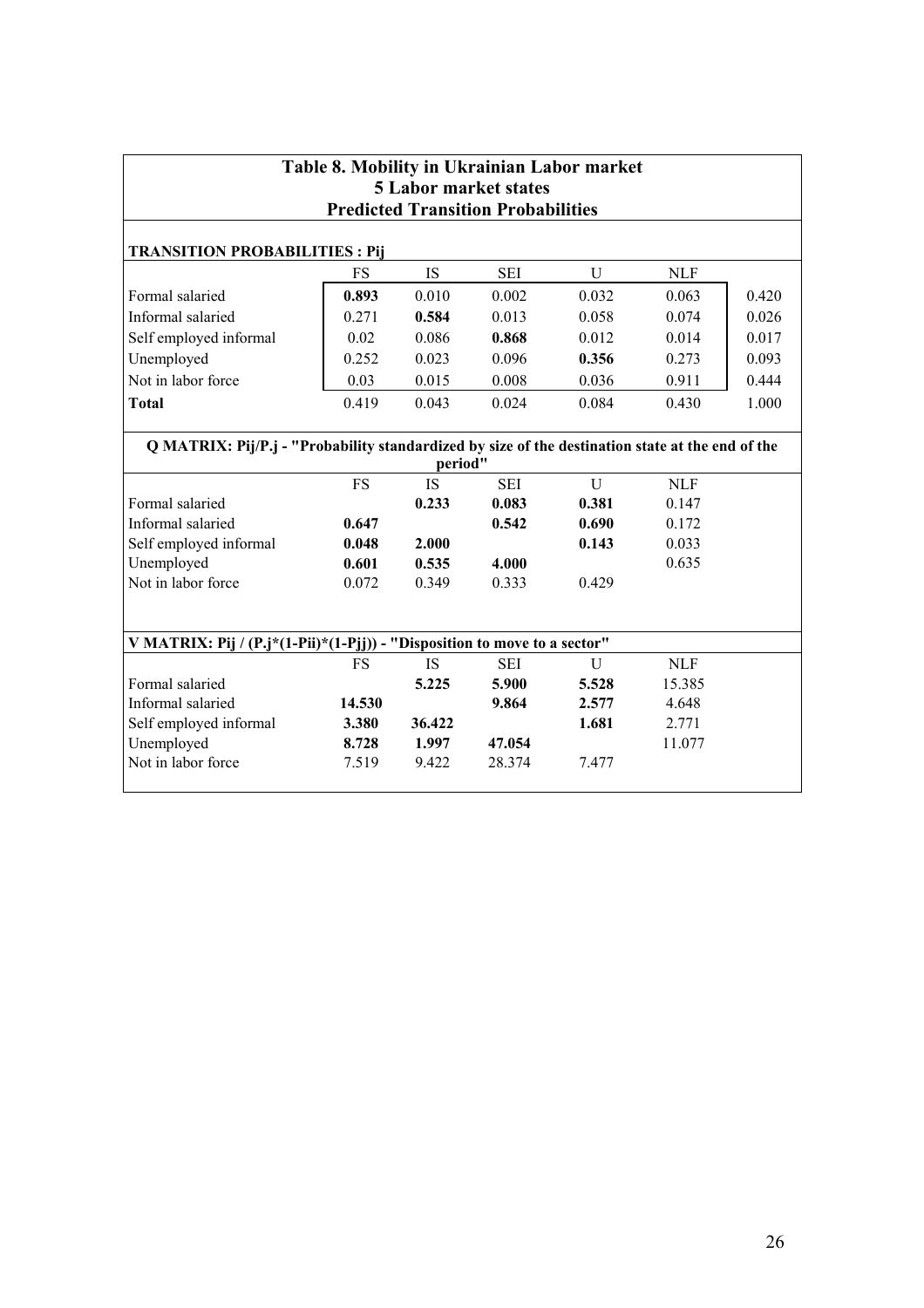| Table 9. Log hourly earnings - 2003     |                              |               |                    |  |  |  |
|-----------------------------------------|------------------------------|---------------|--------------------|--|--|--|
|                                         | <b>OLS</b> without selection |               |                    |  |  |  |
|                                         | All                          | Informal      | Formal             |  |  |  |
| Female                                  | $-0.206$                     | $-0.258$      | $-0.204$           |  |  |  |
|                                         | $(0.024)$ ***                | $(0.120)$ **  | $(0.024)$ ***      |  |  |  |
| Age                                     | 0.011                        | 0.011         | 0.008              |  |  |  |
|                                         | $(0.006)*$                   | (0.028)       | (0.006)            |  |  |  |
| $\overline{Age}^2$                      | $-0.000$                     | $-0.000$      | $-0.000$           |  |  |  |
|                                         | $(0.000)**$                  | (0.000)       | $(0.000)*$         |  |  |  |
| Secondary                               | 0.064                        | $-0.001$      | 0.078              |  |  |  |
|                                         | $(0.030)$ **                 | (0.121)       | $\sqrt{(0.031)**}$ |  |  |  |
| University                              | 0.334                        | 0.237         | 0.349              |  |  |  |
|                                         | $(0.041)$ ***                | (0.182)       | $(0.042)$ ***      |  |  |  |
| Tenure                                  | 0.005                        | 0.020         | 0.009              |  |  |  |
|                                         | (0.003)                      | (0.040)       | $(0.003)$ **       |  |  |  |
| Tenure $^{2}/100$                       | $-0.009$                     | $-0.350$      | $-0.017$           |  |  |  |
|                                         | (0.009)                      | (0.291)       | $(0.009)*$         |  |  |  |
| Choice Informality                      |                              | 0.046         |                    |  |  |  |
|                                         |                              | (0.114)       |                    |  |  |  |
| Self Employed                           |                              | 0.039         | 0.194              |  |  |  |
|                                         |                              | (0.147)       | $(0.111)^*$        |  |  |  |
| Part time                               | 0.168                        | 0.334         | 0.131              |  |  |  |
|                                         | $(0.050)$ ***                | $(0.158)$ **  | $(0.053)$ **       |  |  |  |
| Positive $\Delta^a$                     | 0.426                        | 0.507         | 0.429              |  |  |  |
|                                         | $(0.086)$ ***                | $(0.116)$ *** | $(0.087)$ ***      |  |  |  |
| Negative $\Delta^b$                     | $-0.660$                     | $-0.856$      | $-0.646$           |  |  |  |
|                                         | $(0.056)$ ***                | $(0.339)$ **  | $(0.057)$ ***      |  |  |  |
| occupation4                             | $-0.168$                     | $-0.237$      | $-0.167$           |  |  |  |
|                                         | $(0.040)$ ***                | (0.289)       | $(0.039)$ ***      |  |  |  |
| occupation5                             | $-0.298$                     | $-0.513$      | $-0.233$           |  |  |  |
|                                         | $(0.048)$ ***                | $(0.205)$ **  | $(0.049)$ ***      |  |  |  |
| occupation6                             | $-0.322$                     | $-0.245$      | $-0.328$           |  |  |  |
|                                         | $(0.100)$ ***                | (0.430)       | $(0.102)$ ***      |  |  |  |
| occupation7                             | $-0.096$                     | $-0.305$      | $-0.072$           |  |  |  |
|                                         | $(0.037)$ ***                | (0.246)       | $(0.037)$ **       |  |  |  |
| occupation8                             | $-0.096$                     | $-0.031$      | $-0.092$           |  |  |  |
|                                         | $(0.048)$ **                 | (0.230)       | $(0.049)*$         |  |  |  |
| occupation9                             | $-0.286$                     | $-0.353$      | $-0.269$           |  |  |  |
|                                         | $(0.035)$ ***                | $(0.203)*$    | $(0.034)$ ***      |  |  |  |
| Mining Manufacturing                    | 0.555                        | 0.898         | 0.494              |  |  |  |
|                                         | $(0.045)$ ***                | $(0.208)$ *** | $(0.047)$ ***      |  |  |  |
| <b>Electricity Gas Water</b>            | 0.560                        | 0.000         | 0.514              |  |  |  |
|                                         | $(0.058)$ ***                | (0.000)       | $(0.059)$ ***      |  |  |  |
| Construction                            | 0.417                        | 0.661         | 0.381              |  |  |  |
|                                         | $(0.069)$ ***                | $(0.247)$ *** | $(0.069)$ ***      |  |  |  |
| Trade Hotels Repair                     | 0.392                        | 0.717         | 0.297              |  |  |  |
|                                         | $(0.057)$ ***                | $(0.196)$ *** | $(0.060)$ ***      |  |  |  |
| <b>Transport Communication</b>          | 0.539                        | 0.873         | 0.492              |  |  |  |
|                                         | $(0.051)$ ***                | $(0.224)$ *** | $(0.053)$ ***      |  |  |  |
| <b>Financial Real Estate</b>            | 0.430                        | 0.209         | 0.414              |  |  |  |
|                                         | $(0.080)$ ***                | (0.296)       | $(0.083)$ ***      |  |  |  |
| <b>Education Health Social services</b> | 0.168                        | 1.178         | 0.123              |  |  |  |
|                                         | $(0.042)$ ***                | $(0.251)$ *** | $(0.043)***$       |  |  |  |
| Other Service Activities                | 0.338                        | 0.529         | 0.292              |  |  |  |
|                                         | $(0.055)$ ***                | $(0.223)$ **  | $(0.057)$ ***      |  |  |  |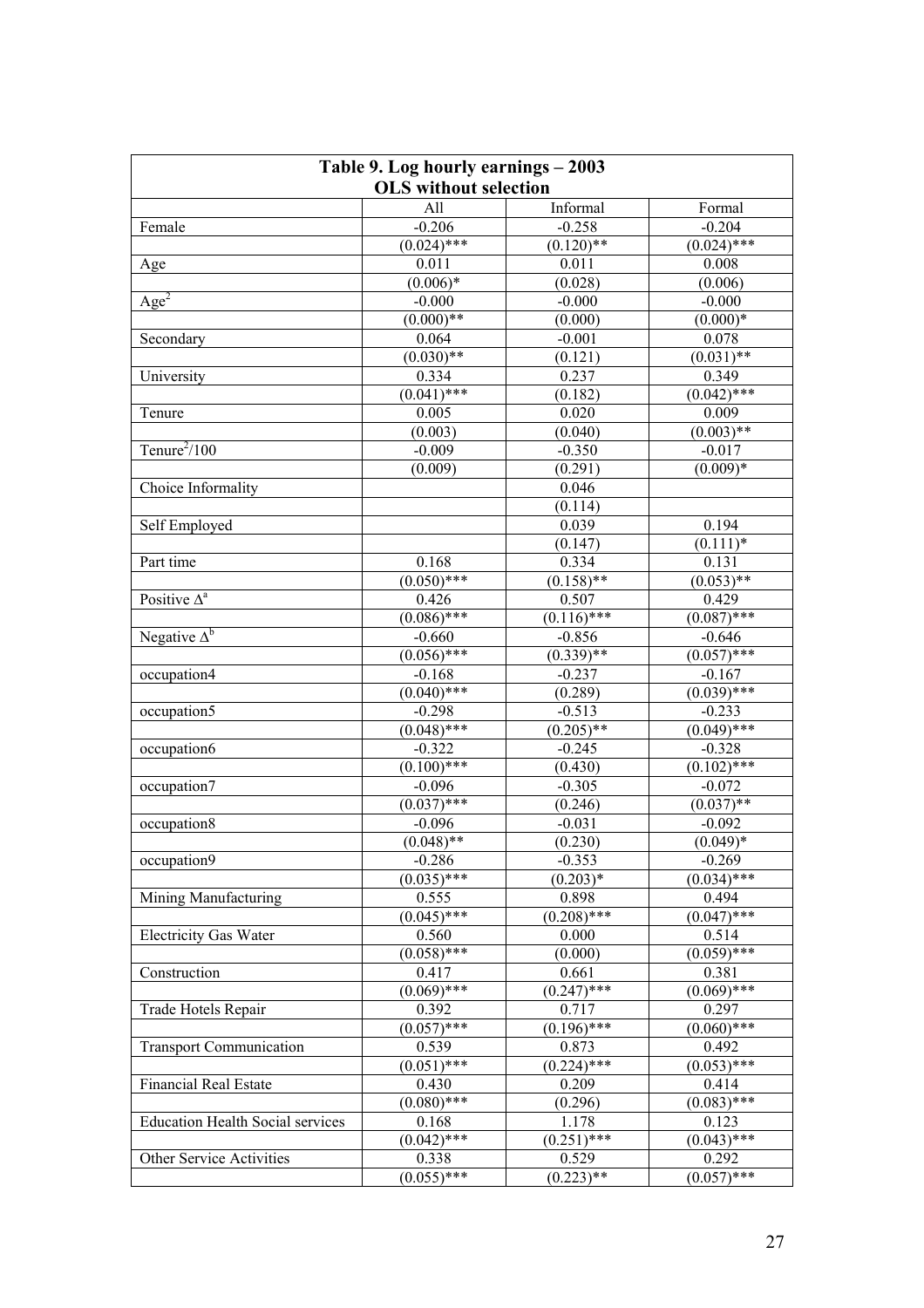| Other Activities                                            | 0.235         | 0.732         | 0.133         |
|-------------------------------------------------------------|---------------|---------------|---------------|
|                                                             | $(0.114)$ **  | $(0.413)*$    | (0.118)       |
| <b>State</b>                                                | $-0.042$      | 0.067         | $-0.023$      |
|                                                             | (0.037)       | (0.276)       | (0.041)       |
| Cooperative                                                 | $-0.563$      | $-0.570$      | $-0.532$      |
|                                                             | $(0.091)$ *** | $(0.263)$ **  | $(0.105)$ *** |
| Privatized                                                  | $-0.089$      | $-0.469$      | $-0.044$      |
|                                                             | $(0.043)$ **  | $(0.171)$ *** | (0.046)       |
| Center North                                                | $-0.329$      | $-0.521$      | $-0.328$      |
|                                                             | $(0.043)$ *** | $(0.219)$ **  | $(0.042)$ *** |
| South                                                       | $-0.255$      | $-0.366$      | $-0.254$      |
|                                                             | $(0.044)$ *** | $(0.198)*$    | $(0.045)$ *** |
| East                                                        | $-0.259$      | $-0.381$      | $-0.250$      |
|                                                             | $(0.040)$ *** | $(0.192)$ **  | $(0.040)$ *** |
| Westr                                                       | $-0.241$      | $-0.322$      | $-0.236$      |
|                                                             | $(0.042)$ *** | (0.223)       | $(0.042)$ *** |
| Constant                                                    | 0.393         | 0.391         | 0.436         |
|                                                             | $(0.126)$ *** | (0.583)       | $(0.127)$ *** |
| Observations                                                | 3174          | 262           | 2885          |
| R-squared                                                   | 0.31          | 0.30          | 0.32          |
| $\mathbf{D}$ 1 $\mathbf{L}$ 1 1 $\mathbf{L}$ 1 $\mathbf{L}$ | $\sim$ 1      |               |               |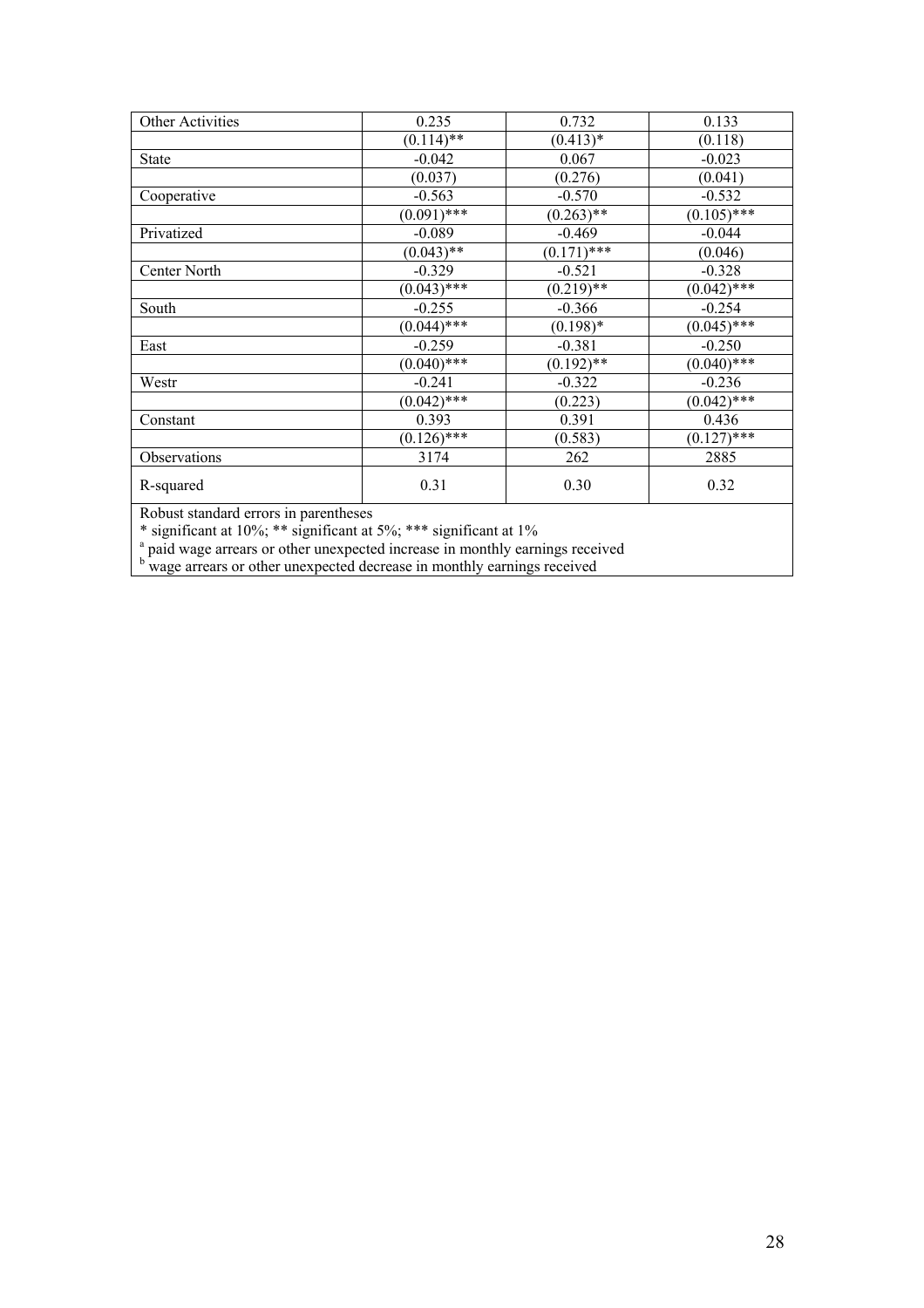| Table 10. Log hourly earnings - 2004 |                              |               |                     |  |  |  |  |
|--------------------------------------|------------------------------|---------------|---------------------|--|--|--|--|
|                                      | <b>OLS</b> without selection |               |                     |  |  |  |  |
|                                      | All                          | Informal      | Formal              |  |  |  |  |
| Female                               | $-0.221$                     | $-0.088$      | $-0.232$            |  |  |  |  |
|                                      | $(0.027)$ ***                | (0.107)       | $(0.028)$ ***       |  |  |  |  |
| Age                                  | 0.009                        | $-0.009$      | 0.015               |  |  |  |  |
|                                      | (0.006)                      | (0.025)       | $(0.006)$ **        |  |  |  |  |
| Age <sup>2</sup>                     | $-0.000$                     | 0.000         | $-0.000$            |  |  |  |  |
|                                      | $(0.000)**$                  | (0.000)       | $(0.000)$ ***       |  |  |  |  |
| Secondary                            | 0.126                        | 0.133         | 0.126               |  |  |  |  |
|                                      | $(0.034)$ ***                | (0.094)       | $(0.036)$ ***       |  |  |  |  |
| University                           | 0.455                        | 0.143         | 0.467               |  |  |  |  |
|                                      | $(0.048)$ ***                | (0.147)       | $(0.050)$ ***       |  |  |  |  |
| Tenure                               | 0.007                        | $-0.008$      | 0.007               |  |  |  |  |
|                                      | $(0.002)$ ***                | (0.016)       | $(0.002)$ ***       |  |  |  |  |
| Tenure $^{2}/100$                    | $-0.007$                     | 0.009         | $-0.007$            |  |  |  |  |
|                                      | $(0.002)$ ***                | (0.015)       | $(0.002)$ ***       |  |  |  |  |
| Choice Informality                   |                              | 0.191         |                     |  |  |  |  |
|                                      |                              | $(0.111)*$    |                     |  |  |  |  |
| Self Employed                        |                              | 0.326         | 0.093               |  |  |  |  |
|                                      |                              | $(0.146)$ **  | (0.132)             |  |  |  |  |
| Part time                            | 0.144                        | 0.424         | 0.025               |  |  |  |  |
|                                      | $(0.070)**$                  | $(0.202)$ **  | (0.071)             |  |  |  |  |
| Positive $\Delta^a$                  | 0.413                        | 0.000         | 0.411               |  |  |  |  |
|                                      | $(0.140)$ ***                | (0.000)       | $(0.139)$ ***       |  |  |  |  |
| Negative $\Delta^b$                  | $-0.681$                     | $-0.810$      | $-0.668$            |  |  |  |  |
|                                      | $(0.092)$ ***                | $(0.336)$ **  | $(0.096)$ ***       |  |  |  |  |
| occupation4                          | $-0.179$                     | 0.109         | $-0.165$            |  |  |  |  |
|                                      | $(0.045)$ ***                | (0.272)       | $(0.045)$ ***       |  |  |  |  |
| occupation5                          | $-0.303$                     | $-0.213$      | $-0.287$            |  |  |  |  |
|                                      | $(0.061)$ ***                | (0.206)       | $(0.067)$ ***       |  |  |  |  |
| occupation6                          | $-0.437$                     | 0.540         | $-0.482$            |  |  |  |  |
|                                      | $(0.1\overline{12})$ ***     | $(0.263)$ **  | $\sqrt{(0.113)***}$ |  |  |  |  |
| occupation7                          | $-0.044$                     | 0.281         | $-0.059$            |  |  |  |  |
|                                      | (0.041)                      | (0.202)       | (0.041)             |  |  |  |  |
| occupation8                          | $-0.108$                     | 0.240         | $-0.118$            |  |  |  |  |
|                                      | $(0.054)$ **                 | (0.336)       | $(0.054)$ **        |  |  |  |  |
| occupation9                          | $-0.367$                     | $-0.237$      | $-0.334$            |  |  |  |  |
|                                      | $(0.041)$ ***                | (0.185)       | $(0.041)$ ***       |  |  |  |  |
| Mining Manufacturing                 | 0.397                        | 0.403         | 0.387               |  |  |  |  |
|                                      | $(0.049)$ ***                | $(0.197)$ **  | $(0.049)$ ***       |  |  |  |  |
| <b>Electricity Gas Water</b>         | 0.278                        | 0.000         | 0.259               |  |  |  |  |
|                                      | $(0.061)$ ***                | (0.000)       | $(0.061)$ ***       |  |  |  |  |
| Construction                         | 0.381                        | 0.385         | 0.369               |  |  |  |  |
|                                      | $(0.069)$ ***                | $(0.221)*$    | $(0.068)$ ***       |  |  |  |  |
| Trade Hotels Repair                  | 0.288                        | 0.408         | 0.227               |  |  |  |  |
|                                      | $(0.061)$ ***                | $(0.182)$ **  | $(0.067)$ ***       |  |  |  |  |
| <b>Transport Communication</b>       | 0.364                        | 0.021         | 0.347               |  |  |  |  |
|                                      | $(0.056)$ ***                | (0.322)       | $(0.056)$ ***       |  |  |  |  |
| <b>Financial Real Estate</b>         | 0.273                        | 0.871         | 0.254               |  |  |  |  |
|                                      | $(0.083)$ ***                | $(0.233)$ *** | $(0.083)$ ***       |  |  |  |  |
| <b>Education Health Social</b>       | 0.116                        | 0.238         | 0.090               |  |  |  |  |
| services                             |                              |               |                     |  |  |  |  |
|                                      | $(0.047)$ **                 | (0.278)       | $(0.046)$ *         |  |  |  |  |
| Other Service Activities             | 0.240                        | 0.578         | 0.163               |  |  |  |  |
|                                      | $(0.062)$ ***                | $(0.223)$ *** | $(0.061)$ ***       |  |  |  |  |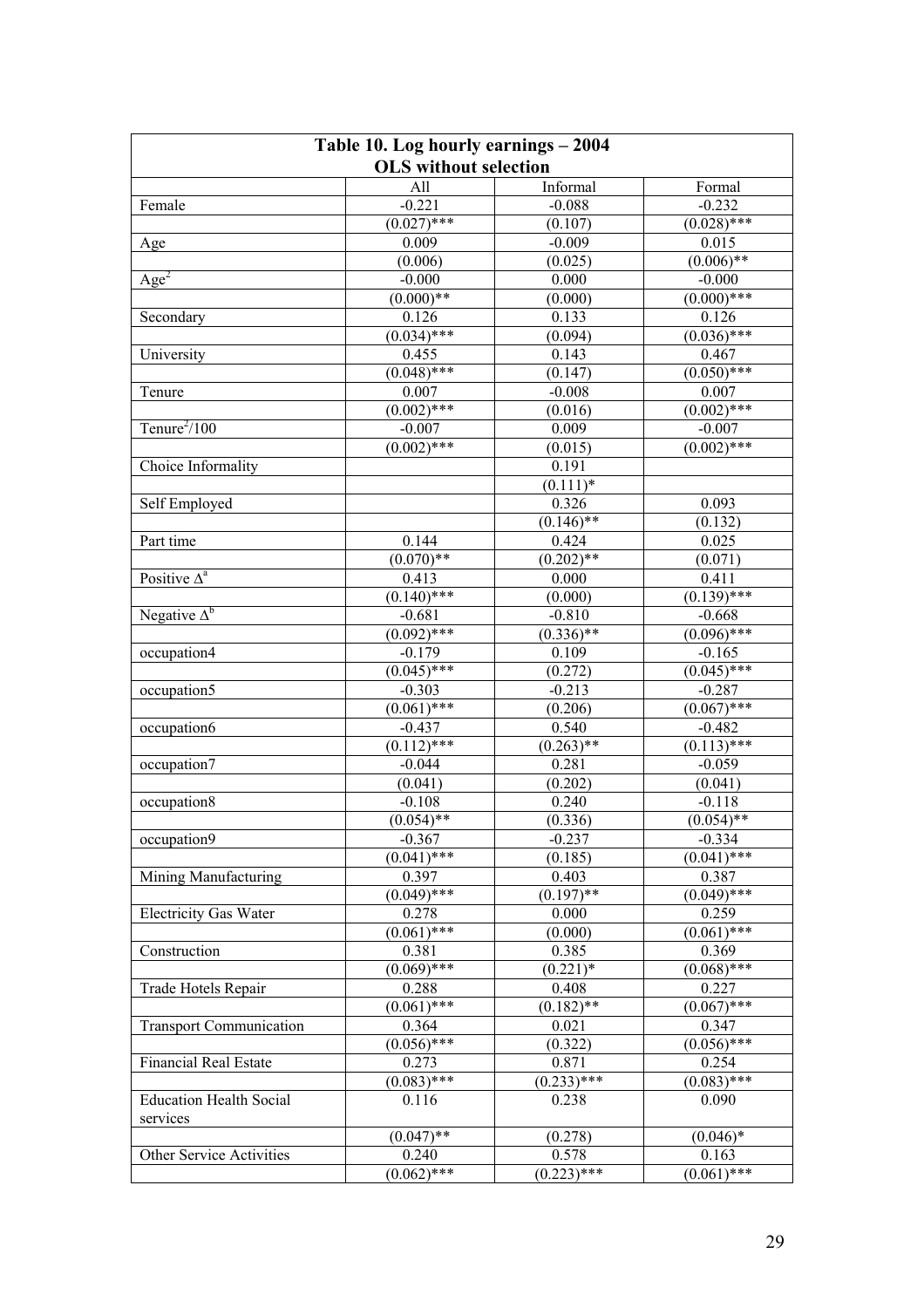| Other Activities                                      | 0.164         | 0.714         | $-0.184$      |
|-------------------------------------------------------|---------------|---------------|---------------|
|                                                       | (0.233)       | (0.468)       | (0.189)       |
| <b>State</b>                                          | 0.046         | $-0.265$      | 0.068         |
|                                                       | (0.039)       | (0.237)       | (0.042)       |
| Cooperative                                           | 0.035         | 0.706         | $-0.001$      |
|                                                       | (0.190)       | $(0.218)$ *** | (0.197)       |
| Privatized                                            | 0.004         | $-0.030$      | 0.021         |
|                                                       | (0.040)       | (0.129)       | (0.044)       |
| Center North                                          | $-0.329$      | $-0.573$      | $-0.318$      |
|                                                       | $(0.061)$ *** | $(0.184)$ *** | $(0.064)$ *** |
| South                                                 | $-0.299$      | $-0.576$      | $-0.259$      |
|                                                       | $(0.066)$ *** | $(0.196)$ *** | $(0.069)$ *** |
| East                                                  | $-0.321$      | $-0.468$      | $-0.314$      |
|                                                       | $(0.058)$ *** | $(0.164)$ *** | $(0.061)$ *** |
| West                                                  | $-0.311$      | $-0.412$      | $-0.307$      |
|                                                       | $(0.062)$ *** | $(0.204)$ **  | $(0.065)$ *** |
| Constant                                              | 0.672         | 0.875         | 0.535         |
|                                                       | $(0.142)$ *** | $(0.508)*$    | $(0.147)$ *** |
| Observations                                          | 2584          | 326           | 2242          |
| R-squared                                             | 0.27          | 0.28          | 0.29          |
| where the control of the con-<br>$\sim$ $\sim$ $\sim$ | $\sim$        |               |               |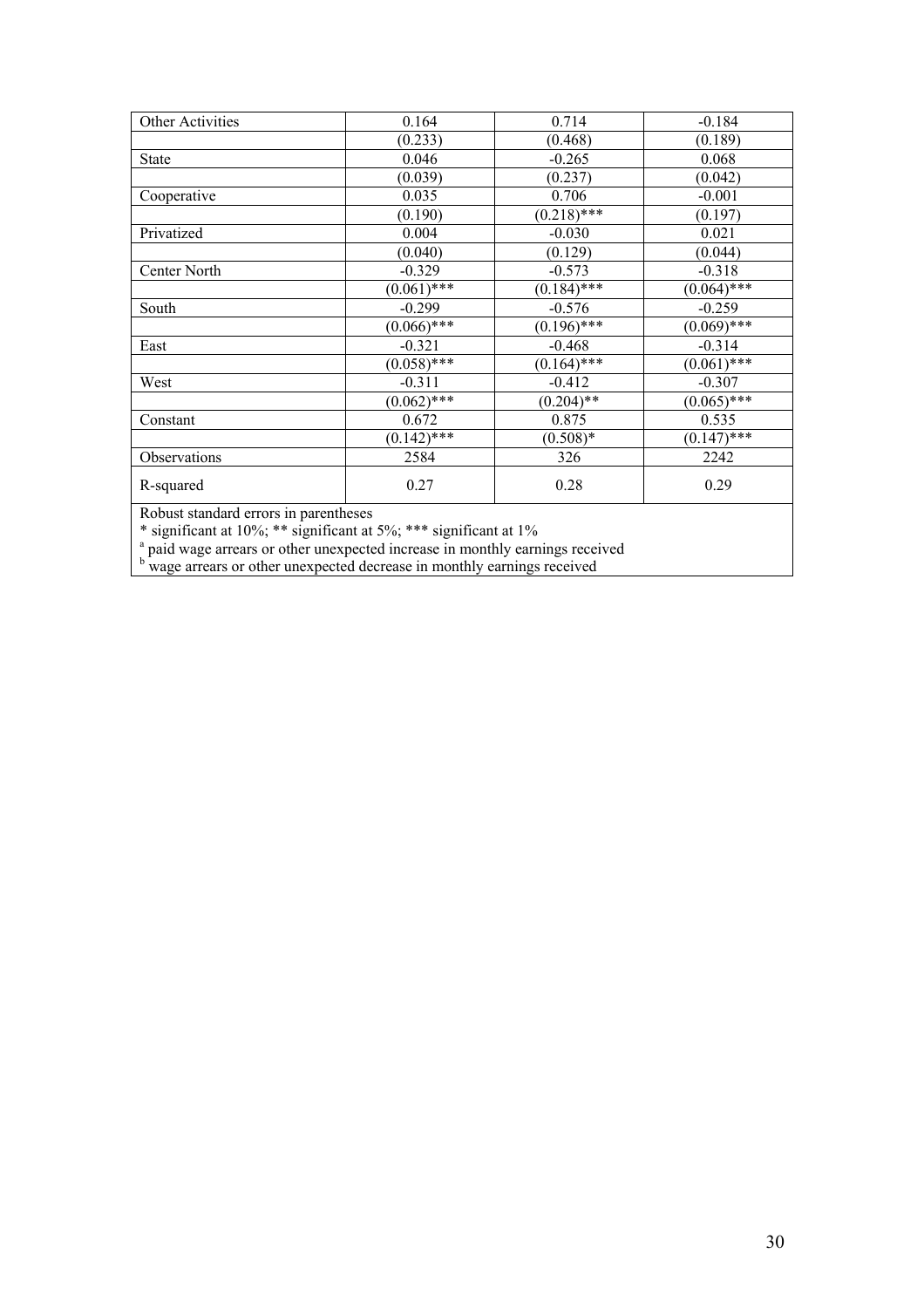| Table 11. Determinants of change in log hourly earnings |                     |                    |  |
|---------------------------------------------------------|---------------------|--------------------|--|
|                                                         | OLS                 | OLS with robust SE |  |
| $\rm IF$                                                | $-0.100$            | $-0.100$           |  |
|                                                         | (0.100)             | (0.147)            |  |
| FI                                                      | $-0.284$            | $-0.284$           |  |
|                                                         | $(0.093)$ ***       | $(0.118)$ **       |  |
| $\mathbf{I}$                                            | $-0.107$            | $-0.107$           |  |
|                                                         | $(0.063)*$          | (0.103)            |  |
| Occupation change                                       | 0.030               | 0.030              |  |
|                                                         | (0.048)             | (0.064)            |  |
| II*choice informal                                      | $-0.022$            | $-0.022$           |  |
|                                                         | (0.188)             | (0.153)            |  |
| FI*choice informal                                      | 0.598               | 0.598              |  |
|                                                         | $\sqrt{(0.228)$ *** | (0.470)            |  |
| Chose to leave (job)                                    | 0.178               | 0.178              |  |
|                                                         | $(0.058)$ ***       | $(0.070)**$        |  |
| Chose to leave (family)                                 | 0.214               | 0.214              |  |
|                                                         | (0.209)             | (0.161)            |  |
| Chose to leave (other)                                  | 0.075               | 0.075              |  |
|                                                         | (0.148)             | (0.148)            |  |
| Forced to leave                                         | $-0.013$            | $-0.013$           |  |
|                                                         | (0.099)             | (0.125)            |  |
| Positive $\Delta^a$ - 2003                              | $-0.300$            | $-0.300$           |  |
|                                                         | $(0.100)$ ***       | $(0.103)$ ***      |  |
| Negative $\Delta^b$ - 2003                              | 0.601               | 0.601              |  |
|                                                         | $(0.053)$ ***       | $(0.071)$ ***      |  |
| Positive $\Delta^a$ - 2004                              | 0.306               | 0.306              |  |
|                                                         | $(0.152)$ **        | $(0.147)$ **       |  |
| Negative $\Delta^b$ - 2004                              | $-0.398$            | $-0.398$           |  |
|                                                         | $(0.085)$ ***       | $(0.104)$ ***      |  |
| Occupation change from 4                                | $-0.128$            | $-0.128$           |  |
|                                                         | (0.088)             | (0.091)            |  |
| Occupation change from 5                                | 0.049               | 0.049              |  |
|                                                         | (0.113)             | (0.116)            |  |
| Occupation change from 6                                | 0.167               | 0.167              |  |
|                                                         | (0.143)             | (0.138)            |  |
| Occupation change from 7                                | $-0.058$            | $-0.058$           |  |
|                                                         | (0.084)             | (0.088)            |  |
| Occupation change from 8                                | $-0.251$            | $-0.251$           |  |
|                                                         | $(0.127)$ **        | (0.178)            |  |
| Occupation change from 9                                | 0.074               | 0.074              |  |
|                                                         | (0.066)             | (0.087)            |  |
| Constant                                                | 0.211               | 0.211              |  |
|                                                         | $(0.015)$ ***       | $(0.014)$ ***      |  |
| Observations                                            | 2097                | 2097               |  |
| R-squared                                               | 0.09                | 0.09               |  |
| Standard errors in parentheses                          |                     |                    |  |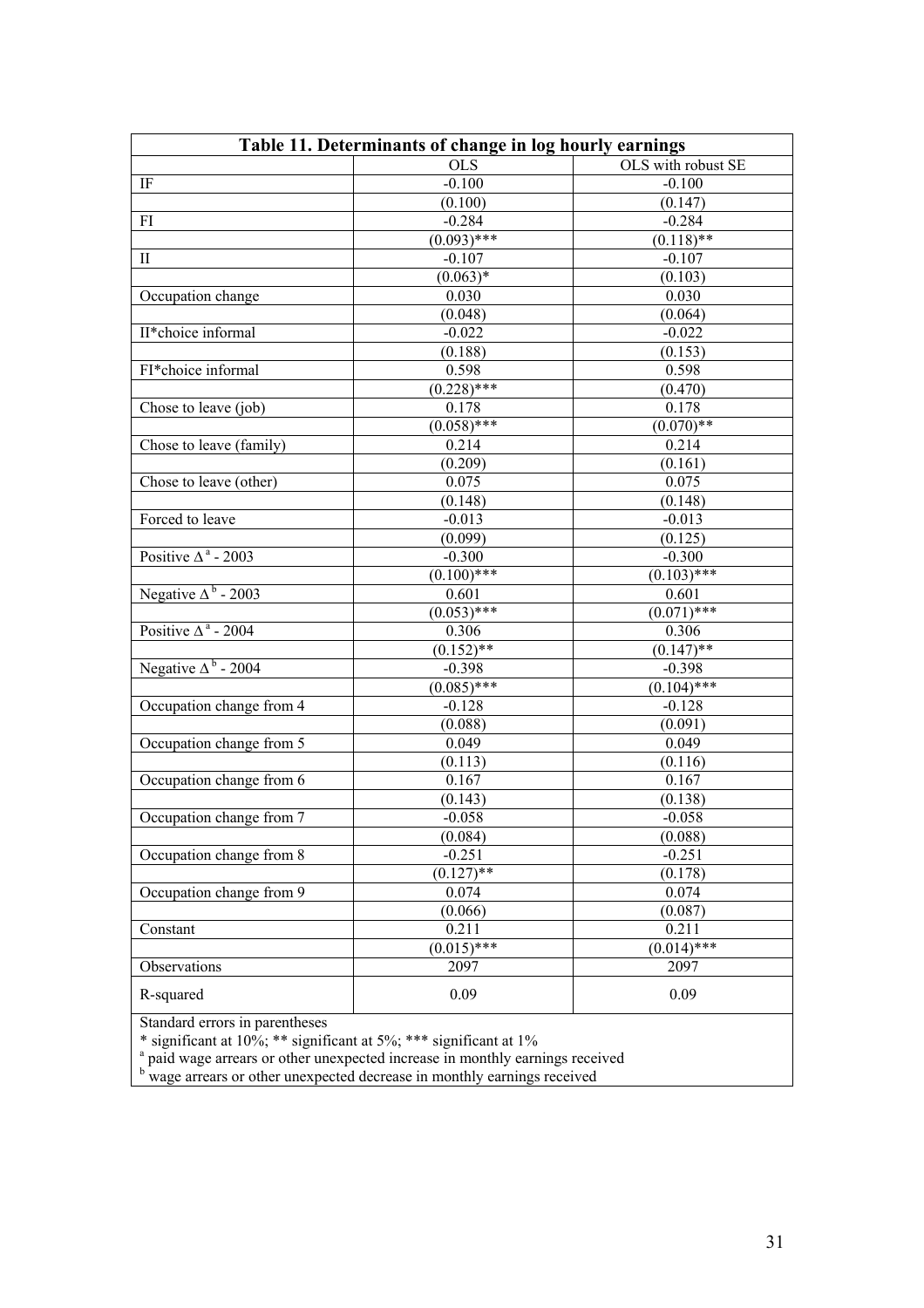# **Appendix**

| Table A1. Multinomial logit - 4 states                                                              |               |               |               |  |
|-----------------------------------------------------------------------------------------------------|---------------|---------------|---------------|--|
| <b>Transitions from formal employment</b>                                                           |               |               |               |  |
|                                                                                                     | FI            | FU            | <b>FN</b>     |  |
| Female                                                                                              | $-0.428$      | 0.143         | 0.370         |  |
|                                                                                                     | $(0.234)*$    | (0.210)       | $(0.157)$ **  |  |
| N. formal in household                                                                              | $-0.175$      | $-0.142$      | $-0.021$      |  |
|                                                                                                     | (0.146)       | (0.139)       | (0.096)       |  |
| Age                                                                                                 | 0.085         | 0.173         | $-0.176$      |  |
|                                                                                                     | (0.078)       | $(0.074)$ **  | $(0.038)$ *** |  |
| Age <sup>2</sup>                                                                                    | $-0.002$      | $-0.002$      | 0.002         |  |
|                                                                                                     | $(0.001)*$    | $(0.001)$ **  | $(0.000)$ *** |  |
| Higher education                                                                                    | $-0.951$      | $-0.732$      | $-0.501$      |  |
|                                                                                                     | $(0.227)$ *** | $(0.210)$ *** | $(0.154)$ *** |  |
| Tenure                                                                                              | $-0.180$      | $-0.103$      | $-0.044$      |  |
|                                                                                                     | $(0.045)$ *** | $(0.034)$ *** | $(0.021)$ **  |  |
| Tenure <sup>2</sup> /100                                                                            | 0.391         | 0.259         | 0.104         |  |
|                                                                                                     | $(0.151)$ *** | $(0.102)$ **  | $(0.051)$ **  |  |
| Constant                                                                                            | $-2.141$      | $-4.998$      | 0.410         |  |
|                                                                                                     | $(1.284)^*$   | $(1.338)$ *** | (0.756)       |  |
| Observations                                                                                        | 2794          | 2794          | 2794          |  |
| Pseudo-R2                                                                                           | 0.07          |               |               |  |
| FF is the base outcome                                                                              |               |               |               |  |
|                                                                                                     |               |               |               |  |
| <b>Transitions from informal employment</b>                                                         |               |               |               |  |
|                                                                                                     | IF            | IU            | IN            |  |
| Female                                                                                              | $-0.141$      | 0.470         | 0.623         |  |
|                                                                                                     | (0.306)       | (0.451)       | (0.488)       |  |
| N. formal in household                                                                              | 0.437         | 0.464         | 0.275         |  |
|                                                                                                     | $(0.206)$ **  | (0.283)       | (0.302)       |  |
| Age                                                                                                 | 0.119         | 0.011         | $-0.457$      |  |
|                                                                                                     | (0.100)       | (0.127)       | $(0.121)$ *** |  |
| Age <sup>2</sup>                                                                                    | $-0.002$      | 0.000         | 0.006         |  |
|                                                                                                     | (0.001)       | (0.002)       | $(0.002)$ *** |  |
| Higher education                                                                                    | $-0.492$      | 0.252         | 0.568         |  |
|                                                                                                     | (0.316)       | (0.452)       | (0.493)       |  |
| Tenure                                                                                              | $-0.224$      | $-0.285$      | 0.082         |  |
|                                                                                                     | $(0.114)$ **  | (0.193)       | (0.237)       |  |
| Tenure <sup>2</sup> /100                                                                            | 1.192         | 0.703         | $-2.279$      |  |
|                                                                                                     | (0.816)       | (1.672)       | (2.263)       |  |
| Constant                                                                                            | $-2.031$      | $-2.717$      | 4.555         |  |
|                                                                                                     | (1.612)       | (2.218)       | $(1.900)$ **  |  |
| Observations                                                                                        | 283           | 283           | 283           |  |
| Pseudo-R2                                                                                           | 0.10          |               |               |  |
| II is the base outcome                                                                              |               |               |               |  |
| Standard errors in parentheses<br>* significant at 10%; ** significant at 5%; *** significant at 1% |               |               |               |  |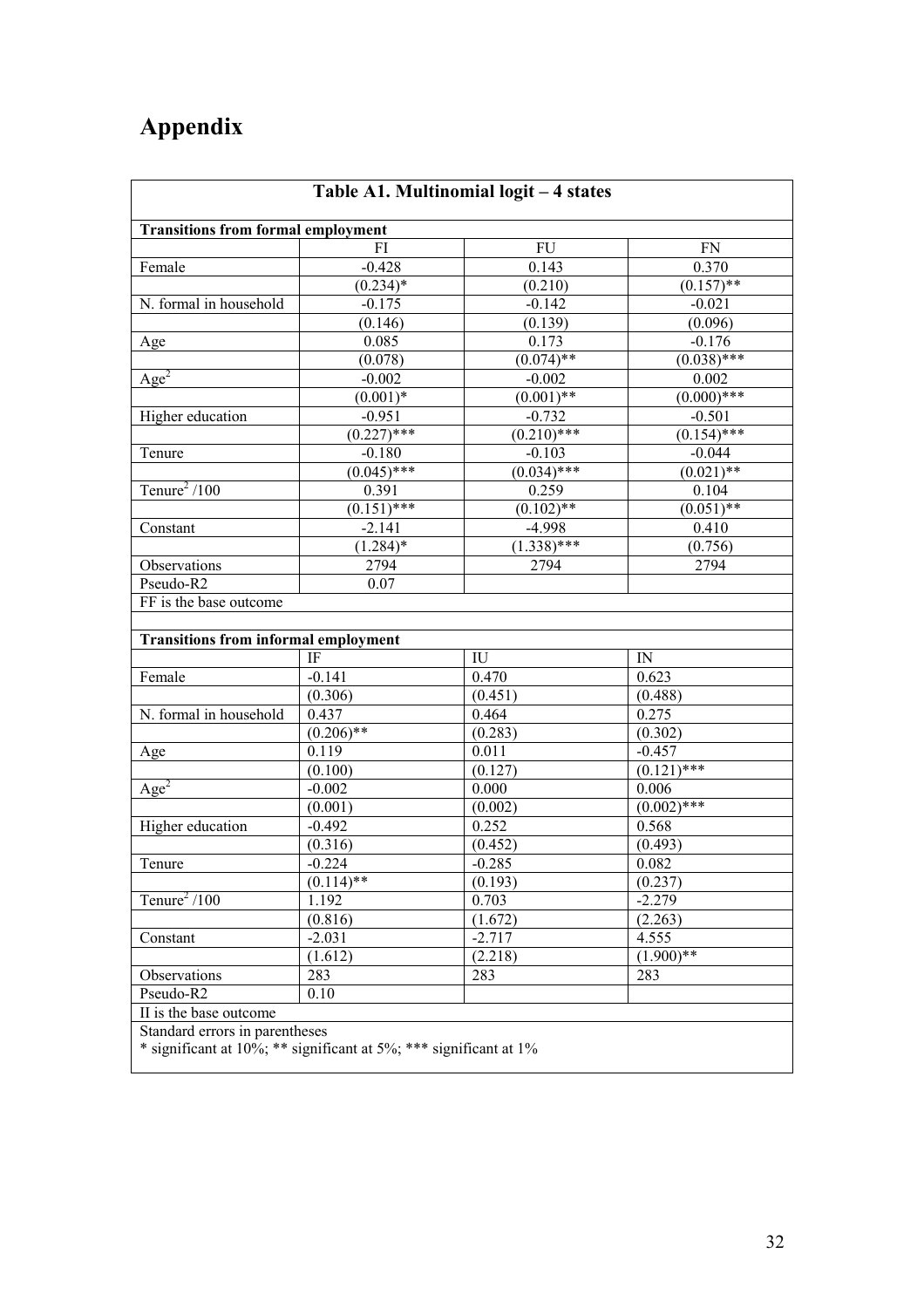| <b>Transitions from unemployment</b>                                        |                        |                     |                           |
|-----------------------------------------------------------------------------|------------------------|---------------------|---------------------------|
|                                                                             | $\overline{UF}$        | UI                  | <b>UN</b>                 |
| Female                                                                      | 0.105                  | $-0.432$            | 0.705                     |
|                                                                             | (0.218)                | (0.277)             | $(0.220)$ ***             |
| N. formal in household                                                      | 0.013                  | $-0.112$            | $-0.269$                  |
|                                                                             | (0.142)                | (0.181)             | $(0.148)$ *               |
| Age                                                                         | 0.024                  | 0.074               | $-0.183$                  |
|                                                                             | (0.064)                | (0.079)             | $(0.055)$ ***             |
| Age <sup>2</sup>                                                            | $-0.001$               | $-0.001$            | 0.002                     |
|                                                                             | (0.001)                | (0.001)             | $(0.001)$ ***             |
| Higher education                                                            | 0.009                  | $-0.762$            | $-0.258$                  |
|                                                                             | (0.225)                | $(0.279)$ ***       | (0.222)                   |
| Constant                                                                    | $-0.313$               | $-1.081$            | 2.753                     |
|                                                                             | (1.084)                | (1.340)             | $(0.961)$ ***             |
| Observations                                                                | 598                    | 598                 | 598                       |
|                                                                             |                        |                     |                           |
|                                                                             | 0.04                   |                     |                           |
| Pseudo-R2<br>UU is the base outcome                                         |                        |                     |                           |
|                                                                             |                        |                     |                           |
|                                                                             | NF                     | NI                  | $\mathrm{NU}$             |
|                                                                             | $-0.675$               | $-0.225$            | $-0.811$                  |
|                                                                             | $(0.174)$ ***<br>0.016 | (0.218)<br>$-0.288$ | $(0.159)$ ***<br>$-0.099$ |
| Transitions from not in the labor force<br>Female<br>N. formal in household | (0.108)                | $(0.148)$ *         | (0.103)                   |
|                                                                             | 0.233                  | 0.193               | 0.226                     |
|                                                                             | $(0.034)$ ***          | $(0.038)$ ***       | $(0.032)$ ***             |
|                                                                             | $-0.004$               | $-0.003$            | $-0.004$                  |
|                                                                             | $(0.000)***$           | $(0.000)$ ***       | $(0.000)$ ***             |
|                                                                             | 0.636                  | 0.075               | 0.322                     |
|                                                                             | $(0.184)$ ***          | (0.221)             | $(0.173)*$                |
|                                                                             | $-4.733$               | $-4.766$            | $-4.051$                  |
| Age<br>Age <sup>2</sup><br>Higher education<br>Constant                     | $(0.553)$ ***          | $(0.649)$ ***       | $(0.501)$ ***             |
| Observations                                                                | 2853                   | 2853                | 2853                      |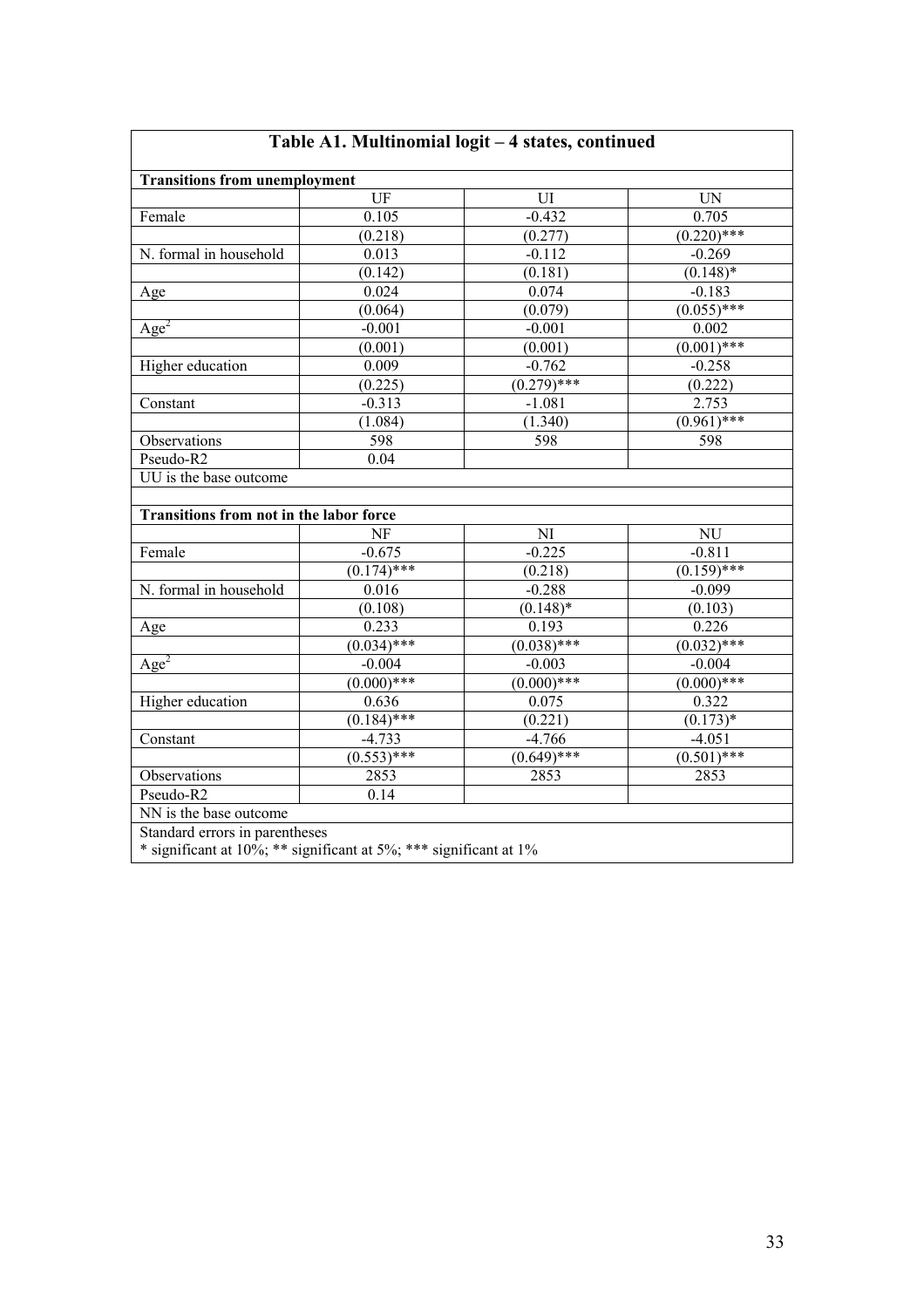| Table A2. Multinomial logit - 5 states             |                        |                                                                   |                     |                     |
|----------------------------------------------------|------------------------|-------------------------------------------------------------------|---------------------|---------------------|
| <b>Transitions from formal salaried employment</b> |                        |                                                                   |                     |                     |
|                                                    | <b>FS</b>              | FI                                                                | FU                  | <b>FN</b>           |
| Female                                             | $-1.601$               | $-0.236$                                                          | 0.135               | 0.355               |
|                                                    | $(0.653)$ **           | (0.269)                                                           | (0.212)             | $(0.160)$ **        |
| N. formal in                                       | $-0.716$               | $-0.066$                                                          | $-0.158$            | $-0.001$            |
| household                                          |                        |                                                                   |                     |                     |
|                                                    | $(0.411)*$             | (0.164)                                                           | (0.141)             | (0.098)             |
| Age                                                | 0.285                  | 0.070                                                             | 0.171               | $-0.169$            |
|                                                    | (0.235)                | (0.085)                                                           | $(0.074)$ **        | $\sqrt{(0.039)***}$ |
| $\overline{Age^2}$                                 | $-0.005$               | $-0.001$                                                          | $-0.002$            | 0.002               |
|                                                    | (0.003)                | (0.001)                                                           | $(0.001)$ **        | $(0.000)$ ***       |
| Higher education                                   | $-0.271$               | $-0.898$                                                          | $-0.721$            | $-0.448$            |
|                                                    | (0.517)                | $(0.265)$ ***                                                     | $(0.211)$ ***       | $\sqrt{(0.157)$ *** |
| Tenure                                             | $-0.096$               | $-0.252$                                                          | $-0.108$            | $-0.043$            |
|                                                    | (0.089)                | $(0.060)$ ***                                                     | $\sqrt{(0.033)***}$ | $(0.021)$ **        |
| Tenure <sup>2</sup> /100                           | 0.436                  | 0.468                                                             | 0.267               | 0.105               |
|                                                    | (0.293)                | $(0.223)$ **                                                      | $(0.102)$ ***       | $(0.051)$ **        |
| Constant                                           | $-6.744$               | $-2.316$                                                          | $-4.917$            | 0.234               |
|                                                    | $\overline{(3.764)}$ * | (1.418)                                                           | $(1.336)$ ***       | (0.776)             |
| Observations                                       | 2687                   | 2687                                                              | 2687                | 2687                |
| Pseudo-R2                                          | 0.08                   |                                                                   |                     |                     |
| FF is the base outcome                             |                        |                                                                   |                     |                     |
|                                                    |                        |                                                                   |                     |                     |
| <b>Transitions from informal self employment</b>   |                        |                                                                   |                     |                     |
|                                                    | <b>SF</b>              | SI                                                                | SU                  | SN                  |
| Female                                             | $-1.482$               | $-1.019$                                                          | 0.242               | 0.617               |
|                                                    | (1.191)                | (0.897)                                                           | (0.771)             | (0.881)             |
| N. formal in                                       | 0.330                  | 0.975                                                             | 0.740               | 0.339               |
| household                                          |                        |                                                                   |                     |                     |
|                                                    | (0.626)                | $(0.476)$ **                                                      | $(0.441)*$          | (0.508)             |
| Age                                                | 0.678                  | $-0.149$                                                          | 0.229               | $-0.320$            |
|                                                    | $(0.397)*$             | (0.242)                                                           | (0.224)             | (0.215)             |
| $\overline{Age}^2$                                 | $-0.011$               | 0.002                                                             | $-0.003$            | 0.004               |
|                                                    | $(0.006)*$             | (0.003)                                                           | (0.003)             | (0.003)             |
| Higher education                                   | $-1.680$               | 0.789                                                             | $-0.148$            | 0.201               |
|                                                    | $(0.946)*$             | (0.838)                                                           | (0.776)             | (0.886)             |
| Tenure                                             | 0.363                  | 0.022                                                             | 0.509               | 0.468               |
|                                                    | (0.469)                | (0.286)                                                           | (0.659)             | (0.732)             |
| Tenure <sup>2</sup> /100                           | $-5.042$               | $-0.621$                                                          | $-13.507$           | $-11.446$           |
|                                                    | (5.051)                | (2.141)                                                           | (11.157)            | (11.967)            |
| Constant                                           | $-10.599$              | $-0.391$                                                          | $-5.672$            | 2.849               |
|                                                    | $(6.327)^*$            | (4.004)                                                           | (4.038)             | (3.640)             |
| Observations                                       | 106                    | 106                                                               | 106                 | 106                 |
| Pseudo-R2                                          | 0.21                   |                                                                   |                     |                     |
| SS is the base outcome                             |                        |                                                                   |                     |                     |
| Standard errors in parentheses                     |                        |                                                                   |                     |                     |
|                                                    |                        | * significant at 10%; ** significant at 5%; *** significant at 1% |                     |                     |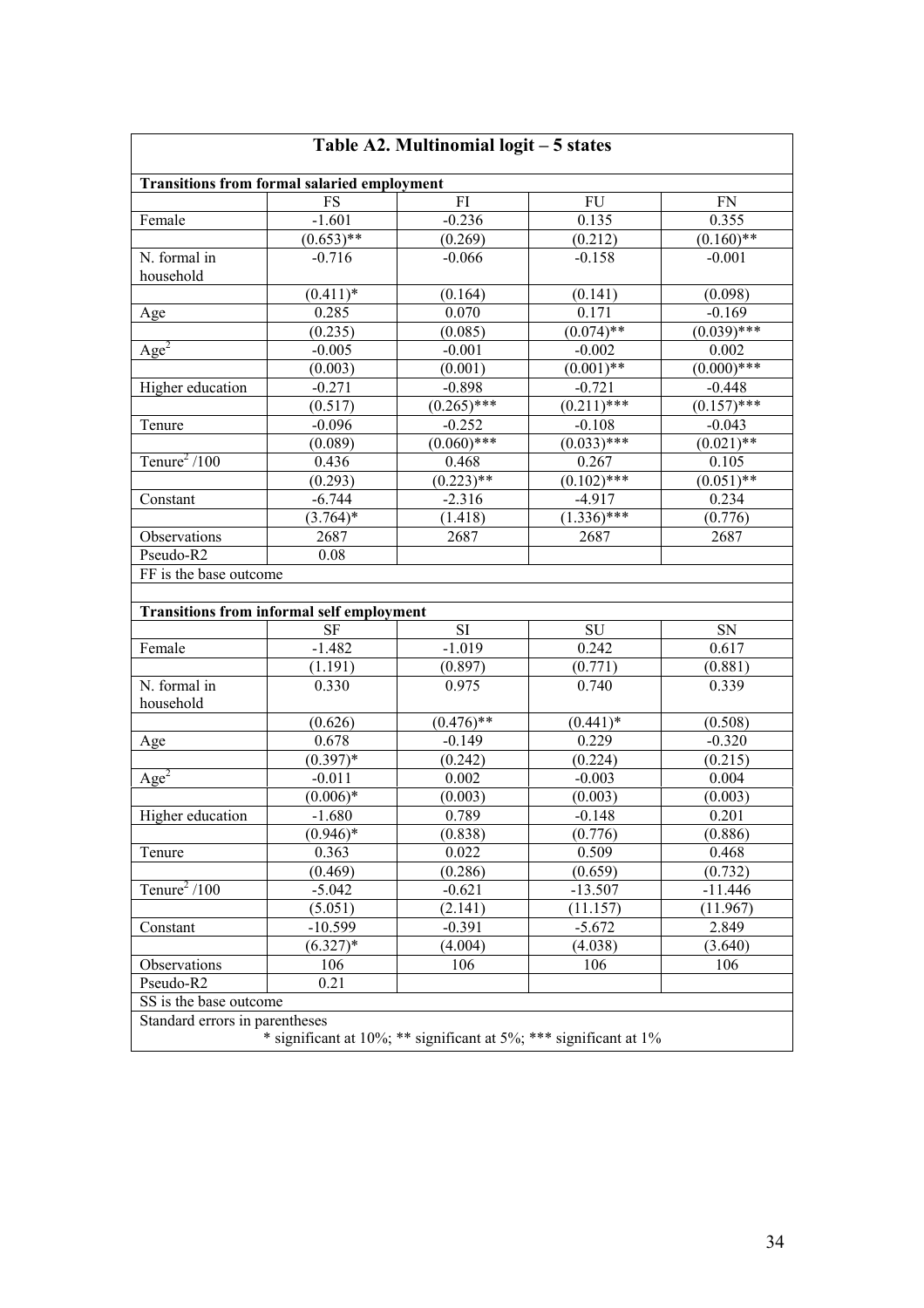|                                      | <b>Transitions from informal salaried employment</b> |             |                            |                          |
|--------------------------------------|------------------------------------------------------|-------------|----------------------------|--------------------------|
|                                      | IF                                                   | IS          | $\mathop{\rm IU}\nolimits$ | IN                       |
| Female                               | $-0.150$                                             | $-1.402$    | 0.405                      | 0.309                    |
|                                      | (0.463)                                              | (0.962)     | (0.781)                    | (0.767)                  |
| N. formal in                         | 0.985                                                | 0.669       | 0.361                      | 0.526                    |
| household                            |                                                      |             |                            |                          |
|                                      | $(0.304)$ ***                                        | (0.667)     | (0.517)                    | (0.458)                  |
| Age                                  | 0.637                                                | $-1.169$    | $-2.007$                   | $-0.815$                 |
|                                      | (0.473)                                              | (1.199)     | $(1.125)^*$                | (0.861)                  |
| $\overline{Age}^2$                   | 0.076                                                | 0.267       | 0.044                      | $-0.391$                 |
|                                      | (0.153)                                              | (0.412)     | (0.200)                    | $(0.180)$ **             |
| Higher education                     | $-0.001$                                             | $-0.003$    | 0.000                      | 0.005                    |
|                                      | (0.002)                                              | (0.006)     | (0.003)                    | $(0.002)$ **             |
| Tenure                               | 0.044                                                | 2.514       | 0.542                      | 1.347                    |
|                                      | (0.487)                                              | $(1.351)^*$ | (0.769)                    | $(0.763)*$               |
| Tenure <sup>2</sup> /100             | $-0.429$                                             | 0.691       | $-0.521$                   | $-0.195$                 |
|                                      | $(0.250)*$                                           | (0.927)     | (0.365)                    | (0.395)                  |
| Constant                             | $-1.937$                                             | $-8.731$    | $-3.394$                   | 3.558                    |
|                                      | (2.289)                                              | (6.771)     | (3.329)                    | (2.661)                  |
| Observations                         | 142                                                  | 142         | 142                        | 142                      |
| Pseudo-R2                            | 0.19                                                 |             |                            |                          |
| II is the base outcome               |                                                      |             |                            |                          |
|                                      |                                                      |             |                            |                          |
| <b>Transitions from unemployment</b> |                                                      |             |                            |                          |
|                                      | UF                                                   | US          | UI                         | UN                       |
| Female                               | 0.057                                                | $-0.775$    | $-0.337$                   | 0.703                    |
|                                      | (0.220)                                              | (0.549)     | (0.302)                    | $(0.220)$ ***            |
| N. formal in                         | 0.042                                                | $-0.392$    | $-0.042$                   | $-0.270$                 |
| household                            |                                                      |             |                            |                          |
|                                      | (0.142)                                              | (0.381)     | (0.196)                    | $(0.148)*$               |
| Age                                  | 0.015                                                | 0.164       | 0.071                      | $-0.182$                 |
|                                      | (0.064)                                              | (0.159)     | (0.089)                    | $(0.055)$ ***            |
| Age <sup>2</sup>                     | $-0.001$                                             | $-0.002$    | $-0.001$                   | 0.002                    |
|                                      | (0.001)                                              | (0.002)     | (0.001)                    | $(0.00\overline{1})$ *** |
| Higher education                     | $-0.001$                                             | $-1.001$    | $-0.693$                   | $-0.258$                 |
|                                      | (0.226)                                              | $(0.528)*$  | $\sqrt{(0.307) * *}$       | (0.222)                  |
| Constant                             | $-0.194$                                             | $-4.587$    | $-1.196$                   | 2.744                    |
|                                      | (1.084)                                              | (2.944)     | (1.472)                    | $(0.960)$ ***            |
| Observations                         | 594                                                  | 594         | 594                        | 594                      |
|                                      |                                                      |             |                            |                          |
| Pseudo-R2                            | 0.04                                                 |             |                            |                          |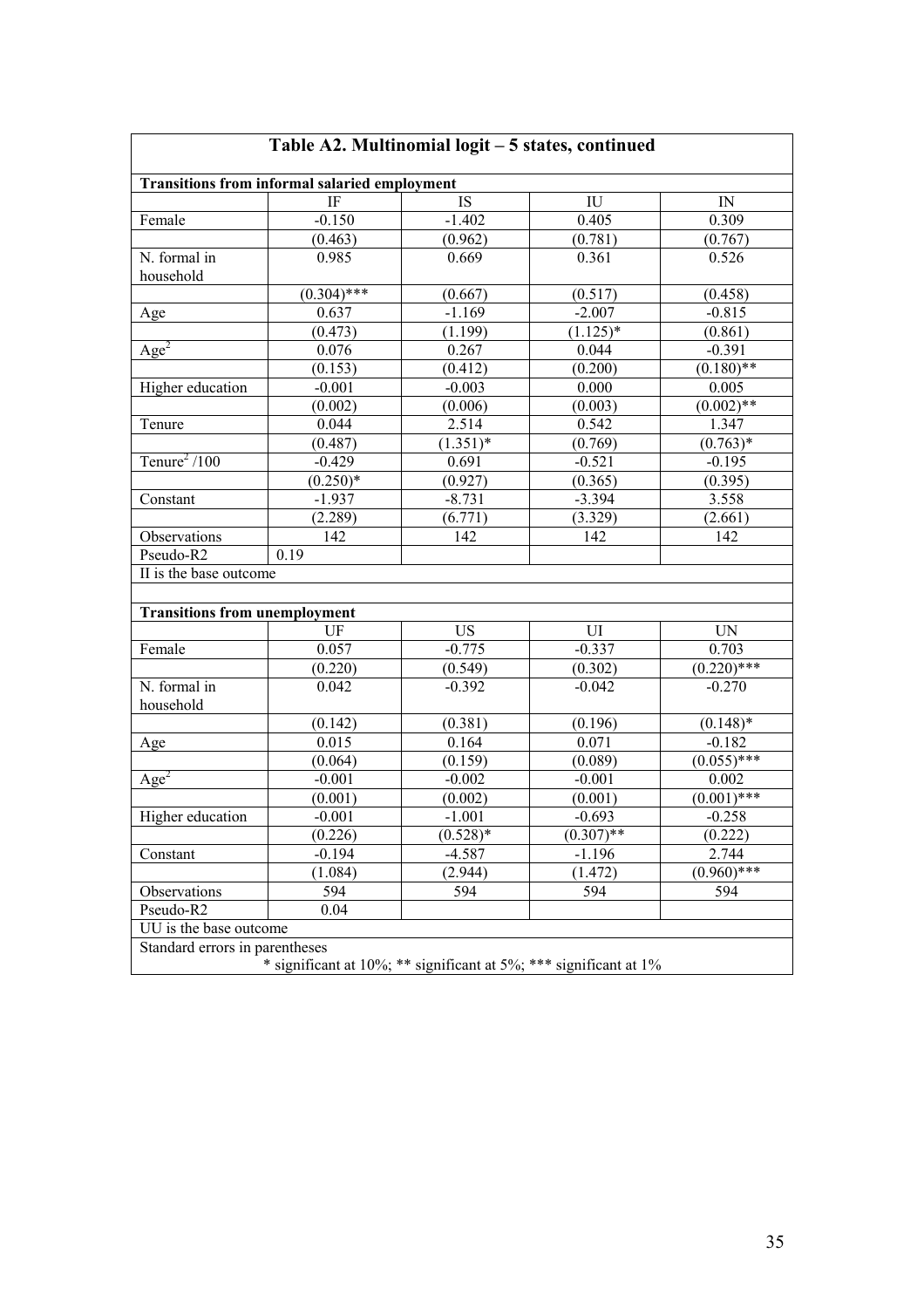|                                         |               | Table A2. Multinomial logit - 5 states, continued                 |               |               |
|-----------------------------------------|---------------|-------------------------------------------------------------------|---------------|---------------|
| Transitions from out of the labor force |               |                                                                   |               |               |
|                                         | NF            | <b>NS</b>                                                         | NI            | NU            |
| Female                                  | $-0.637$      | 0.202                                                             | $-0.527$      | $-0.821$      |
|                                         | $(0.178)$ *** | (0.354)                                                           | $(0.276)*$    | $(0.159)$ *** |
| N. formal in<br>household               | 0.006         | $-0.403$                                                          | $-0.219$      | $-0.101$      |
|                                         | (0.110)       | (0.251)                                                           | (0.183)       | (0.104)       |
| Age                                     | 0.219         | 0.181                                                             | 0.305         | 0.228         |
|                                         | $(0.035)$ *** | $(0.060)$ ***                                                     | $(0.059)$ *** | $(0.032)$ *** |
| $\triangle$ ge <sup>2</sup>             | $-0.003$      | $-0.002$                                                          | $-0.005$      | $-0.004$      |
|                                         | $(0.000)$ *** | $(0.001)$ ***                                                     | $(0.001)$ *** | $(0.000)$ *** |
| Higher education                        | 0.621         | 0.270                                                             | $-0.130$      | 0.316         |
|                                         | $(0.187)$ *** | (0.314)                                                           | (0.300)       | $(0.173)*$    |
| Constant                                | $-4.547$      | $-6.621$                                                          | $-6.217$      | $-4.077$      |
|                                         | $(0.558)$ *** | $(1.145)$ ***                                                     | $(0.911)$ *** | $(0.501)$ *** |
| Observations                            | 2846          | 2846                                                              | 2846          | 2846          |
| Pseudo-R2                               | 0.15          |                                                                   |               |               |
| NN is the base outcome                  |               |                                                                   |               |               |
| Standard errors in parentheses          |               | * significant at 10%; ** significant at 5%; *** significant at 1% |               |               |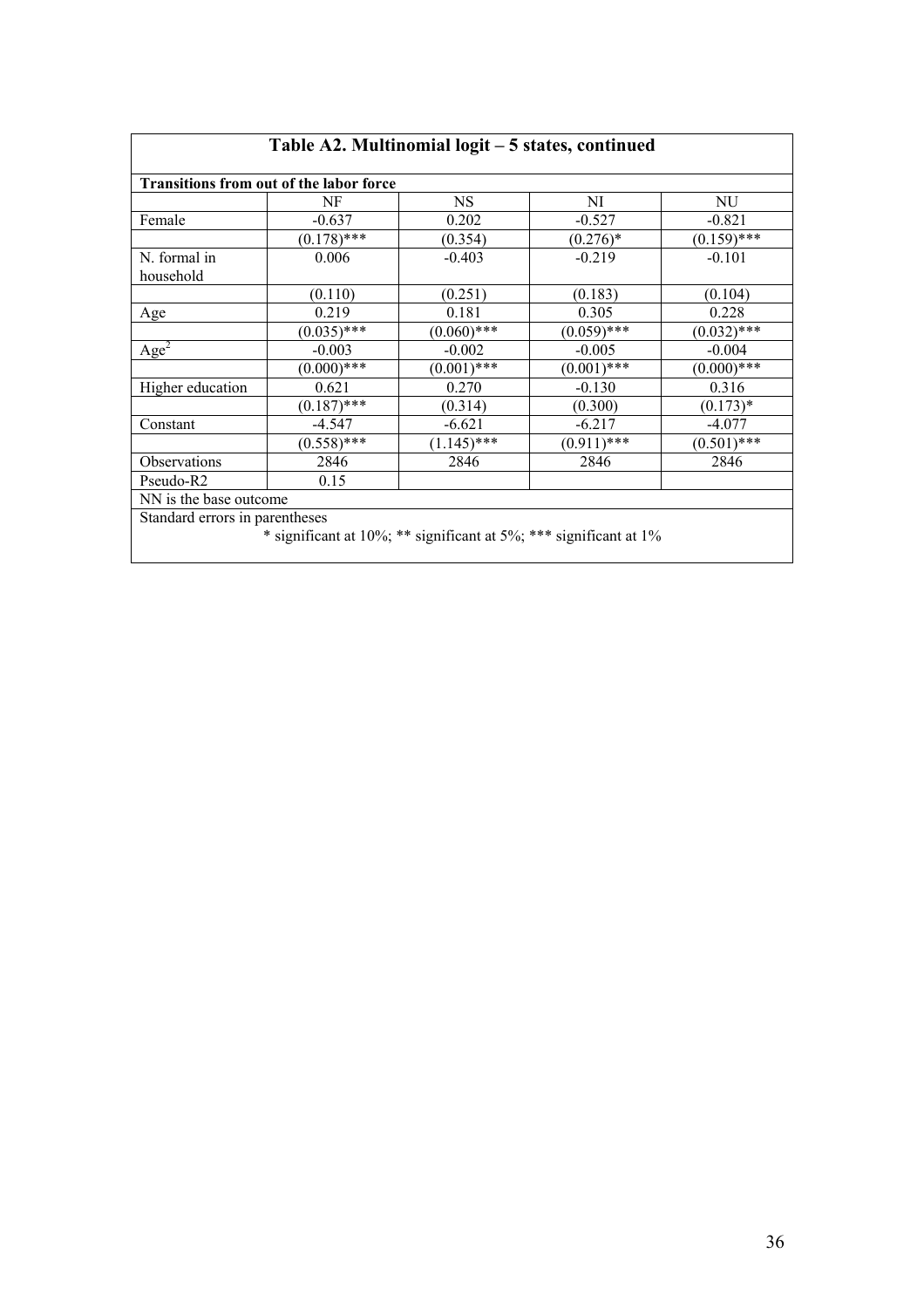| Table A3. Determinants of log earnings – 2003 |                           |               |               |  |
|-----------------------------------------------|---------------------------|---------------|---------------|--|
|                                               | <b>OLS</b> with selection |               |               |  |
|                                               | All                       | Informal      | Formal        |  |
| Female                                        | $-0.200$                  | $-0.213$      | $-0.195$      |  |
|                                               | $(0.024)$ ***             | (0.151)       | $(0.028)$ *** |  |
| Age                                           | 0.005                     | $-0.007$      | 0.001         |  |
|                                               | (0.008)                   | (0.050)       | (0.013)       |  |
| Age <sup>2</sup>                              | $-0.000$                  | 0.000         | $-0.000$      |  |
|                                               | (0.000)                   | (0.001)       | (0.000)       |  |
| Secondary                                     | 0.059                     | 0.013         | 0.068         |  |
|                                               | $(0.031)*$                | (0.124)       | $(0.035)*$    |  |
| University                                    | 0.319                     | 0.302         | 0.324         |  |
|                                               | $(0.045)$ ***             | (0.229)       | $(0.059)$ *** |  |
| Tenure                                        | 0.006                     | 0.015         | 0.008         |  |
|                                               | $(0.003)*$                | (0.041)       | $(0.003)$ **  |  |
| Tenure $^{2}/100$                             | $-0.013$                  | $-0.313$      | $-0.017$      |  |
|                                               | (0.010)                   | (0.300)       | $(0.010)*$    |  |
| Choice Informality                            |                           | 0.038         |               |  |
|                                               |                           | (0.115)       |               |  |
| Self Employed                                 |                           | 0.034         | 0.194         |  |
|                                               |                           | (0.147)       | $(0.111)*$    |  |
| Part time                                     | 0.186                     | 0.340         | 0.131         |  |
|                                               | $(0.051)$ ***             | $(0.157)$ **  | $(0.053)$ **  |  |
| Positive $\Delta^a$                           | 0.428                     | 0.503         | 0.430         |  |
|                                               | $(0.086)$ ***             | $(0.116)$ *** | $(0.087)$ *** |  |
| Negative $\Delta^b$                           | $-0.657$                  | $-0.855$      | $-0.650$      |  |
|                                               | $(0.056)$ ***             | $(0.341)$ **  | $(0.057)$ *** |  |
| occupation4                                   | $-0.169$                  | $-0.216$      | $-0.166$      |  |
|                                               | $(0.039)$ ***             | (0.286)       | $(0.039)$ *** |  |
| occupation5                                   | $-0.277$                  | $-0.504$      | $-0.231$      |  |
|                                               | $(0.048)$ ***             | $(0.205)$ **  | $(0.049)$ *** |  |
| occupation6                                   | $-0.313$                  | $-0.244$      | $-0.328$      |  |
|                                               | $(0.101)$ ***             | (0.429)       | $(0.102)$ *** |  |
| occupation7                                   | $-0.087$                  | $-0.297$      | $-0.072$      |  |
|                                               | $(0.037)$ **              | (0.247)       | $(0.037)*$    |  |
| occupation8                                   | $-0.086$                  | $-0.001$      | $-0.092$      |  |
|                                               |                           | (0.235)       |               |  |
|                                               | $(0.048)*$                |               | $(0.049)*$    |  |
| occupation9                                   | $-0.273$                  | $-0.345$      | $-0.268$      |  |
|                                               | $(0.035)$ ***             | $(0.201)*$    | $(0.034)$ *** |  |
| Mining Manufacturing                          | 0.542                     | 0.901         | 0.494         |  |
|                                               | $(0.045)$ ***             | $(0.209)$ *** | $(0.047)$ *** |  |
| <b>Electricity Gas Water</b>                  | 0.552                     | 0.000         | 0.513         |  |
|                                               | $(0.059)$ ***             | (0.000)       | $(0.059)$ *** |  |
| Construction                                  | 0.418                     | 0.662         | 0.380         |  |
|                                               | $(0.069)$ ***             | $(0.248)$ *** | $(0.069)$ *** |  |
| Trade Hotels Repair                           | 0.385                     | 0.723         | 0.297         |  |
|                                               | $(0.057)$ ***             | $(0.196)$ *** | $(0.060)$ *** |  |
| <b>Transport Communication</b>                | 0.536                     | 0.860         | 0.491         |  |
|                                               | $(0.052)^{***}$           | $(0.231)$ *** | $(0.053)$ *** |  |
| <b>Financial Real Estate</b>                  | 0.432                     | 0.263         | 0.414         |  |
|                                               | $(0.080)$ ***             | (0.298)       | $(0.083)$ *** |  |
| <b>Education Health Social services</b>       | 0.164                     | 1.211         | 0.123         |  |
|                                               | $(0.042)$ ***             | $(0.247)$ *** | $(0.043)$ *** |  |
| Other Service Activities                      | 0.332                     | 0.532         | 0.291         |  |

٦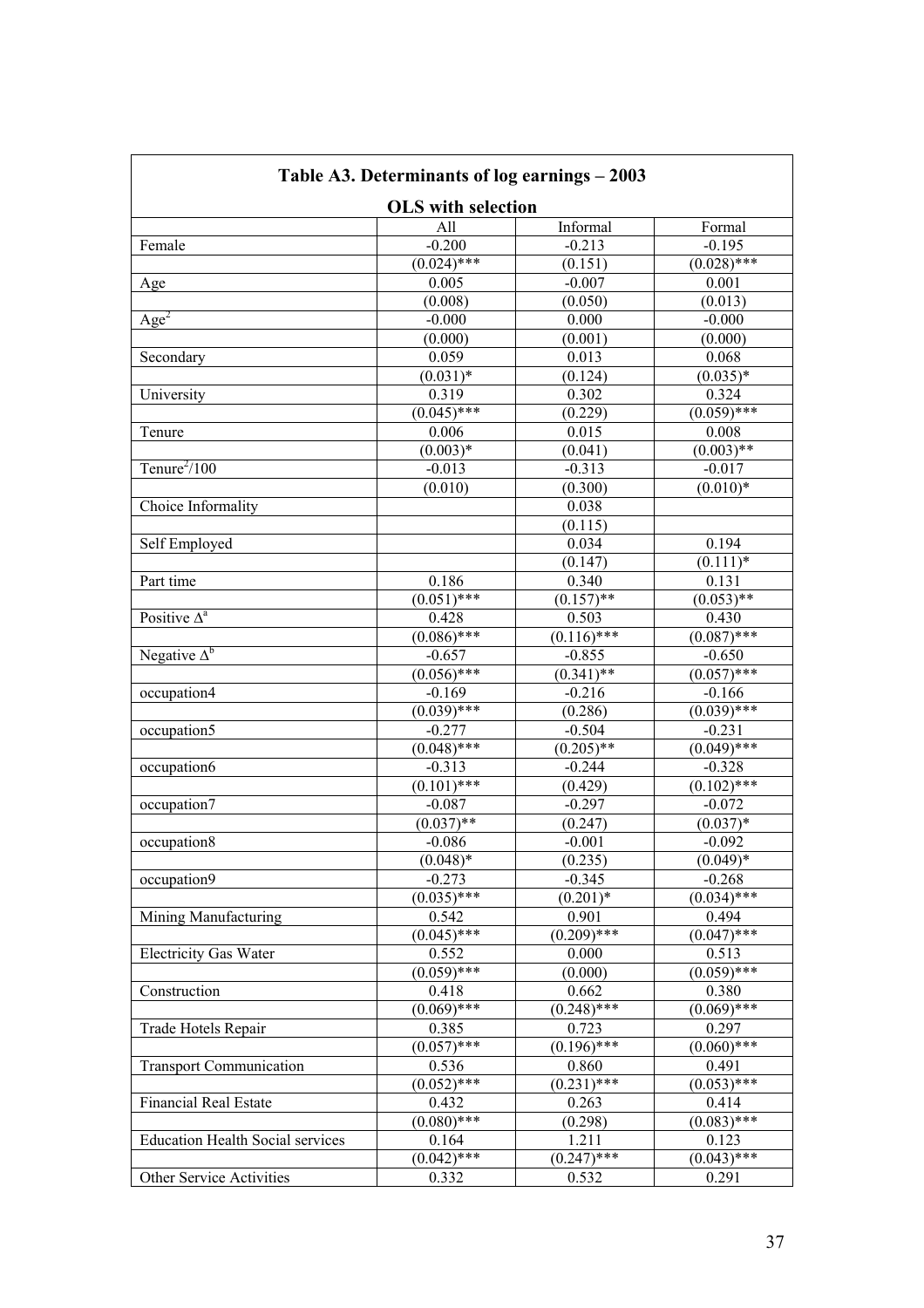|                                       | $(0.055)$ ***  | $(0.221)$ **  | $(0.057)$ ***       |
|---------------------------------------|----------------|---------------|---------------------|
| Other Activities                      | 0.232          | 0.707         | 0.130               |
|                                       | $(0.115)*$     | $(0.417)*$    | (0.118)             |
| <b>State</b>                          | $-0.042$       | 0.105         | $-0.022$            |
|                                       | (0.039)        | (0.272)       | (0.041)             |
| Cooperative                           | $-0.551$       | $-0.572$      | $-0.527$            |
|                                       | $(0.091)$ ***  | $(0.263)$ **  | $\sqrt{(0.105)$ *** |
| Privatized                            | $-0.088$       | $-0.482$      | $-0.045$            |
|                                       | $(0.044)^{**}$ | $(0.175)$ *** | (0.046)             |
| Center North                          | $-0.332$       | $-0.511$      | $-0.327$            |
|                                       | $(0.042)$ ***  | $(0.219)$ **  | $(0.042)$ ***       |
| South                                 | $-0.250$       | $-0.357$      | $-0.254$            |
|                                       | $(0.043)$ ***  | $(0.197)^*$   | $(0.045)$ ***       |
| East                                  | $-0.253$       | $-0.368$      | $-0.250$            |
|                                       | $(0.039)$ ***  | $(0.193)*$    | $(0.040)^{***}$     |
| West                                  | $-0.234$       | $-0.305$      | $-0.235$            |
|                                       | $(0.042)$ ***  | (0.231)       | $(0.042)$ ***       |
| lambda1                               | $-0.037$       |               |                     |
|                                       | (0.038)        |               |                     |
| lambda21                              |                | $-0.291$      |                     |
|                                       |                | (0.535)       |                     |
| lambda11                              |                |               | $-0.054$            |
|                                       |                |               | (0.083)             |
| Constant                              | 0.531          | 1.190         | 0.612               |
|                                       | $(0.184)$ ***  | (1.725)       | $(0.311)*$          |
| Observations                          | 3145           | 262           | 2883                |
| R-squared                             | 0.31           | 0.30          | 0.32                |
| Dobust standard arrors in parantheses |                |               |                     |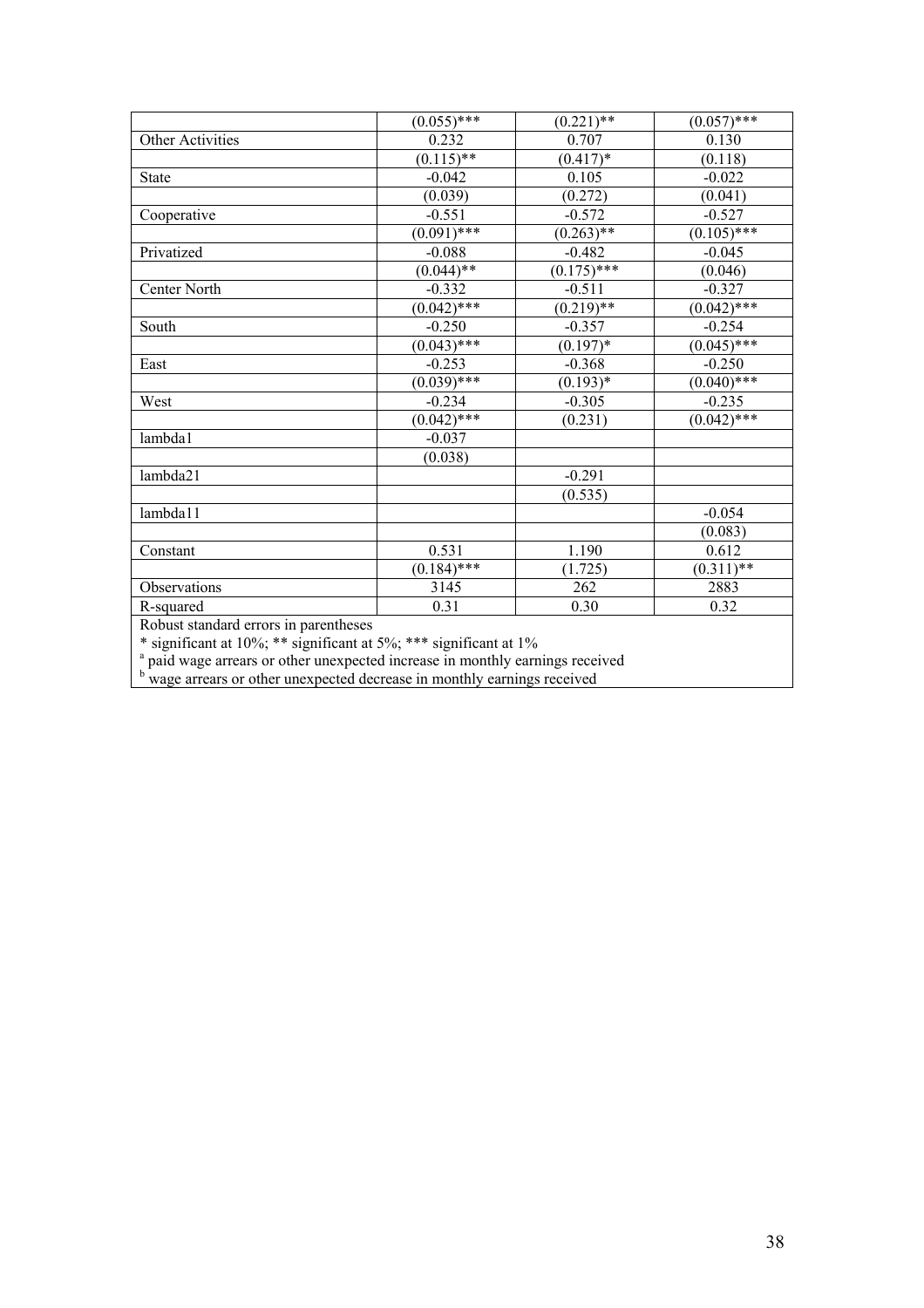| Table A4. Determinants of log earnings – 2004 |                 |                       |                     |  |
|-----------------------------------------------|-----------------|-----------------------|---------------------|--|
| <b>OLS</b> with selection                     |                 |                       |                     |  |
|                                               | All             | Informal              | Formal              |  |
| Female                                        | $-0.215$        | $-0.046$              | $-0.210$            |  |
|                                               | $(0.029)$ ***   | (0.117)               | $(0.034)$ ***       |  |
| Age                                           | 0.005           | $-0.034$              | 0.001               |  |
|                                               | (0.009)         | (0.035)               | (0.016)             |  |
| $\overline{Age^2}$                            | $-0.000$        | 0.000                 | $-0.000$            |  |
|                                               | (0.000)         | (0.001)               | (0.000)             |  |
| Secondary                                     | 0.120           | 0.184                 | 0.105               |  |
|                                               | $(0.036)$ ***   | (0.114)               | $(0.043)$ **        |  |
| University                                    | 0.429           | 0.282                 | 0.422               |  |
|                                               | $(0.053)$ ***   | (0.192)               | $(0.071)$ ***       |  |
| Tenure                                        | 0.006           | $-0.009$              | 0.007               |  |
|                                               | $(0.002)$ ***   | (0.016)               | $(0.002)$ ***       |  |
| Tenure $^{2}/100$                             | $-0.006$        | 0.009                 | $-0.007$            |  |
|                                               | $(0.002)$ ***   | (0.015)               | $(0.002)$ ***       |  |
| Choice Informality                            |                 | 0.218                 |                     |  |
|                                               |                 | $(0.114)$ *           |                     |  |
| Self Employed                                 |                 | 0.342                 | 0.092               |  |
|                                               |                 | $(0.152)$ **          |                     |  |
|                                               |                 |                       | (0.132)             |  |
| Part time                                     | 0.136           | 0.419<br>$(0.204)$ ** | 0.034               |  |
| Positive $\Delta^a$                           | $(0.073)*$      |                       | (0.073)             |  |
|                                               | 0.416           | 0.000                 | 0.411               |  |
|                                               | $(0.138)$ ***   | (0.000)               | $(0.137)$ ***       |  |
| Negative $\Delta^b$                           | $-0.684$        | $-0.693$              | $-0.645$            |  |
|                                               | $(0.093)$ ***   | $(0.365)*$            | $(0.095)$ ***       |  |
| occupation4                                   | $-0.183$        | 0.115                 | $-0.175$            |  |
|                                               | $(0.046)$ ***   | (0.306)               | $\sqrt{(0.046)***}$ |  |
| occupation5                                   | $-0.309$        | $-0.225$              | $-0.288$            |  |
|                                               | $(0.062)$ ***   | (0.208)               | $\sqrt{(0.067)***}$ |  |
| occupation6                                   | $-0.435$        | 0.544                 | $-0.491$            |  |
|                                               | $(0.112)$ ***   | $(0.267)$ **          | $(0.115)$ ***       |  |
| occupation7                                   | $-0.054$        | 0.281                 | $-0.063$            |  |
|                                               | (0.042)         | (0.203)               | (0.041)             |  |
| occupation8                                   | $-0.116$        | 0.231                 | $-0.114$            |  |
|                                               | $(0.055)$ **    | (0.327)               | $(0.055)$ **        |  |
| occupation9                                   | $-0.378$        | $-0.237$              | $-0.338$            |  |
|                                               | $(0.042)$ ***   | (0.187)               | $(0.041)$ ***       |  |
| Mining Manufacturing                          | 0.398           | 0.422                 | 0.394               |  |
|                                               | $(0.049)$ ***   | $(0.200)$ **          | $\sqrt{(0.049)***}$ |  |
| <b>Electricity Gas Water</b>                  | 0.255           | 0.000                 | 0.258               |  |
|                                               | $(0.061)$ ***   | (0.000)               | $(0.061)$ ***       |  |
| Construction                                  | 0.385           | 0.398                 | 0.386               |  |
|                                               | $(0.071)$ ***   | $(0.226)*$            | $(0.069)$ ***       |  |
| Trade Hotels Repair                           | 0.268           | 0.418                 | 0.233               |  |
|                                               | $(0.063)^{***}$ | $(0.182)$ **          | $(0.068)$ ***       |  |
| <b>Transport Communication</b>                | 0.360           | 0.028                 | 0.360               |  |
|                                               | $(0.056)$ ***   | (0.317)               | $(0.056)$ ***       |  |
| <b>Financial Real Estate</b>                  | 0.242           | 0.889                 | 0.246               |  |
|                                               | $(0.085)^{***}$ | $(0.232)$ ***         | $(0.084)$ ***       |  |
| <b>Education Health Social services</b>       | 0.112           | 0.238                 | 0.100               |  |
|                                               | $(0.047)*$      | (0.279)               | $(0.046)$ **        |  |
| Other Service Activities                      | 0.227           | 0.633                 | 0.166               |  |
|                                               | $(0.063)$ ***   | $(0.232)****$         | $(0.061)$ ***       |  |

#### **Table A4. Determinants of log earnings – 2004**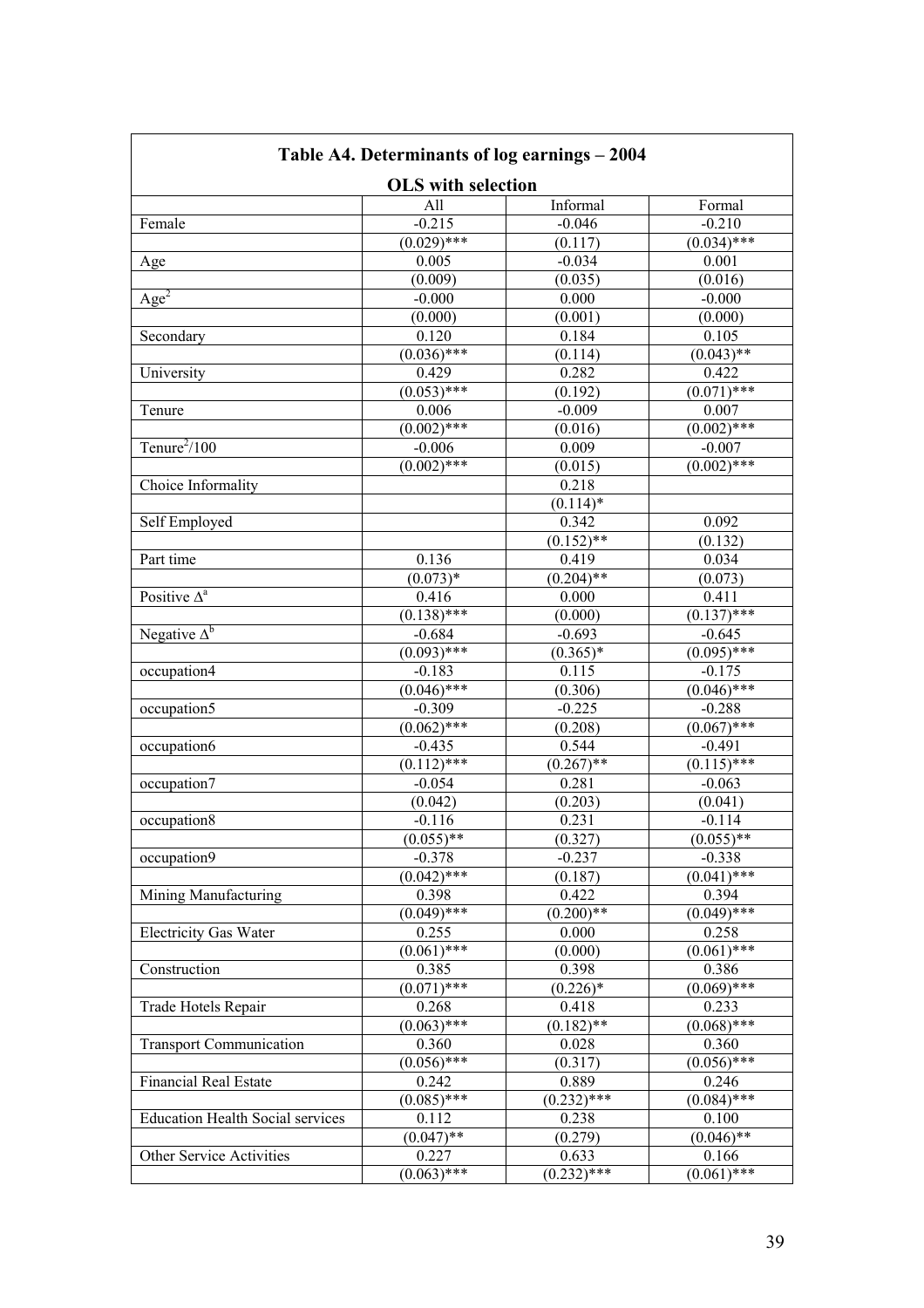| Other Activities | 0.050           | 1.104               | $-0.167$      |
|------------------|-----------------|---------------------|---------------|
|                  | (0.233)         | $(0.453)$ **        | (0.187)       |
| <b>State</b>     | 0.035           | $-0.191$            | 0.065         |
|                  | (0.041)         | (0.257)             | (0.042)       |
| Cooperative      | 0.034           | 0.663               | $-0.008$      |
|                  | (0.205)         | $(0.230)****$       | (0.216)       |
| Privatized       | $-0.011$        | $-0.041$            | 0.020         |
|                  | (0.042)         | (0.132)             | (0.045)       |
| Center North     | $-0.345$        | $-0.566$            | $-0.320$      |
|                  | $(0.062)^{***}$ | $(0.183)$ ***       | $(0.064)$ *** |
| South            | $-0.299$        | $-0.567$            | $-0.260$      |
|                  | $(0.067)$ ***   | $\sqrt{(0.195)$ *** | $(0.069)$ *** |
| East             | $-0.336$        | $-0.469$            | $-0.317$      |
|                  | $(0.059)$ ***   | $(0.165)$ ***       | $(0.061)$ *** |
| West             | $-0.318$        | $-0.360$            | $-0.305$      |
|                  | $(0.063)$ ***   | $(0.203)*$          | $(0.065)$ *** |
| lambda2          | $-0.041$        |                     |               |
|                  | (0.047)         |                     |               |
| lambda22         |                 | $-0.282$            |               |
|                  |                 | (0.273)             |               |
| lambda12         |                 |                     | $-0.102$      |
|                  |                 |                     | (0.096)       |
| Constant         | 0.804           | 1.660               | 0.867         |
|                  | $(0.224)$ ***   | $(0.940)*$          | $(0.386)*$    |
| Observations     | 2475            | 317                 | 2217          |
| R-squared        | 0.27            | 0.28                | 0.29          |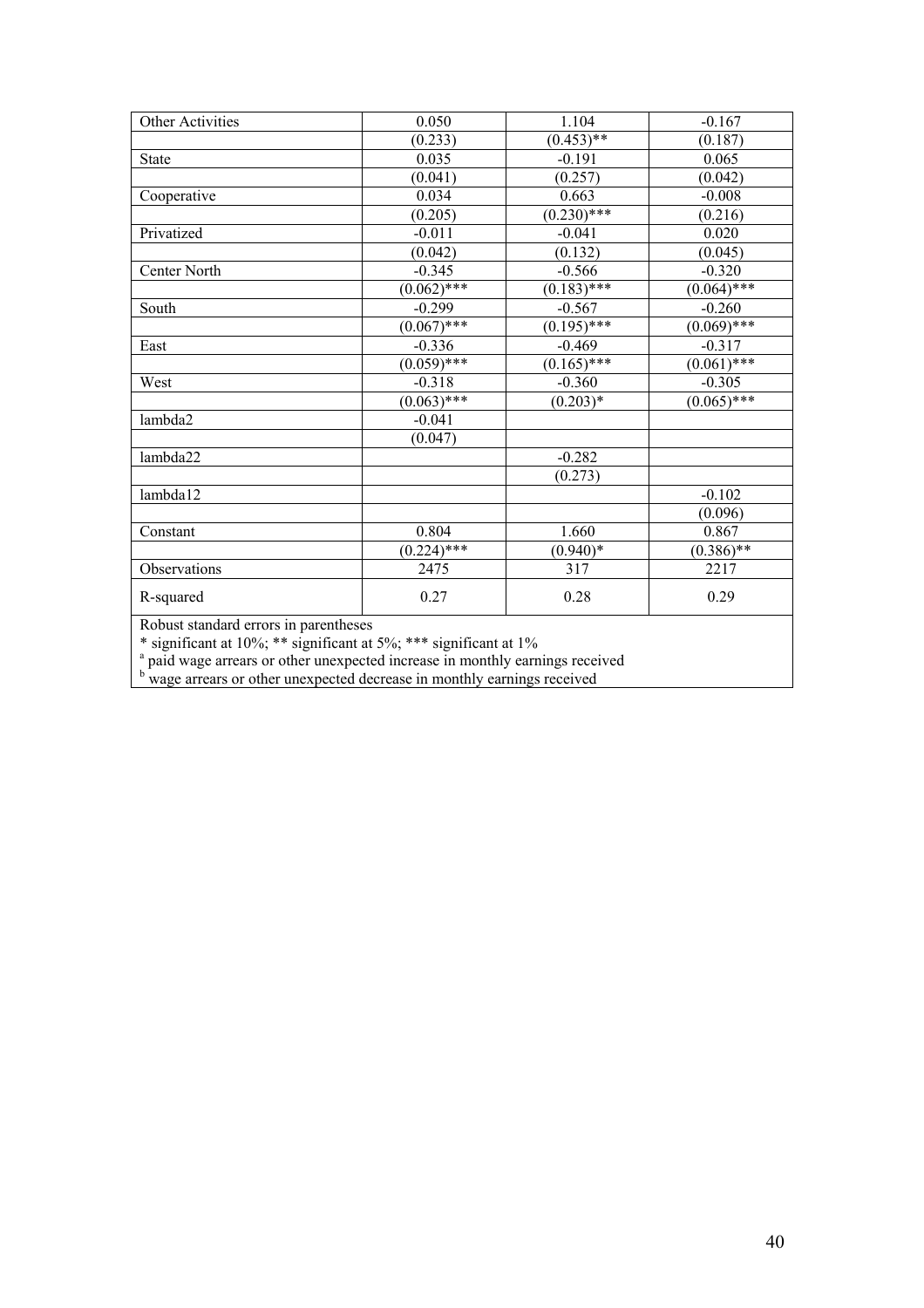| Table A5. Determinants of log earnings – 2003 |                          |                        |                         |  |
|-----------------------------------------------|--------------------------|------------------------|-------------------------|--|
|                                               | <b>Robust regression</b> |                        |                         |  |
|                                               | All                      | Informal               | Formal                  |  |
| Female                                        | $-0.192$                 | $-0.184$               | $-0.200$                |  |
|                                               | $(0.021)^{***}$          | $(0.107)*$             | $(0.021)$ ***           |  |
| Age                                           | 0.012                    | 0.012                  | 0.013                   |  |
|                                               | $(0.005)$ **             | (0.026)                | $(0.005)$ **            |  |
| $\overline{Age^2}$                            | $-0.000$                 | $-0.000$               | $-0.000$                |  |
|                                               | $(0.000)***$             | (0.000)                | $(0.000)***$            |  |
| Secondary                                     | 0.066                    | $-0.077$               | 0.090                   |  |
|                                               | $(0.026)$ ***            | (0.117)                | $(0.026)$ ***           |  |
| University                                    | 0.320                    | 0.080                  | 0.351                   |  |
|                                               | $(0.034)$ ***            | (0.177)                | $(0.035)$ ***           |  |
| Tenure                                        | 0.005                    | 0.015                  | 0.007                   |  |
|                                               | $(0.003)*$               | (0.038)                | $(0.003)$ **            |  |
| Tenure $^{2}/100$                             | $-0.005$                 | $-0.216$               | $-0.009$                |  |
|                                               | (0.008)                  | (0.297)                | (0.008)                 |  |
| Choice Informality                            |                          | 0.097                  |                         |  |
|                                               |                          | (0.129)                |                         |  |
| Self Employed                                 |                          | $-0.017$               | 0.049                   |  |
|                                               |                          | (0.137)                | (0.066)                 |  |
| Part time                                     | 0.109                    | 0.494                  | 0.063                   |  |
|                                               | $(0.041)$ ***            | $(0.168)$ ***          | (0.043)                 |  |
| Positive $\Delta^a$                           | 0.369                    | 0.475                  | 0.360                   |  |
|                                               | $(0.070)$ ***            | (0.726)                | $(0.068)$ ***           |  |
| Negative $\Delta^b$                           | $-0.591$                 | $-0.569$               | $-0.574$                |  |
|                                               | $(0.037)$ ***            | $(0.255)$ **           | $(0.037)$ ***           |  |
| occupation4                                   | $-0.175$                 | $-0.337$               | $-0.171$                |  |
|                                               | $(0.039)$ ***            | (0.299)                | $(0.038)$ ***           |  |
| occupation5                                   | $-0.292$                 | $-0.513$               | $-0.266$                |  |
|                                               | $(0.042)$ ***            | $(0.189)$ ***          | $(0.045)$ ***           |  |
| occupation6                                   | $-0.286$                 | $-0.284$               | $-0.306$                |  |
|                                               | $(0.070)$ ***            | (0.294)                | $(0.073)$ ***           |  |
| occupation7                                   | $-0.064$                 | $-0.376$               | $-0.052$                |  |
|                                               | $(0.032)$ **             | $(0.2\overline{13})^*$ | (0.032)                 |  |
| occupation8                                   | $-0.064$                 | $-0.012$               | $-0.070$                |  |
|                                               | (0.045)                  | (0.349)                | (0.044)                 |  |
| occupation9                                   | $-0.290$                 | $-0.500$               | $-0.268$                |  |
|                                               | $(0.030)$ ***            | $(0.161)$ ***          | $(0.03\overline{1)***}$ |  |
| Mining Manufacturing                          | 0.463                    | 0.637                  | 0.416                   |  |
|                                               | $(0.036)$ ***            | $(0.216)$ ***          | $(0.037)$ ***           |  |
| <b>Electricity Gas Water</b>                  |                          |                        |                         |  |
|                                               | 0.465<br>$(0.057)$ ***   | 0.000<br>(0.000)       | 0.426<br>$(0.056)$ ***  |  |
|                                               |                          |                        |                         |  |
| Construction                                  | 0.397                    | 0.770                  | 0.339                   |  |
|                                               | $(0.053)$ ***            | $(0.197)$ ***          | $(0.057)$ ***           |  |
| Trade Hotels Repair                           | 0.277                    | 0.467                  | 0.242                   |  |
|                                               | $(0.043)^{***}$          | $(0.157)$ ***          | $(0.048)$ ***           |  |
| <b>Transport Communication</b>                | 0.447                    | 0.718                  | 0.413                   |  |
|                                               | $(0.044)^{***}$          | $(0.393)*$             | $(0.044)$ ***           |  |
| <b>Financial Real Estate</b>                  | 0.379                    | $-0.041$               | 0.366                   |  |
|                                               | $(0.075)$ ***            | (0.556)                | $(0.075)$ ***           |  |
| <b>Education Health Social services</b>       | 0.088                    | 1.011                  | 0.052                   |  |
|                                               | $(0.036)$ **             | $(0.399)$ **           | (0.037)                 |  |
| Other Service Activities                      | 0.231                    | 0.329                  | 0.199                   |  |
|                                               | $(0.045)$ ***            | (0.202)                | $(0.047)$ ***           |  |

#### **Table A5. Determinants of log earnings – 2003**

 $\overline{\phantom{a}}$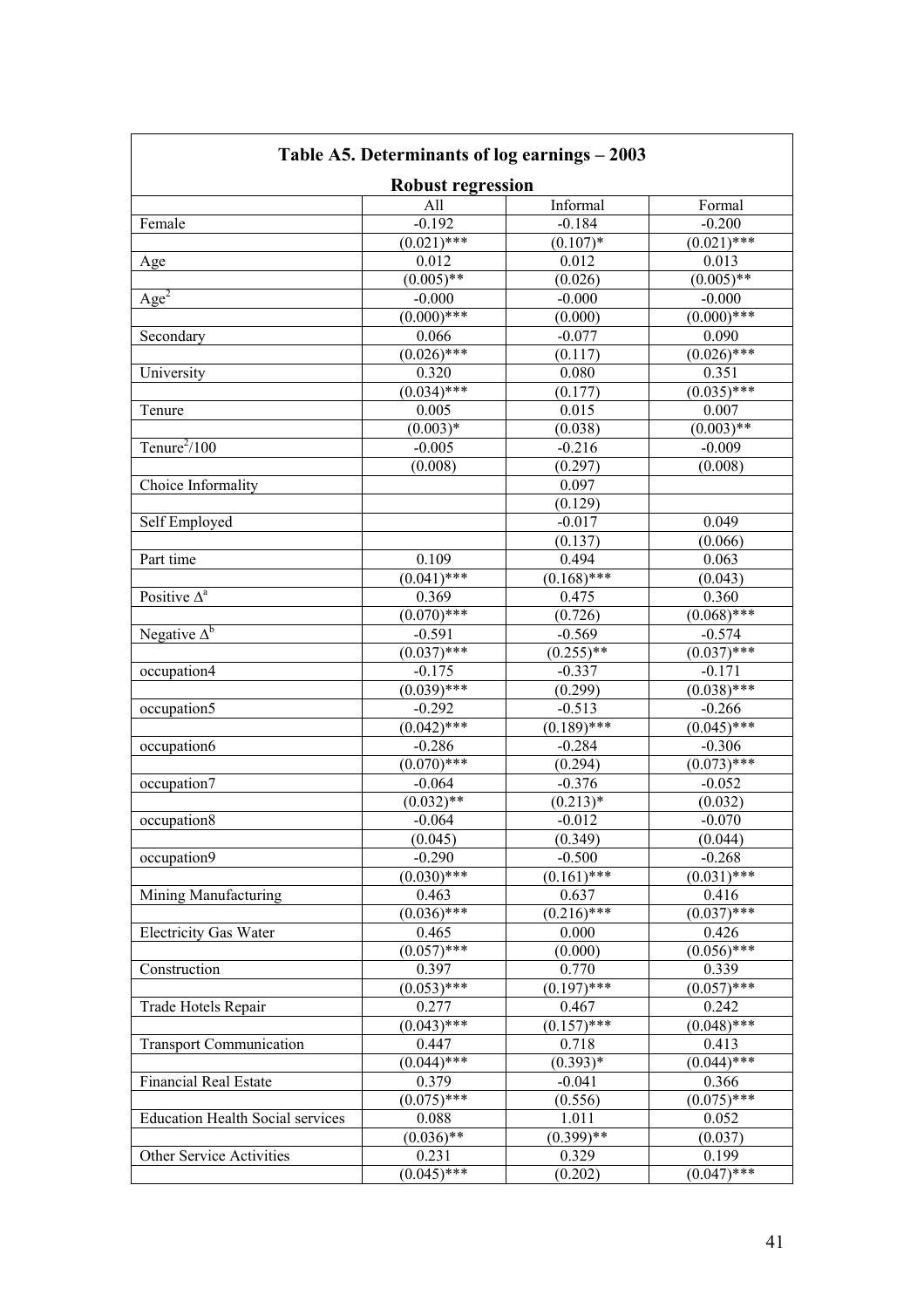| Other Activities                 | 0.142         | 0.555        | 0.058         |
|----------------------------------|---------------|--------------|---------------|
|                                  | (0.111)       | (0.388)      | (0.118)       |
| <b>State</b>                     | $-0.061$      | 0.119        | $-0.055$      |
|                                  | $(0.030)$ **  | (0.398)      | (0.034)       |
| Cooperative                      | $-0.541$      | $-0.431$     | $-0.545$      |
|                                  | $(0.127)$ *** | (0.360)      | $(0.146)$ *** |
| Privatized                       | $-0.099$      | $-0.332$     | $-0.071$      |
|                                  | $(0.037)$ *** | (0.214)      | $(0.040)*$    |
| Center North                     | $-0.305$      | $-0.514$     | $-0.296$      |
|                                  | $(0.038)$ *** | $(0.220)$ ** | $(0.038)$ *** |
| South                            | $-0.254$      | $-0.470$     | $-0.244$      |
|                                  | $(0.040)$ *** | $(0.215)$ ** | $(0.040)$ *** |
| East                             | $-0.233$      | $-0.444$     | $-0.220$      |
|                                  | $(0.036)$ *** | $(0.211)$ ** | $(0.036)$ *** |
| West                             | $-0.239$      | $-0.515$     | $-0.227$      |
|                                  | $(0.038)$ *** | $(0.227)$ ** | $(0.038)$ *** |
| Constant                         | 0.440         | 0.811        | 0.402         |
|                                  | $(0.108)$ *** | (0.540)      | $(0.114)$ *** |
| Observations                     | 3174          | 262          | 2885          |
| R-squared                        | 0.31          | 0.30         | 0.32          |
| $n$ <b>1</b> $\cdots$ <b>1 1</b> | $\cdot$ 1     |              |               |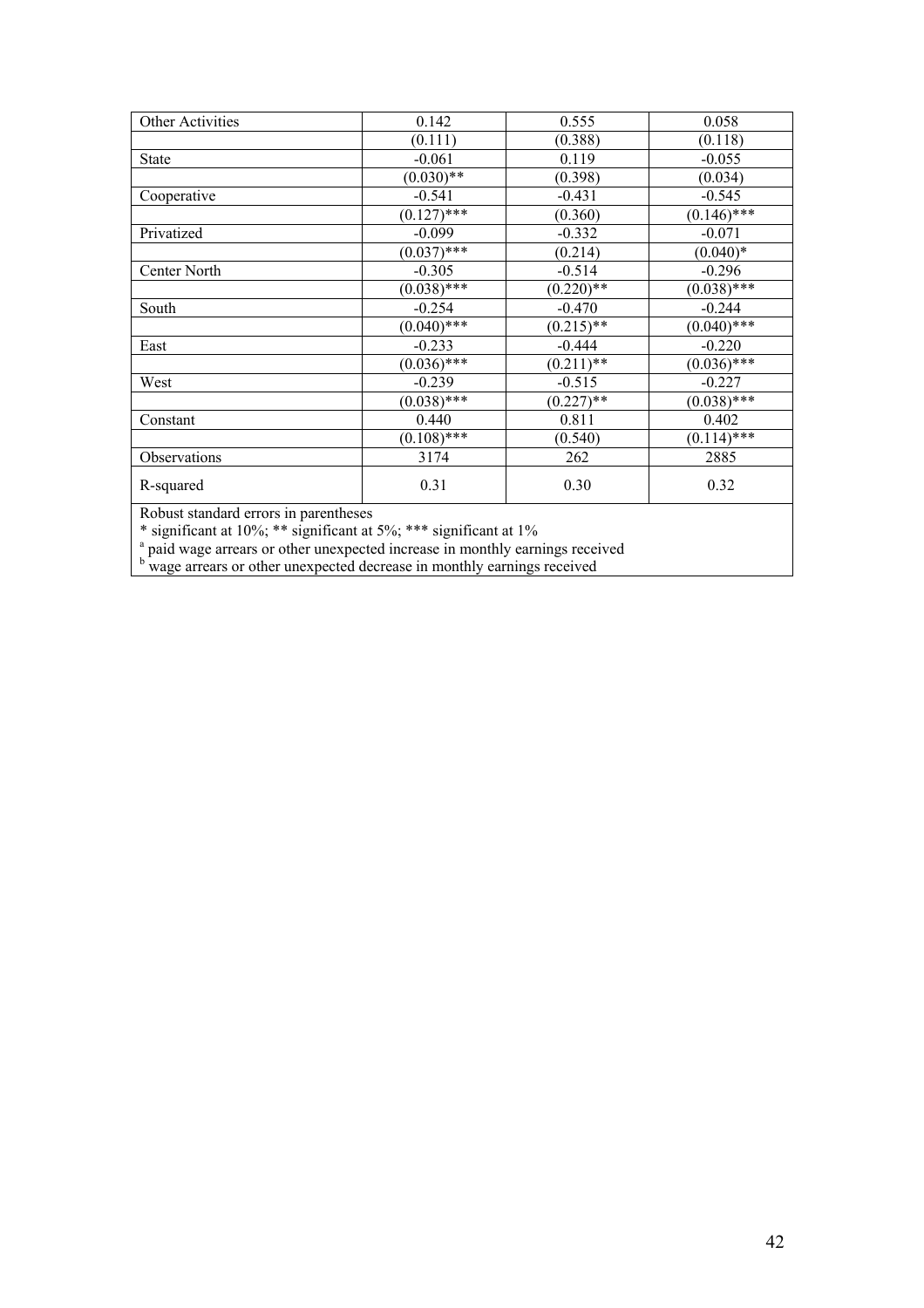| Table A6. Determinants of log earnings - 2004<br><b>Robust regression</b> |               |               |                 |
|---------------------------------------------------------------------------|---------------|---------------|-----------------|
|                                                                           |               |               |                 |
| Female                                                                    | $-0.228$      | $-0.083$      | $-0.235$        |
|                                                                           | $(0.025)$ *** | (0.103)       | $(0.025)$ ***   |
| Age                                                                       | 0.009         | $-0.017$      | 0.015           |
|                                                                           | $(0.005)*$    | (0.022)       | $(0.006)$ ***   |
| Age <sup>2</sup>                                                          | $-0.000$      | 0.000         | $-0.000$        |
|                                                                           | $(0.000)**$   | (0.000)       | $(0.000)****$   |
| Secondary                                                                 | 0.140         | 0.164         | 0.137           |
|                                                                           | $(0.031)$ *** | $(0.098)*$    | $(0.034)$ ***   |
| University                                                                | 0.433         | 0.174         | 0.436           |
|                                                                           | $(0.042)$ *** | (0.187)       | $(0.043)$ ***   |
| Tenure                                                                    | 0.008         | $-0.002$      | 0.008           |
|                                                                           | $(0.002)$ *** | (0.014)       | $(0.002)$ ***   |
| Tenure $^{2}/100$                                                         | $-0.008$      | 0.002         | $-0.008$        |
|                                                                           | $(0.002)$ *** | (0.013)       | $(0.002)^{***}$ |
| Choice Informality                                                        |               | 0.154         |                 |
|                                                                           |               | (0.109)       |                 |
| Self Employed                                                             |               | 0.339         | 0.007           |
|                                                                           |               | $(0.127)$ *** | (0.073)         |
| Part time                                                                 | 0.099         | 0.502         | $-0.019$        |
|                                                                           | $(0.050)**$   | $(0.158)$ *** | (0.054)         |
| Positive Aa                                                               | 0.484         | 0.000         | 0.484           |
|                                                                           | $(0.140)$ *** | (0.000)       | $(0.132)$ ***   |
| Negative $\Delta b$                                                       | $-0.748$      | $-0.803$      | $-0.730$        |
|                                                                           | $(0.062)$ *** | $(0.290)$ *** | $(0.061)$ ***   |
| occupation4                                                               | $-0.170$      | 0.132         | $-0.164$        |
|                                                                           | $(0.045)$ *** | (0.291)       | $(0.044)$ ***   |
| occupation5                                                               | $-0.347$      | $-0.256$      | $-0.312$        |
|                                                                           | $(0.048)$ *** | (0.176)       | $(0.053)$ ***   |
| occupation6                                                               | $-0.365$      | 0.660         | $-0.409$        |
|                                                                           | $(0.091)$ *** | (0.755)       | $(0.089)$ ***   |
| occupation7                                                               | $-0.032$      | 0.291         | $-0.046$        |
|                                                                           | (0.037)       | (0.178)       | (0.038)         |
| occupation8                                                               | $-0.122$      | 0.338         | $-0.136$        |
|                                                                           | $(0.048)$ **  | (0.301)       | $(0.047)$ ***   |
| occupation9                                                               | $-0.327$      | $-0.225$      | $-0.296$        |
|                                                                           | $(0.035)$ *** | (0.148)       | $(0.037)$ ***   |
| Mining Manufacturing                                                      | 0.409         | 0.575         | 0.384           |
|                                                                           | $(0.040)$ *** | $(0.178)$ *** | $(0.042)$ ***   |
| <b>Electricity Gas Water</b>                                              | 0.321         | 0.000         | 0.298           |
|                                                                           | $(0.063)$ *** | (0.000)       | $(0.062)$ ***   |
| Construction                                                              | 0.431         | 0.616         | 0.390           |
|                                                                           | $(0.056)$ *** | $(0.173)$ *** | $(0.064)$ ***   |
| Trade Hotels Repair                                                       | 0.315         | 0.562         | 0.239           |
|                                                                           | $(0.049)$ *** | $(0.162)$ *** | $(0.055)^{***}$ |
| <b>Transport Communication</b>                                            | 0.393         | 0.124         | 0.375           |
|                                                                           | $(0.048)$ *** | (0.320)       | $(0.049)$ ***   |
| <b>Financial Real Estate</b>                                              | 0.323         | 0.990         | 0.294           |
|                                                                           | $(0.086)$ *** | (0.752)       | $(0.084)$ ***   |
| <b>Education Health Social</b><br>services                                | 0.110         | 0.390         | 0.076           |
|                                                                           | $(0.041)$ *** | (0.369)       | $(0.042)*$      |
| Other Service Activities                                                  | 0.237         | 0.634         | 0.176           |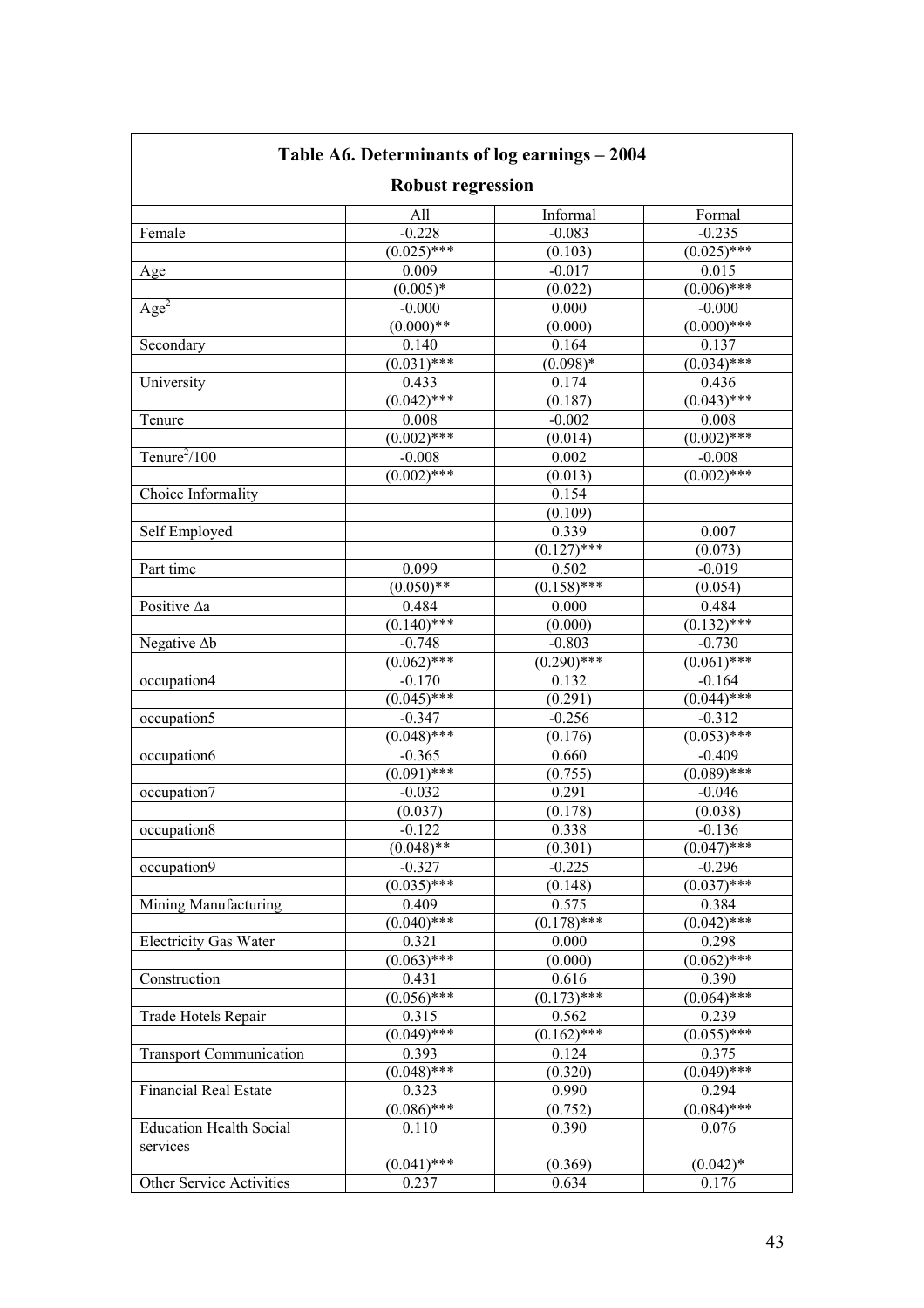|                                        | $(0.053)^{***}$ | $(0.193)$ *** | $(0.056)$ *** |
|----------------------------------------|-----------------|---------------|---------------|
| <b>Other Activities</b>                | $-0.052$        | 0.893         | $-0.143$      |
|                                        | (0.159)         | $(0.389)$ **  | (0.184)       |
| <b>State</b>                           | 0.017           | $-0.205$      | 0.008         |
|                                        | (0.032)         | (0.259)       | (0.036)       |
| Cooperative                            | 0.160           | 0.793         | 0.092         |
|                                        | (0.148)         | (0.748)       | (0.148)       |
| Privatized                             | $-0.013$        | $-0.063$      | $-0.017$      |
|                                        | (0.034)         | (0.152)       | (0.039)       |
| Center North                           | $-0.307$        | $-0.628$      | $-0.291$      |
|                                        | $(0.057)$ ***   | $(0.225)$ *** | $(0.058)$ *** |
| South                                  | $-0.269$        | $-0.502$      | $-0.262$      |
|                                        | $(0.061)$ ***   | $(0.230)$ **  | $(0.062)$ *** |
| East                                   | $-0.296$        | $-0.448$      | $-0.294$      |
|                                        | $(0.056)$ ***   | $(0.217)$ **  | $(0.057)$ *** |
| West                                   | $-0.313$        | $-0.379$      | $-0.324$      |
|                                        | $(0.058)$ ***   | (0.236)       | $(0.059)$ *** |
| Constant                               | 0.615           | 0.817         | 0.525         |
|                                        | $(0.125)$ ***   | $(0.473)*$    | $(0.133)$ *** |
| Observations                           | 2584            | 326           | 2242          |
| R-squared                              | 0.32            | 0.33          | 0.33          |
| Dohuat atomdord organization and those |                 |               |               |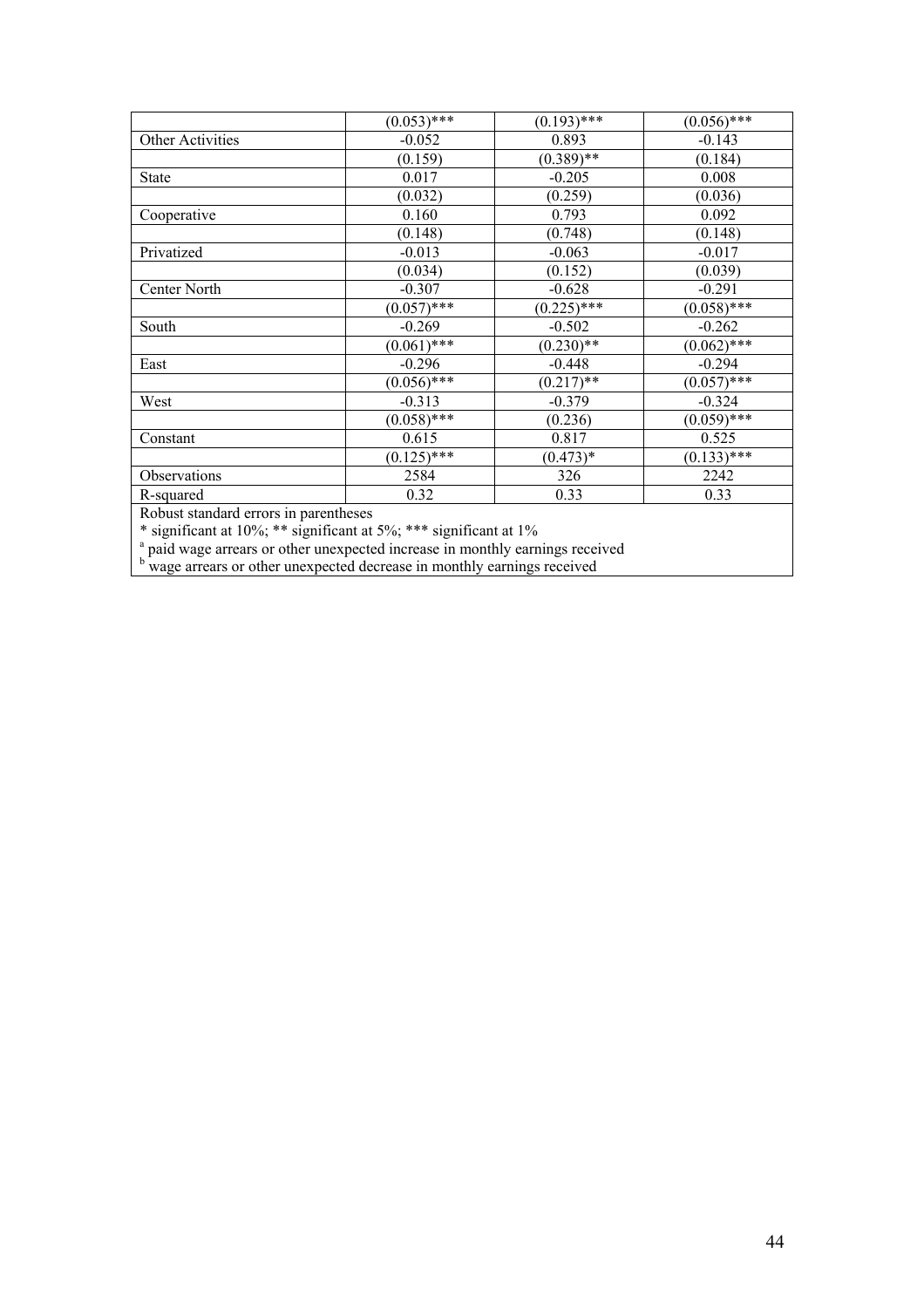| Table A7. Determinants of log earnings – 2003 |                 |              |                 |  |
|-----------------------------------------------|-----------------|--------------|-----------------|--|
| <b>Quantile (median) regression</b>           |                 |              |                 |  |
|                                               | All             | Informal     | Formal          |  |
| Female                                        | $-0.180$        | $-0.173$     | $-0.189$        |  |
|                                               | $(0.029)$ ***   | (0.152)      | $(0.030)$ ***   |  |
| Age                                           | 0.015           | 0.024        | 0.014           |  |
|                                               | $(0.007)$ **    | (0.032)      | $(0.007)$ **    |  |
| $\overline{Age^2}$                            | $-0.000$        | $-0.000$     | $-0.000$        |  |
|                                               | $(0.000)***$    | (0.000)      | $(0.000)**$     |  |
| Secondary                                     | 0.070           | $-0.018$     | 0.094           |  |
|                                               | $(0.027)$ ***   | (0.153)      | $(0.034)$ ***   |  |
| University                                    | 0.321           | 0.058        | 0.359           |  |
|                                               | $(0.043)$ ***   | (0.208)      | $(0.042)$ ***   |  |
| Tenure                                        | 0.002           | $-0.002$     | 0.005           |  |
|                                               | (0.004)         | (0.049)      | (0.005)         |  |
| Tenure $^{2}/100$                             | $-0.001$        | $-0.034$     | $-0.009$        |  |
|                                               | (0.009)         | (0.416)      | (0.013)         |  |
| Choice Informality                            |                 | 0.193        |                 |  |
|                                               |                 | (0.146)      |                 |  |
| Self Employed                                 |                 | 0.173        | 0.119           |  |
|                                               |                 |              |                 |  |
|                                               |                 | (0.199)      | (0.146)         |  |
| Part time                                     | 0.092           | 0.418        | 0.057           |  |
|                                               | (0.069)         | $(0.189)$ ** | (0.081)         |  |
| Positive $\Delta^a$                           | 0.389           | 0.457        | 0.383           |  |
|                                               | $(0.111)$ ***   | $(0.272)*$   | $(0.123)$ ***   |  |
| Negative $\Delta^b$                           | $-0.626$        | $-0.670$     | $-0.615$        |  |
|                                               | $(0.060)$ ***   | (0.429)      | $(0.061)$ ***   |  |
| occupation4                                   | $-0.171$        | $-0.419$     | $-0.155$        |  |
|                                               | $(0.045)$ ***   | (0.517)      | $(0.044)$ ***   |  |
| occupation5                                   | $-0.249$        | $-0.315$     | $-0.224$        |  |
|                                               | $(0.058)$ ***   | (0.294)      | $(0.055)$ ***   |  |
| occupation6                                   | $-0.279$        | $-0.365$     | $-0.289$        |  |
|                                               | $(0.080)$ ***   | (0.828)      | $(0.081)$ ***   |  |
| occupation7                                   | $-0.043$        | $-0.180$     | $-0.036$        |  |
|                                               | (0.039)         | (0.355)      | (0.043)         |  |
| occupation8                                   | $-0.014$        | 0.073        | $-0.030$        |  |
|                                               | (0.059)         | (0.368)      | (0.057)         |  |
| occupation9                                   | $-0.271$        | $-0.370$     | $-0.253$        |  |
|                                               | $(0.035)$ ***   | (0.286)      | $(0.036)$ ***   |  |
| Mining Manufacturing                          | 0.472           | 0.719        | 0.407           |  |
|                                               | $(0.044)$ ***   | $(0.286)$ ** | $(0.049)$ ***   |  |
| <b>Electricity Gas Water</b>                  | 0.416           |              | 0.381           |  |
|                                               | $(0.062)$ ***   |              | $(0.070)$ ***   |  |
| Construction                                  | 0.339           | 0.769        | 0.271           |  |
|                                               | $(0.084)$ ***   | $(0.320)**$  | $(0.078)$ ***   |  |
| Trade Hotels Repair                           | 0.225           | 0.537        | 0.160           |  |
|                                               | $(0.061)^{***}$ | $(0.233)$ ** | $(0.062)^{***}$ |  |
| <b>Transport Communication</b>                | 0.437           | 0.817        | 0.391           |  |
|                                               | $(0.063)$ ***   | $(0.363)$ ** | $(0.065)$ ***   |  |
| <b>Financial Real Estate</b>                  | 0.347           | 0.151        | 0.316           |  |
|                                               | $(0.087)$ ***   | (0.459)      | $(0.090)$ ***   |  |
| <b>Education Health Social services</b>       | 0.044           | 1.010        | $-0.007$        |  |
|                                               | (0.045)         | $(0.391)$ ** | (0.042)         |  |
| Other Service Activities                      | 0.156           | 0.334        | 0.132           |  |
|                                               | $(0.061)$ **    | (0.313)      | $(0.065)$ **    |  |
|                                               |                 |              |                 |  |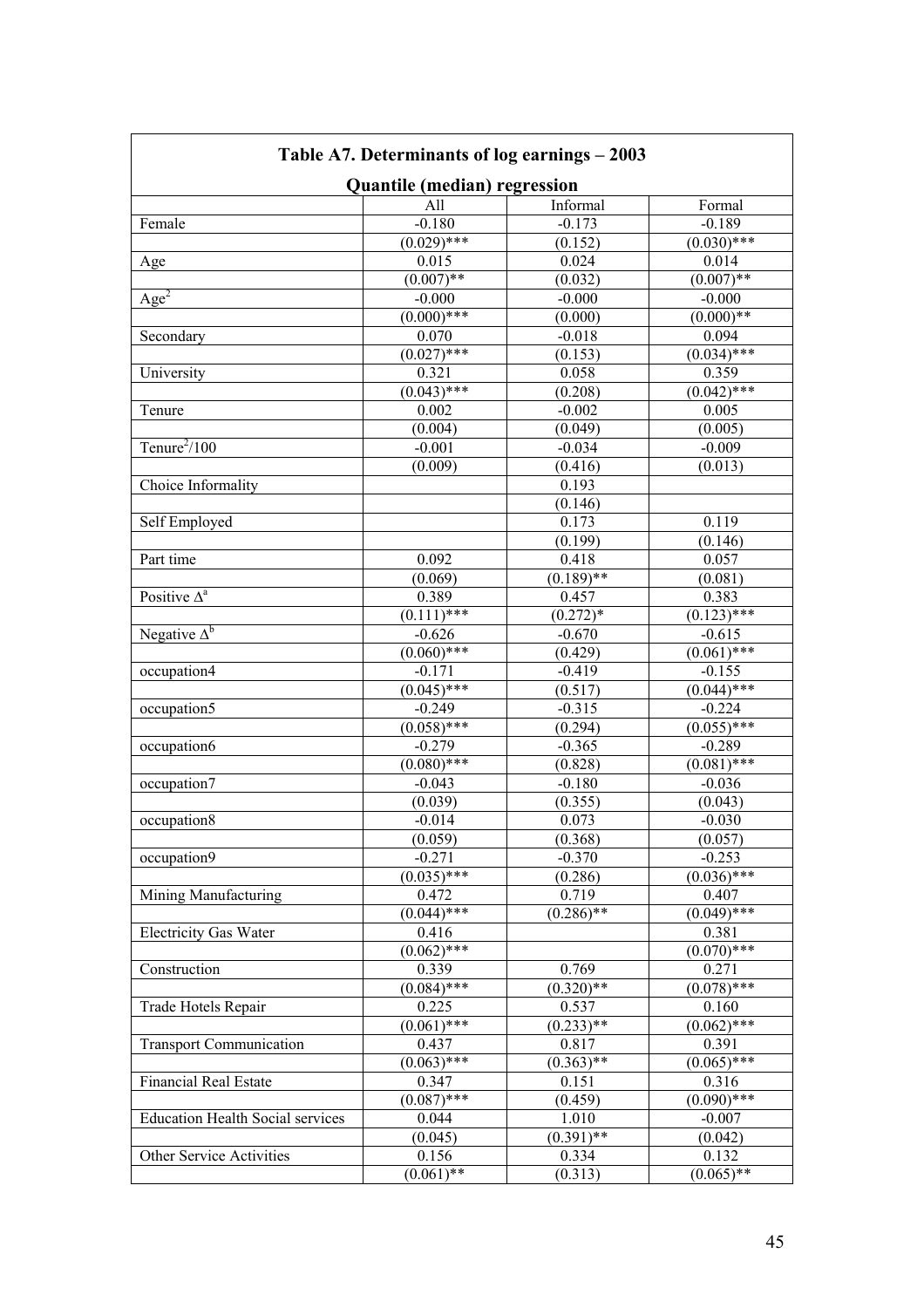| Other Activities                      | 0.028         | 1.107       | $-0.033$      |
|---------------------------------------|---------------|-------------|---------------|
|                                       | (0.192)       | (0.718)     | (0.198)       |
| <b>State</b>                          | $-0.075$      | 0.101       | $-0.068$      |
|                                       | (0.047)       | (0.431)     | (0.061)       |
| Cooperative                           | $-0.414$      | $-0.305$    | $-0.492$      |
|                                       | $(0.151)$ *** | (0.376)     | $(0.166)$ *** |
| Privatized                            | $-0.179$      | $-0.339$    | $-0.146$      |
|                                       | $(0.053)$ *** | $(0.205)^*$ | $(0.064)$ **  |
| Center North                          | $-0.295$      | $-0.529$    | $-0.300$      |
|                                       | $(0.055)$ *** | $(0.290)*$  | $(0.054)$ *** |
| South                                 | $-0.237$      | $-0.419$    | $-0.231$      |
|                                       | $(0.053)$ *** | (0.274)     | $(0.055)$ *** |
| East                                  | $-0.218$      | $-0.481$    | $-0.210$      |
|                                       | $(0.051)$ *** | $(0.260)*$  | $(0.052)$ *** |
| West                                  | $-0.204$      | $-0.513$    | $-0.207$      |
|                                       | $(0.053)$ *** | $(0.302)*$  | $(0.055)$ *** |
| Constant                              | 0.378         | 0.342       | 0.390         |
|                                       | $(0.139)$ *** | (0.773)     | $(0.147)$ *** |
| Observations                          | 3174          | 262         | 2885          |
| Robust standard errors in parentheses |               |             |               |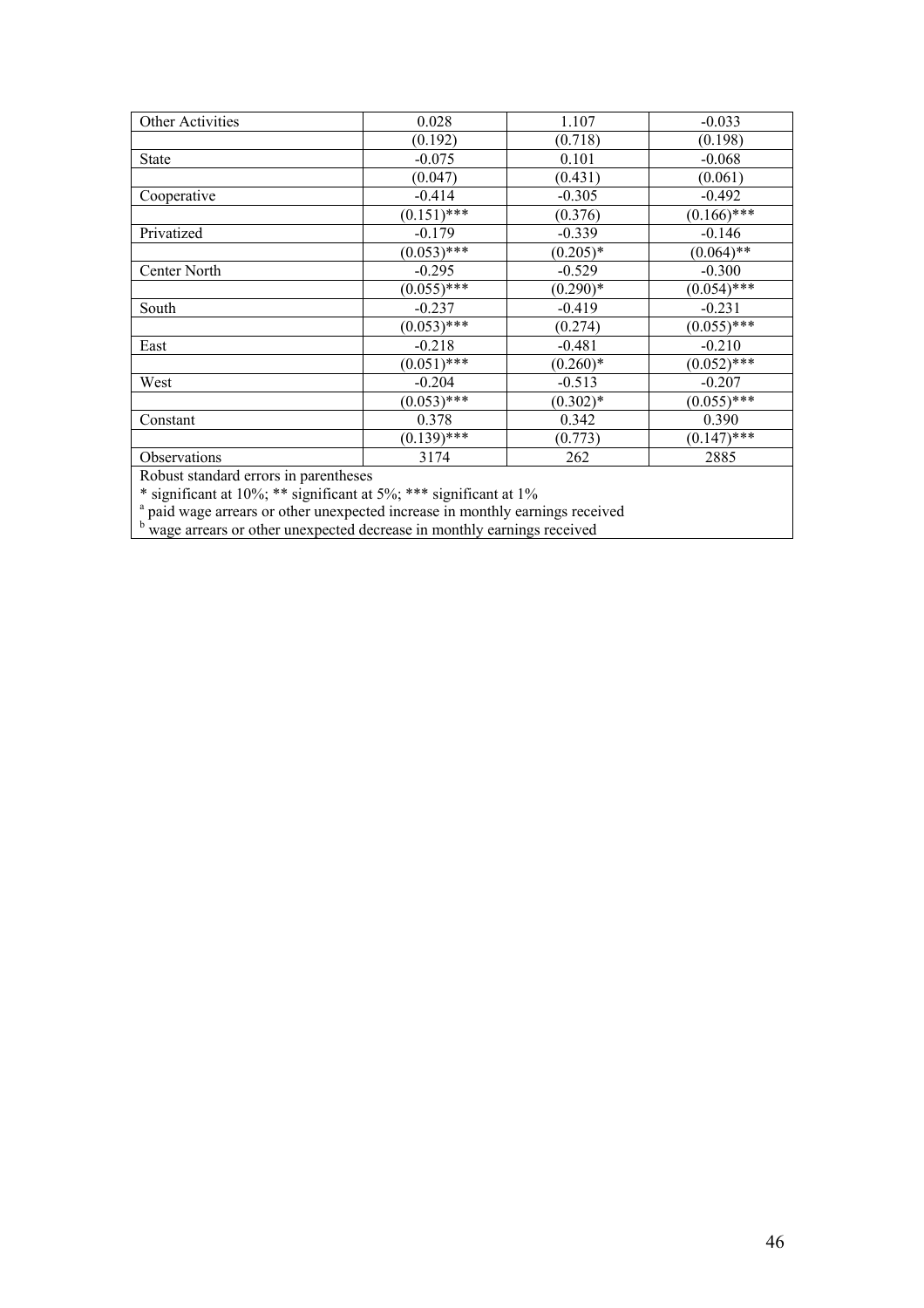| Table A8. Determinants of log earnings – 2004 |                         |              |               |  |
|-----------------------------------------------|-------------------------|--------------|---------------|--|
| Quantile (median) regression                  |                         |              |               |  |
|                                               | All                     | Informal     | Formal        |  |
| Female                                        | $-0.244$                | $-0.148$     | $-0.248$      |  |
|                                               | $(0.027)$ ***           | (0.143)      | $(0.032)$ *** |  |
| Age                                           | 0.009                   | $-0.022$     | 0.015         |  |
|                                               | (0.007)                 | (0.031)      | $(0.007)$ **  |  |
| Age <sup>2</sup>                              | $-0.000$                | 0.000        | $-0.000$      |  |
|                                               | $(0.000)**$             | (0.000)      | $(0.000)***$  |  |
| Secondary                                     | 0.115                   | 0.142        | 0.115         |  |
|                                               | $(0.037)$ ***           | (0.112)      | $(0.035)$ *** |  |
| University                                    | 0.421                   | 0.192        | 0.455         |  |
|                                               | $(0.054)$ ***           | (0.185)      | $(0.047)$ *** |  |
| Tenure                                        | 0.008                   | $-0.000$     | 0.007         |  |
|                                               | $(0.002)$ ***           | (0.023)      | $(0.002)$ *** |  |
| Tenure $\frac{2}{100}$                        | $-0.008$                | 0.001        | $-0.007$      |  |
|                                               | $(0.002)$ ***           | (0.023)      | $(0.002)$ *** |  |
| Choice Informality                            |                         | 0.156        |               |  |
|                                               |                         | (0.149)      |               |  |
| Self Employed                                 |                         | 0.248        | 0.079         |  |
|                                               |                         | (0.157)      | (0.099)       |  |
| Part time                                     | 0.110                   | 0.522        | 0.033         |  |
|                                               | $(0.064)*$              | $(0.269)*$   | (0.066)       |  |
| Positive $\Delta^a$                           | 0.452                   |              | 0.455         |  |
|                                               | $\sqrt{(0.162)$ ***     |              | $(0.179)$ **  |  |
| Negative $\Delta^b$                           | $-0.658$                | $-1.117$     | $-0.631$      |  |
|                                               | $\overline{(0.142)***}$ | $(0.603)*$   | $(0.158)$ *** |  |
| occupation4                                   | $-0.130$                | 0.471        | $-0.112$      |  |
|                                               | $(0.043)$ ***           | (0.403)      | $(0.046)$ **  |  |
| occupation5                                   | $-0.299$                | $-0.124$     | $-0.289$      |  |
|                                               | $(0.047)$ ***           | (0.280)      | $(0.053)$ *** |  |
| occupation6                                   | $-0.305$                | 0.542        | $-0.320$      |  |
|                                               | $(0.125)$ **            | (0.412)      | $(0.117)$ *** |  |
| occupation7                                   | $-0.019$                | 0.336        | $-0.025$      |  |
|                                               | (0.039)                 | (0.268)      | (0.038)       |  |
| occupation8                                   | $-0.099$                | 0.347        | $-0.100$      |  |
|                                               | $(0.047)$ **            | (0.398)      | $(0.047)$ **  |  |
| occupation9                                   | $-0.305$                | $-0.229$     | $-0.270$      |  |
|                                               | $(0.032)$ ***           | (0.224)      | $(0.035)$ *** |  |
| Mining Manufacturing                          | 0.439                   | 0.479        | 0.422         |  |
|                                               | $(0.042)$ ***           | $(0.240)$ ** | $(0.049)$ *** |  |
| <b>Electricity Gas Water</b>                  | 0.358                   |              | 0.318         |  |
|                                               | $(0.055)$ ***           |              | $(0.061)$ *** |  |
| Construction                                  | 0.433                   | 0.526        | 0.418         |  |
|                                               | $(0.075)$ ***           | $(0.274)^*$  | $(0.073)$ *** |  |
|                                               | 0.316                   | 0.468        | 0.273         |  |
| Trade Hotels Repair                           | $(0.060)$ ***           | $(0.253)*$   | $(0.069)$ *** |  |
|                                               |                         |              |               |  |
| <b>Transport Communication</b>                | 0.468                   | 0.116        | 0.439         |  |
|                                               | $(0.048)$ ***           | (0.457)      | $(0.053)$ *** |  |
| <b>Financial Real Estate</b>                  | 0.335                   | 0.825        | 0.274         |  |
|                                               | $(0.088)$ ***           | (0.554)      | $(0.086)$ *** |  |
| <b>Education Health Social services</b>       | 0.126                   | 0.566        | 0.104         |  |
|                                               | $(0.040)$ ***           | (0.456)      | $(0.042)$ **  |  |
| Other Service Activities                      | 0.234                   | 0.502        | 0.188         |  |
|                                               | $(0.064)$ ***           | (0.313)      | $(0.061)$ *** |  |

 $\overline{\phantom{a}}$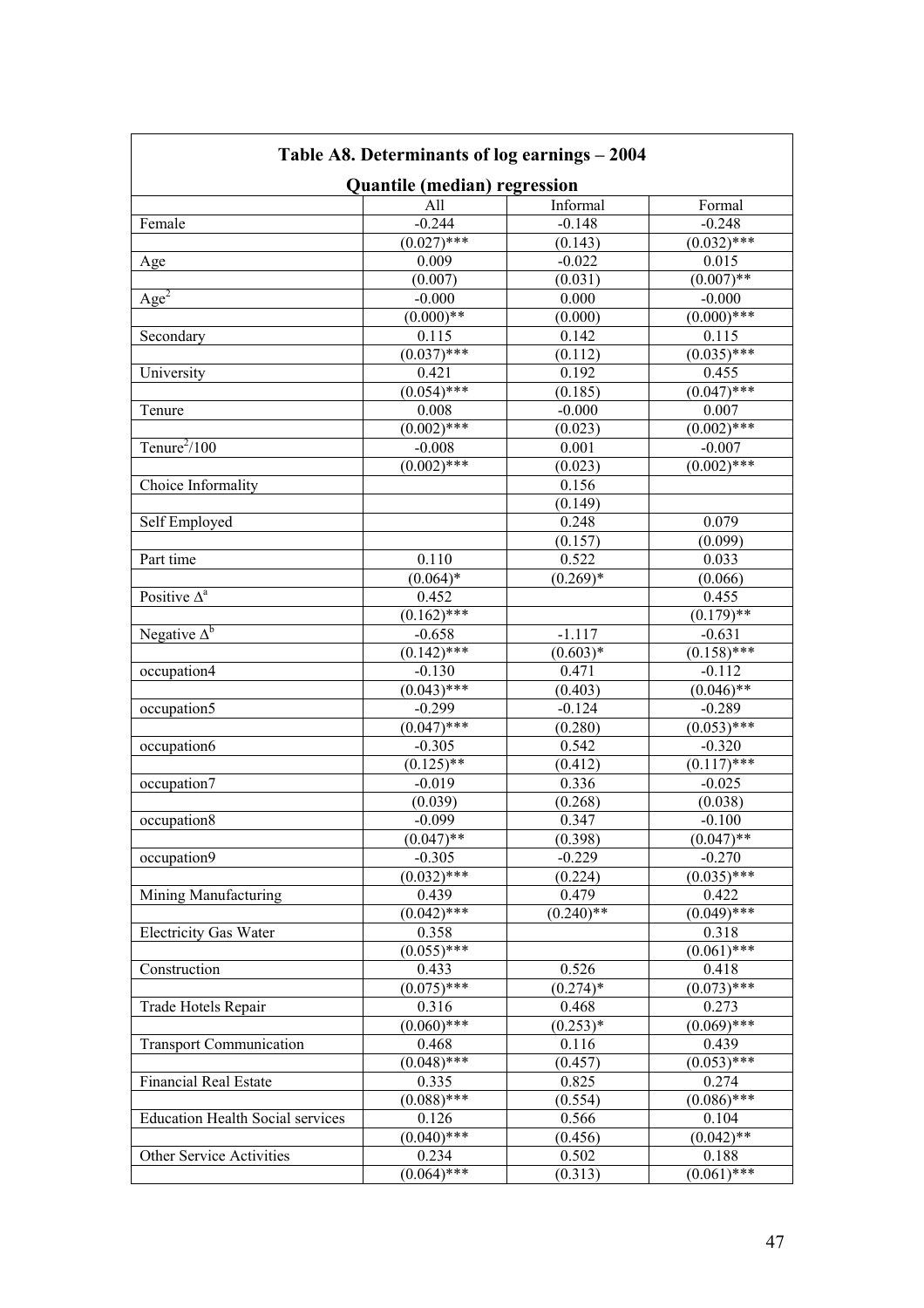| Other Activities                      | 0.017          | 0.114        | $-0.058$      |
|---------------------------------------|----------------|--------------|---------------|
|                                       | (0.223)        | (0.901)      | (0.295)       |
| <b>State</b>                          | 0.001          | $-0.233$     | 0.027         |
|                                       | (0.035)        | (0.412)      | (0.041)       |
| Cooperative                           | 0.036          | 0.785        | 0.038         |
|                                       | (0.349)        | $(0.437)*$   | (0.361)       |
| Privatized                            | $-0.024$       | $-0.093$     | 0.009         |
|                                       | (0.037)        | (0.167)      | (0.042)       |
| Center North                          | $-0.335$       | $-0.683$     | $-0.298$      |
|                                       | $(0.069)$ ***  | $(0.273)*$   | $(0.060)****$ |
| South                                 | $-0.325$       | $-0.529$     | $-0.281$      |
|                                       | $(0.070)*$ *** | $(0.264)$ ** | $(0.066)$ *** |
| East                                  | $-0.319$       | $-0.515$     | $-0.301$      |
|                                       | $(0.065)$ ***  | $(0.238)$ ** | $(0.061)$ *** |
| West                                  | $-0.338$       | $-0.497$     | $-0.326$      |
|                                       | $(0.068)$ ***  | (0.322)      | $(0.065)$ *** |
| Constant                              | 0.645          | 0.980        | 0.475         |
|                                       | $(0.148)$ ***  | (0.632)      | $(0.163)$ *** |
| Observations                          | 2584           | 326          | 2242          |
| Robust standard errors in narentheses |                |              |               |